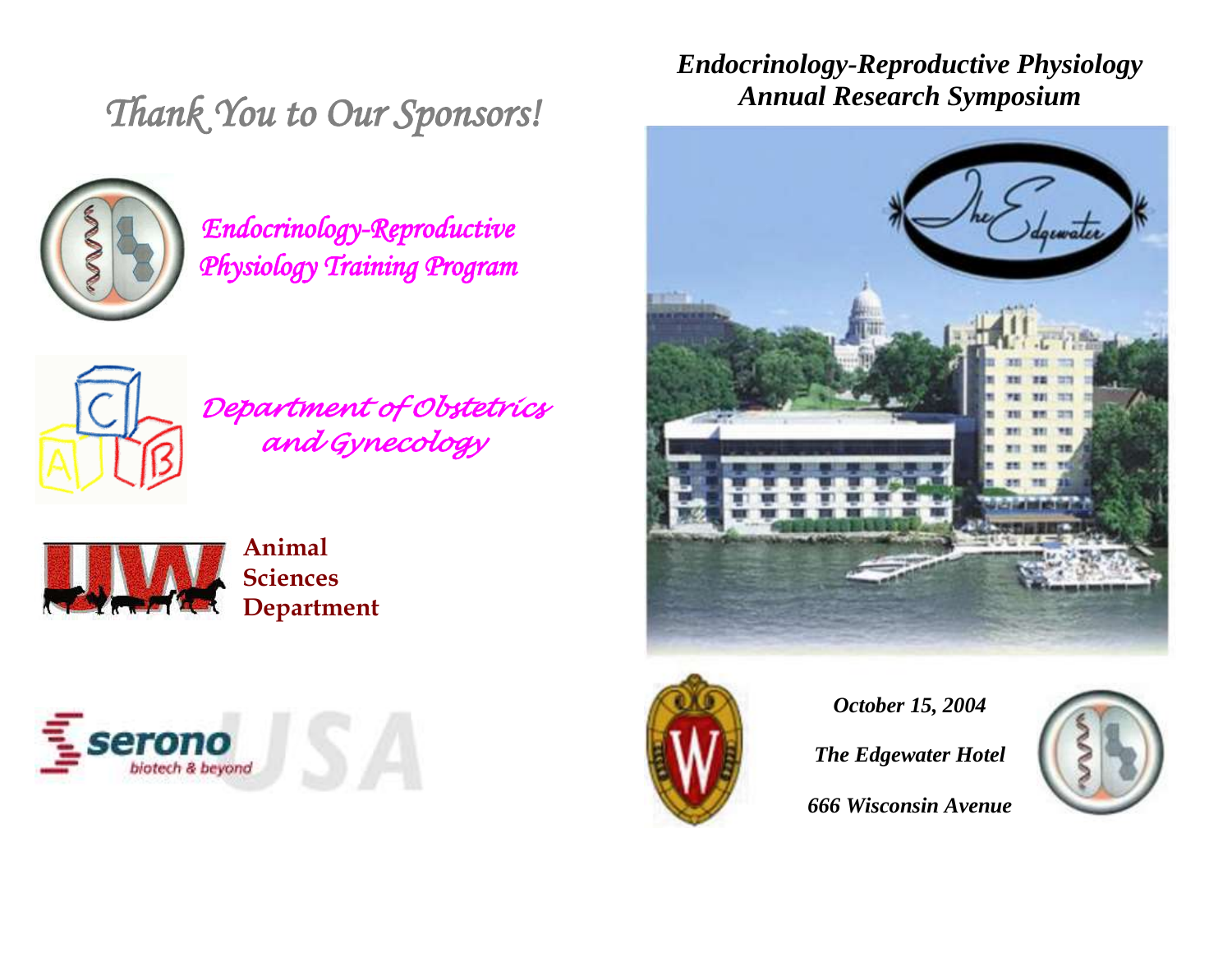## *Notes Schedule*

| $9:00 \text{ am}$<br><b>Opening Remarks:</b><br>Mediterranean Room<br>Dr. Ian Bird, Endocrinology - Reproductive Physiology Program Director<br><b>Opening Lecture:</b><br>$9:00 \text{ am} -$<br>Mediterranean Room<br>$10:00$ am<br>"Dysfunctional Uterine Bleeding and Angiogenesis"<br>Dr. Elizabeth Pritts, Assistant Professor, Obstetrics and Gynecology,<br>University of Wisconsin - Madison<br><b>Coffee Break</b><br>$10:00 \text{ am} -$<br>$10:15$ am<br>Pacific Room<br>$10:15$ am -<br><b>Concurrent Oral Sessions I and II:</b><br>$11:15$ am.<br><b>Whole Animal Physiology:</b><br>Mediterranean Room:<br>Chairs: Dr. Ron Magness, Ob/Gyn<br>Dr. Milo Wiltbank, Professor, Dairy Science<br>10:15: "Effects of Endogenous Ovarian versus Exogenous Estrogen on<br><b>Urogenital TissueBlood Flows"</b><br>Dr. Tova Ablove, Women's Health Clinic, UW Madison-Ob/Gyn<br>10:45: "Zinc Protoporphyrin/Heme (ZnPP/H) Ratios and Birthweight"<br>Kelsey Kleven, Kling Lab, Pediatrics, UW Madison<br>In Vitro Cell Culture Systems:<br>Captain's Table Room<br>Chairs: Dr. Jack Rutledge, Professor, Animal Science<br>Dr. Jing Zheng, Assistant Professor, Ob/Gyn<br>10:15: "An In Vitro Three Dimensional Model Simulating Primate Embryo<br><b>Implantation During Early Pregnancy"</b><br>Tien-Cheng Chang, Golos Lab, ERP Program<br>10:45: "Optimization of Culture Conditions for Differentiation of PDX1-<br>positive Cells from Human Embryonic Stem Cells"<br>Andrea Forgianni, Odorico Lab, ERP Program<br>$11:15$ am $-$<br><b>Break</b><br>$11:30$ am<br>$11:30$ am -<br><b>Invited Speaker's Lecture:</b><br>Mediterranean Room<br>12:30 pm<br>"Solving the Puzzle: Does PCB=Preterm Child Birth?"<br>Dr. Rita Loch-Caruso, Professor, Environmental Health Sciences,<br>Assistant Scientist, Reproductive Sciences Program, University of<br>Michigan | $8:00 \text{ am} -$<br>$9:00 \text{ am}$ | <b>Registration, Poster Set-up, and Breakfast</b><br>Pacific Room |
|-----------------------------------------------------------------------------------------------------------------------------------------------------------------------------------------------------------------------------------------------------------------------------------------------------------------------------------------------------------------------------------------------------------------------------------------------------------------------------------------------------------------------------------------------------------------------------------------------------------------------------------------------------------------------------------------------------------------------------------------------------------------------------------------------------------------------------------------------------------------------------------------------------------------------------------------------------------------------------------------------------------------------------------------------------------------------------------------------------------------------------------------------------------------------------------------------------------------------------------------------------------------------------------------------------------------------------------------------------------------------------------------------------------------------------------------------------------------------------------------------------------------------------------------------------------------------------------------------------------------------------------------------------------------------------------------------------------------------------------------------------------------------------------------------------------------------------------------------------------------------------------|------------------------------------------|-------------------------------------------------------------------|
|                                                                                                                                                                                                                                                                                                                                                                                                                                                                                                                                                                                                                                                                                                                                                                                                                                                                                                                                                                                                                                                                                                                                                                                                                                                                                                                                                                                                                                                                                                                                                                                                                                                                                                                                                                                                                                                                                   |                                          |                                                                   |
|                                                                                                                                                                                                                                                                                                                                                                                                                                                                                                                                                                                                                                                                                                                                                                                                                                                                                                                                                                                                                                                                                                                                                                                                                                                                                                                                                                                                                                                                                                                                                                                                                                                                                                                                                                                                                                                                                   |                                          |                                                                   |
|                                                                                                                                                                                                                                                                                                                                                                                                                                                                                                                                                                                                                                                                                                                                                                                                                                                                                                                                                                                                                                                                                                                                                                                                                                                                                                                                                                                                                                                                                                                                                                                                                                                                                                                                                                                                                                                                                   |                                          |                                                                   |
|                                                                                                                                                                                                                                                                                                                                                                                                                                                                                                                                                                                                                                                                                                                                                                                                                                                                                                                                                                                                                                                                                                                                                                                                                                                                                                                                                                                                                                                                                                                                                                                                                                                                                                                                                                                                                                                                                   |                                          |                                                                   |
|                                                                                                                                                                                                                                                                                                                                                                                                                                                                                                                                                                                                                                                                                                                                                                                                                                                                                                                                                                                                                                                                                                                                                                                                                                                                                                                                                                                                                                                                                                                                                                                                                                                                                                                                                                                                                                                                                   |                                          |                                                                   |
|                                                                                                                                                                                                                                                                                                                                                                                                                                                                                                                                                                                                                                                                                                                                                                                                                                                                                                                                                                                                                                                                                                                                                                                                                                                                                                                                                                                                                                                                                                                                                                                                                                                                                                                                                                                                                                                                                   |                                          |                                                                   |
|                                                                                                                                                                                                                                                                                                                                                                                                                                                                                                                                                                                                                                                                                                                                                                                                                                                                                                                                                                                                                                                                                                                                                                                                                                                                                                                                                                                                                                                                                                                                                                                                                                                                                                                                                                                                                                                                                   |                                          |                                                                   |
|                                                                                                                                                                                                                                                                                                                                                                                                                                                                                                                                                                                                                                                                                                                                                                                                                                                                                                                                                                                                                                                                                                                                                                                                                                                                                                                                                                                                                                                                                                                                                                                                                                                                                                                                                                                                                                                                                   |                                          |                                                                   |
|                                                                                                                                                                                                                                                                                                                                                                                                                                                                                                                                                                                                                                                                                                                                                                                                                                                                                                                                                                                                                                                                                                                                                                                                                                                                                                                                                                                                                                                                                                                                                                                                                                                                                                                                                                                                                                                                                   |                                          |                                                                   |
|                                                                                                                                                                                                                                                                                                                                                                                                                                                                                                                                                                                                                                                                                                                                                                                                                                                                                                                                                                                                                                                                                                                                                                                                                                                                                                                                                                                                                                                                                                                                                                                                                                                                                                                                                                                                                                                                                   |                                          |                                                                   |
|                                                                                                                                                                                                                                                                                                                                                                                                                                                                                                                                                                                                                                                                                                                                                                                                                                                                                                                                                                                                                                                                                                                                                                                                                                                                                                                                                                                                                                                                                                                                                                                                                                                                                                                                                                                                                                                                                   |                                          |                                                                   |
|                                                                                                                                                                                                                                                                                                                                                                                                                                                                                                                                                                                                                                                                                                                                                                                                                                                                                                                                                                                                                                                                                                                                                                                                                                                                                                                                                                                                                                                                                                                                                                                                                                                                                                                                                                                                                                                                                   |                                          |                                                                   |
|                                                                                                                                                                                                                                                                                                                                                                                                                                                                                                                                                                                                                                                                                                                                                                                                                                                                                                                                                                                                                                                                                                                                                                                                                                                                                                                                                                                                                                                                                                                                                                                                                                                                                                                                                                                                                                                                                   |                                          |                                                                   |
|                                                                                                                                                                                                                                                                                                                                                                                                                                                                                                                                                                                                                                                                                                                                                                                                                                                                                                                                                                                                                                                                                                                                                                                                                                                                                                                                                                                                                                                                                                                                                                                                                                                                                                                                                                                                                                                                                   |                                          |                                                                   |
|                                                                                                                                                                                                                                                                                                                                                                                                                                                                                                                                                                                                                                                                                                                                                                                                                                                                                                                                                                                                                                                                                                                                                                                                                                                                                                                                                                                                                                                                                                                                                                                                                                                                                                                                                                                                                                                                                   |                                          |                                                                   |
|                                                                                                                                                                                                                                                                                                                                                                                                                                                                                                                                                                                                                                                                                                                                                                                                                                                                                                                                                                                                                                                                                                                                                                                                                                                                                                                                                                                                                                                                                                                                                                                                                                                                                                                                                                                                                                                                                   |                                          |                                                                   |
|                                                                                                                                                                                                                                                                                                                                                                                                                                                                                                                                                                                                                                                                                                                                                                                                                                                                                                                                                                                                                                                                                                                                                                                                                                                                                                                                                                                                                                                                                                                                                                                                                                                                                                                                                                                                                                                                                   |                                          |                                                                   |
|                                                                                                                                                                                                                                                                                                                                                                                                                                                                                                                                                                                                                                                                                                                                                                                                                                                                                                                                                                                                                                                                                                                                                                                                                                                                                                                                                                                                                                                                                                                                                                                                                                                                                                                                                                                                                                                                                   |                                          |                                                                   |
|                                                                                                                                                                                                                                                                                                                                                                                                                                                                                                                                                                                                                                                                                                                                                                                                                                                                                                                                                                                                                                                                                                                                                                                                                                                                                                                                                                                                                                                                                                                                                                                                                                                                                                                                                                                                                                                                                   |                                          |                                                                   |
|                                                                                                                                                                                                                                                                                                                                                                                                                                                                                                                                                                                                                                                                                                                                                                                                                                                                                                                                                                                                                                                                                                                                                                                                                                                                                                                                                                                                                                                                                                                                                                                                                                                                                                                                                                                                                                                                                   |                                          |                                                                   |
|                                                                                                                                                                                                                                                                                                                                                                                                                                                                                                                                                                                                                                                                                                                                                                                                                                                                                                                                                                                                                                                                                                                                                                                                                                                                                                                                                                                                                                                                                                                                                                                                                                                                                                                                                                                                                                                                                   |                                          |                                                                   |
|                                                                                                                                                                                                                                                                                                                                                                                                                                                                                                                                                                                                                                                                                                                                                                                                                                                                                                                                                                                                                                                                                                                                                                                                                                                                                                                                                                                                                                                                                                                                                                                                                                                                                                                                                                                                                                                                                   |                                          |                                                                   |
|                                                                                                                                                                                                                                                                                                                                                                                                                                                                                                                                                                                                                                                                                                                                                                                                                                                                                                                                                                                                                                                                                                                                                                                                                                                                                                                                                                                                                                                                                                                                                                                                                                                                                                                                                                                                                                                                                   |                                          |                                                                   |
|                                                                                                                                                                                                                                                                                                                                                                                                                                                                                                                                                                                                                                                                                                                                                                                                                                                                                                                                                                                                                                                                                                                                                                                                                                                                                                                                                                                                                                                                                                                                                                                                                                                                                                                                                                                                                                                                                   |                                          |                                                                   |
|                                                                                                                                                                                                                                                                                                                                                                                                                                                                                                                                                                                                                                                                                                                                                                                                                                                                                                                                                                                                                                                                                                                                                                                                                                                                                                                                                                                                                                                                                                                                                                                                                                                                                                                                                                                                                                                                                   |                                          |                                                                   |
|                                                                                                                                                                                                                                                                                                                                                                                                                                                                                                                                                                                                                                                                                                                                                                                                                                                                                                                                                                                                                                                                                                                                                                                                                                                                                                                                                                                                                                                                                                                                                                                                                                                                                                                                                                                                                                                                                   |                                          |                                                                   |
|                                                                                                                                                                                                                                                                                                                                                                                                                                                                                                                                                                                                                                                                                                                                                                                                                                                                                                                                                                                                                                                                                                                                                                                                                                                                                                                                                                                                                                                                                                                                                                                                                                                                                                                                                                                                                                                                                   |                                          |                                                                   |
|                                                                                                                                                                                                                                                                                                                                                                                                                                                                                                                                                                                                                                                                                                                                                                                                                                                                                                                                                                                                                                                                                                                                                                                                                                                                                                                                                                                                                                                                                                                                                                                                                                                                                                                                                                                                                                                                                   |                                          |                                                                   |
|                                                                                                                                                                                                                                                                                                                                                                                                                                                                                                                                                                                                                                                                                                                                                                                                                                                                                                                                                                                                                                                                                                                                                                                                                                                                                                                                                                                                                                                                                                                                                                                                                                                                                                                                                                                                                                                                                   |                                          |                                                                   |
|                                                                                                                                                                                                                                                                                                                                                                                                                                                                                                                                                                                                                                                                                                                                                                                                                                                                                                                                                                                                                                                                                                                                                                                                                                                                                                                                                                                                                                                                                                                                                                                                                                                                                                                                                                                                                                                                                   |                                          |                                                                   |
|                                                                                                                                                                                                                                                                                                                                                                                                                                                                                                                                                                                                                                                                                                                                                                                                                                                                                                                                                                                                                                                                                                                                                                                                                                                                                                                                                                                                                                                                                                                                                                                                                                                                                                                                                                                                                                                                                   |                                          |                                                                   |
|                                                                                                                                                                                                                                                                                                                                                                                                                                                                                                                                                                                                                                                                                                                                                                                                                                                                                                                                                                                                                                                                                                                                                                                                                                                                                                                                                                                                                                                                                                                                                                                                                                                                                                                                                                                                                                                                                   |                                          |                                                                   |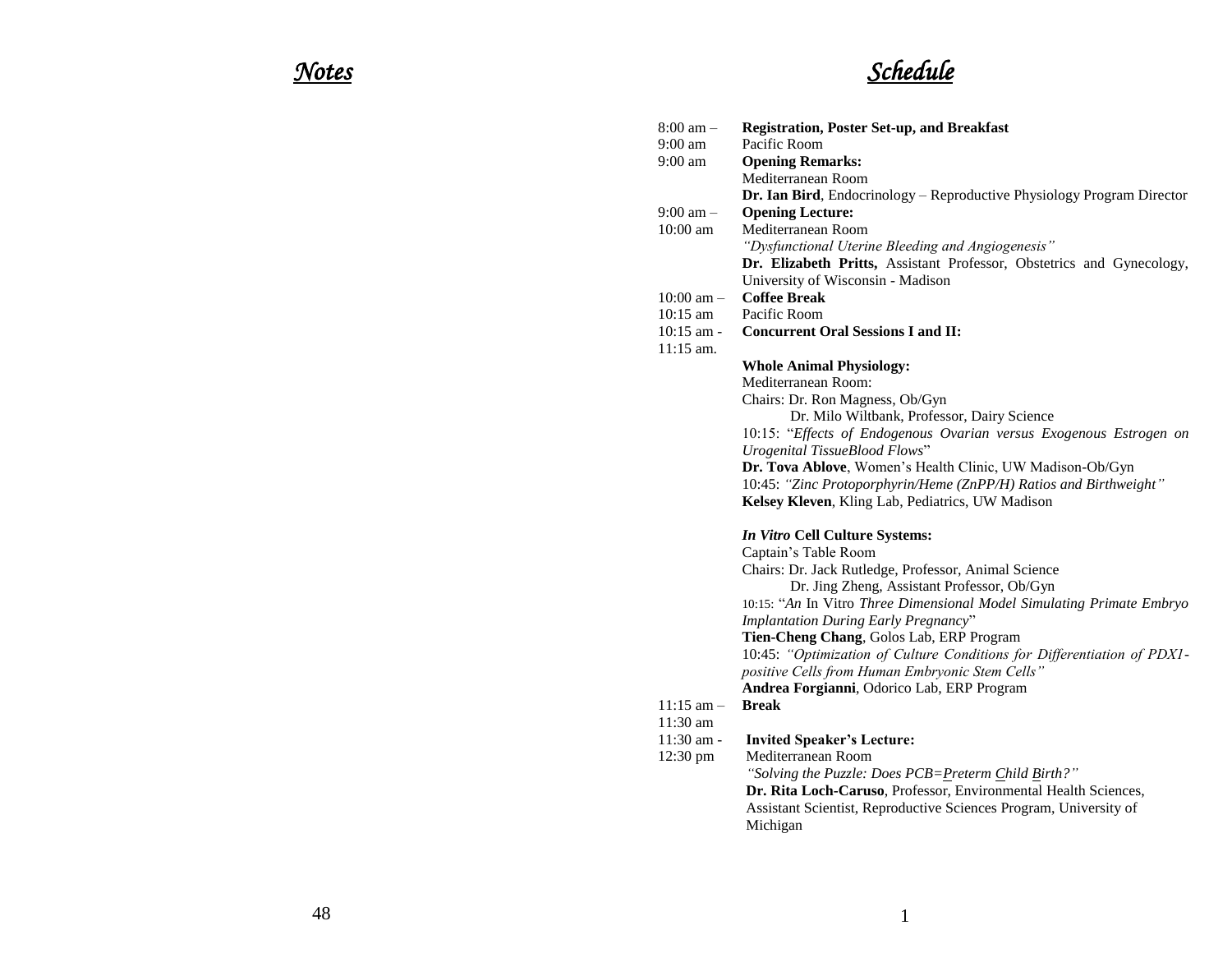### *ERP Faculty Contact Information Continued*

| Ntambi, James              | <b>419A Biochemistry Addn</b>         | 265-3700 |
|----------------------------|---------------------------------------|----------|
| Associate Professor        | <b>433 Babcock Drive</b>              | 262-3453 |
|                            | ntambi@biochem.wisc.edu               |          |
| Odorico, Jon               | <b>H4/756 Clinical Science Center</b> | 265-6471 |
| <b>Assistant Professor</b> | <b>600 Highland Avenue</b>            | 263-7652 |
|                            | jon@tx.surgery.wisc.edu               |          |
| <b>Olive, David</b>        | H4/Box 6188 Clinical Science Center   | 263-1217 |
| Professor                  | <b>600 Highland Avenue</b>            |          |
|                            | dlolive@wisc.edu                      |          |
| Parrish, John              | <b>714 Animal Sciences</b>            | 263-4324 |
| Professor                  | 1675 Observatory Dr                   | 262-5157 |
|                            | parrish@calshp.cals.wisc.edu          |          |
| Patankar, Mannish          | <b>H4/654 Clinical Science Center</b> | 262-8871 |
|                            | <b>600 Highland Avenue</b>            | 265-6572 |
|                            | patankar@wisc.edu                     |          |
| Peterson, Richard          | 5109 Rennebohm Hall                   | 263-5453 |
| Professor                  | <b>777 Highland Avenue</b>            | 265-3316 |
|                            | rep@pharmacy.wisc.edu                 |          |
| Rutledge, Jack             | <b>472 Animal Sciences</b>            | 263-6933 |
| Professor                  | <b>1675 Observatory Drive</b>         | 262-5157 |
|                            | rutledge@calshp.cals.wisc.edu         |          |
| Schuler, Linda             | <b>4354B Veterinary Medicine Bldg</b> | 263-9825 |
| Professor                  | 2015 Linden Drive                     | 263-3926 |
|                            | schulerl@svm.vetmed.wisc.edu          |          |
| <b>Sheffield, Lewis</b>    | <b>864 Animal Sciences</b>            | 263-9867 |
| Professor                  | <b>1675 Observatory Drive</b>         | 263-9412 |
|                            | lgsheffi@facstaff.wisc.edu            |          |
| <b>Smith, Susan</b>        | <b>340A Nutritional Sciences</b>      | 263-4316 |
| Associate Professor        | 1415 Linden Drive                     | 262-5860 |
|                            | suesmith@nutrisci.wisc.edu            |          |
| Terasawa, Ei               | <b>217 Primate Center</b>             | 263-3579 |
| Professor                  | 1223 Capitol Court                    | 263-3524 |
|                            | terasawa@primate.wisc.edu             |          |
| <b>Thomson</b> , James     | <b>102 Primate Center</b>             | 263-3585 |
| Professor                  | 1220 Capitol Court                    | 263-3517 |
|                            | thomson@primate.wisc.edu              |          |
| <b>Watters</b> , Jyoti     | <b>4470 Veterinary Medicine Bldg</b>  | 262-1016 |
| <b>Assistant Professor</b> | 2015 Linden Drive                     | 263-3926 |
|                            | jjwatters@facstaff.wisc.edu           |          |
| Wentworth,                 | <b>562 Animal Sciences</b>            | 262-8945 |
| <b>Bernard</b>             | <b>1675 Observatory Drive</b>         | 262-5157 |
| Professor                  | bcwentwo@anisci.wisc.edu              |          |
| Wiltbank, Milo             | <b>856 Animal Sciences</b>            | 263-9413 |
| <b>Associate Professor</b> | <b>1675 Observatory Drive</b>         | 263-9412 |
|                            | wiltbank@calshp.cals.wisc.edu         |          |
| Zheng, Jing                | <b>7E Meriter Hospital</b>            | 267-6226 |
| <b>Assistant Professor</b> | 202 S Park Street                     | 257-1304 |
|                            | jzheng@facstaff.wisc.edu              |          |

### *Opening Speaker Elizabeth A. Pritts, M.D.*

Elizabeth A. Pritts, M.D. received her Bachelor of Arts Degree from the University of California at Berkeley, where she graduated Cum Laude. She received her Medical degree, graduating in the top 10% of her class from Jefferson Medical



College of Thomas Jefferson University in Philadelphia, PA. She did her residency at Yale New Haven Hospital, New Haven CT, and Fellowships at Yale New Haven Hospital and the University of California at San Francisco.

Dr. Pritts' academic appointments include Assistant Professor, Department of Obstetrics and Gynecology, Division of Reproductive Endocrinology and Infertility at the University of Wisconsin Medical School, Madison WI; Clinical Fellow, University of

California at San Francisco; Instructor, Yale University School of Medicine.

Her hospital appointments include Assistant Professor/Attending, UW Hospital, Madison WI; Clinical Fellow/Attending, Moffitt/Long Hospital, San Francisco, CA; Attending Physician, Baylor University Medical Center, Dallas, TX; Attending Physician, Yale New Haven Hospital and Hospital of St. Raphael, New Haven, CT.

Professional Honors include: World congress of Endometriosis Annual Meeting, March 2002, First Prize Paper; Marine Biological Laboratory, One of 16 international scholars for the course "Frontiers in Reproduction" May-July 1999; Yale New Haven Hospital, "Special Excellence in Endoscopic Procedures" award to the outstanding laparoscopist of the graduating class of OB/GYN Residency 1998; Yale New Haven Hospital, "Outstanding Clinician in the class, 1997 and 1998."

She is the author of 13 Abstracts, 23 Publications, and 21 Academic Activities and Presentations. She is also the author and Co-Investigator of several University of Wisconsin Protocols and studies.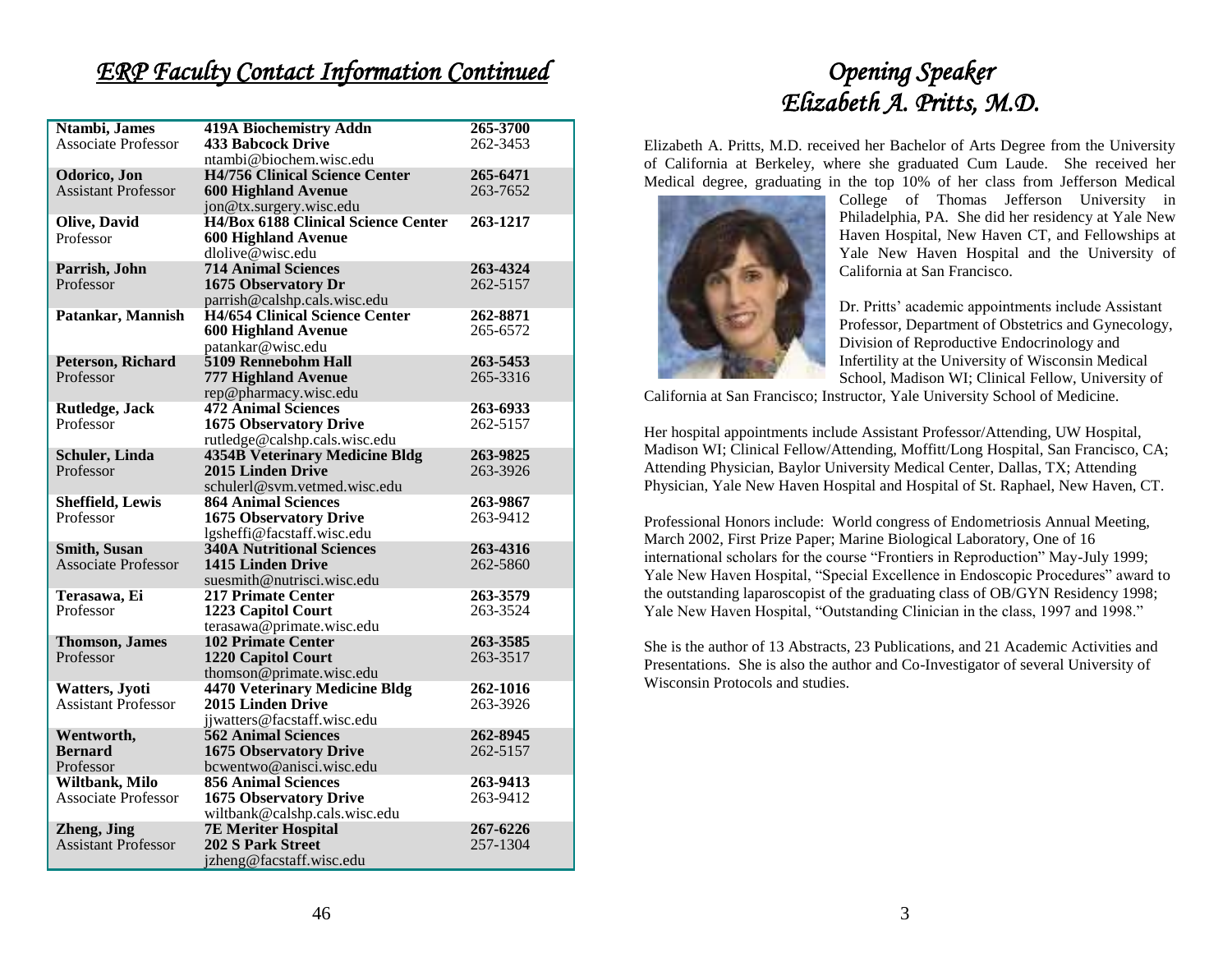**TNF-alpha Inhibits ATP-induced [Ca2+]i by Producing ROS and Inhibiting Mitochondria in Pregnant and Nonpregnant Uterine Artery Endothelial Cells**

**FX Yi and IM Bird**

*Obstetrics and Gynecology, University of Wisconsin-Madison, Madison, WI*

Pregnancy increases uterine artery (UA) vasodilation to help maintain increased blood flow. The 20- to 50-fold increase in uterine blood flow during pregnancy results in a rise in shear stress. ATP, released from endothelial cell by increased shear stress, may be the most important mediator of this response by activating Ca2+-dependent eNOS. We previously demonstrated that ATP stimulates a more sustained [Ca2+] response and more NO production in fresh-isolated UA endothelium from pregnant ewes compared with those from nonpregnant ewes. Preeclampsia is characterized by endothelial dysfunction and increases both maternal plasma levels of tumor TNF-a and oxidative stress, which is known to induce endothelial dysfunction. In this study, we examined the effect of TNF-a on reactive oxygen species (ROS) production and on ATP-induced [Ca2+]i response in ovine uterine artery endothelial cells (UAEC, passage 4) from nonpregnant (NP) and pregnant (P) late term ewes. Using the ROS sensitive dye H2DCFDA, we monitored the ROS production with a fluorescence microscope. TNF-a (10 ng/ml) stimulates ROS production in NP-UAEC more than in P-UAEC. ATP (100 uM) continuously induced [Ca2+]i oscillation and multiple [Ca2+]i responses in individual cells over 30 min, and this response was greater in P-UAEC vs NP-UAEC. Pretreatment of TNF-a (10 ng/ml) for 24 hours resulted in a loss of mitochondrial membrane potential (MMP) in both NP- and P-UAEC as measured using MMP-sensitive dye rhodamine 123. Pretreatment of TNF-a also inhibited ATP (100 uM)-induced initial [Ca2+]i peak and decreased the following [Ca2+]i peak numbers. N-acetyl cysteine (NAC, 5 mM), an antioxidant, prevented both TNF-a-induced loss of MMP and inhibition of ATP-induced [Ca2+]i. Both mitochondrial inhibitors CCCP (mitochondrial protonophore, 1 uM) and rotenone (mitochondrial complex I inhibitor, 5 uM) rapidly induced a loss of MMP. Pretreatment of CCCP or rotenone for 30 min significantly inhibited the ATP-induced initial  $[Ca2+]$  peak and abolished [Ca2+]i oscillation and the following [Ca2+]i peaks. Taken together, these data support the hypothesis that TNF-a stimulates ROS production in UAEC, which in turn chronically impairs mitochondrial function, and inhibits ATP-induced [Ca2+]i responses. These findings also provide a potential cellular mechanism for the beneficial effects of antioxidant therapy in preeclampsia.

## **Concurrent Oral Sessions I and II**

**10:15 AM – 11:15 AM**

## **Whole Animal Physiology**

**Mediterranean Room Chairs: Dr. Ron Magness Dr. Milo Wiltbank**

## *In Vitro* **Cell Culture Systems**

**Captain's Table Room Chairs: Dr. Jack Rutledge Dr. Jing Zheng**

## **Abstracts 2-5**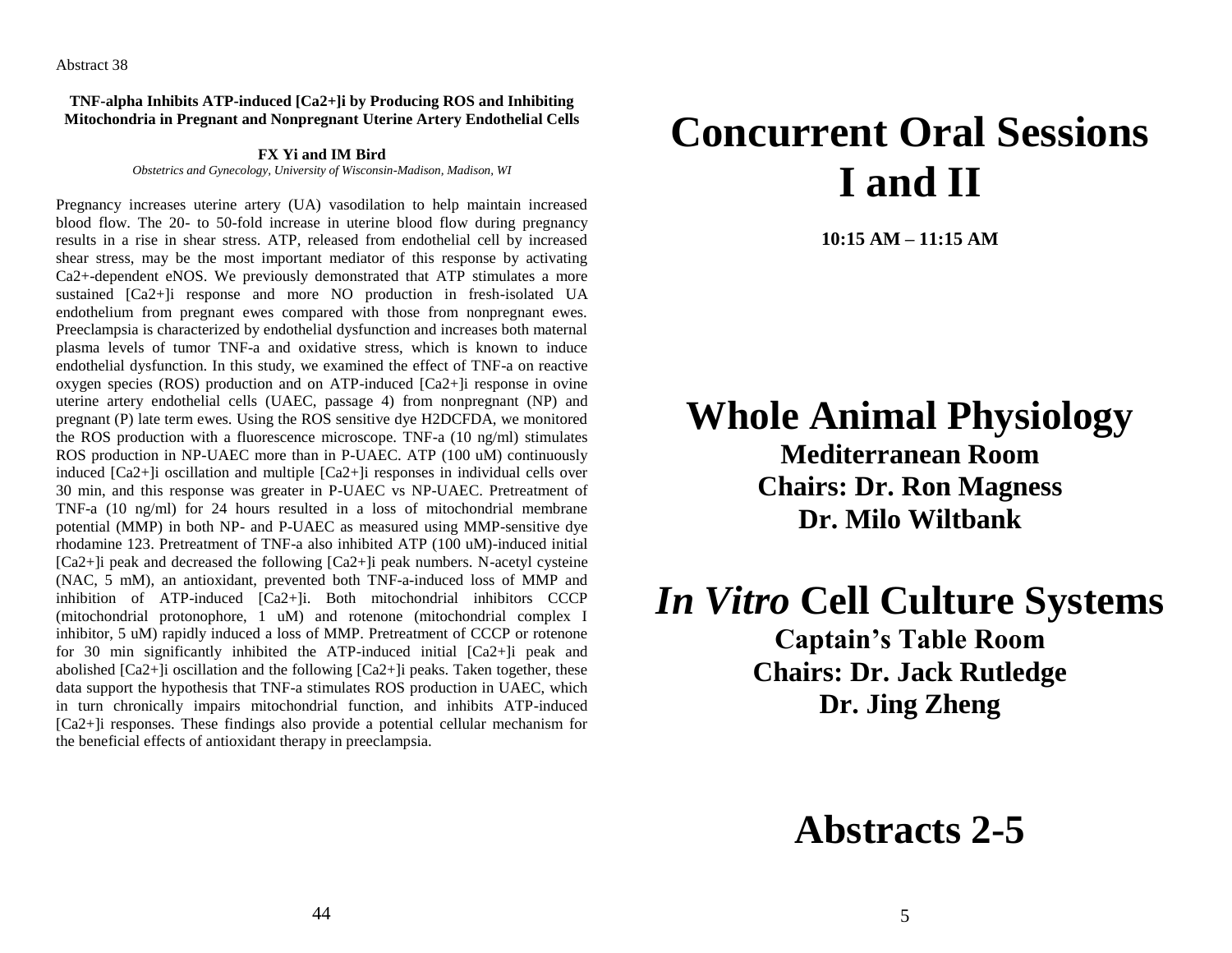#### **Intracerebroventricular (icv) Administration of GnRH II Increases Proceptive and Receptive Sexual Behavior in Female Common Marmosets (Callithrix jacchus)**

#### **DK Barnett<sup>1</sup> , TM Bunnell<sup>1</sup> , AE Carlson<sup>1</sup> , RP Millar<sup>4</sup> , DH Abbott1,2,3**

*<sup>1</sup>National Primate Research Center, University of Wisconsin, Madison, WI, 53715; <sup>2</sup>Department of Obstetrics and Gynecology, University of Wisconsin, Madison, WI, 53792; <sup>3</sup>Endocrinology-Reproductive Physiology Training Program, University of Wisconsin, Madison WI 53706; <sup>4</sup>MRC Human Reproduction Sciences Unit, Edinburgh, EH3 9ET, Scotland, UK*

GnRH II, (pGlu-His-Trp-Ser-Try-Gly-Leu-Arg-Pro-GlyNH2), an evolutionarily conserved member of the gonadotropin releasing hormone family, stimulates reproductive behavior in a number of non-primates (1-3). To explore a role for GnRH II in primate sexual behavior, 8 female common marmosets (age: 2-4 yr) with an indwelling cannula for intracerebroventricular (icv) infusion of GnRH II and the GnRH I antagonist 135-18 (an agonist at the marmoset type II GnRH receptor; 4) were ovariectomized, implanted subcutaneously with silastic capsules (4 empty and 4 with estradiol) and pair-housed with an intact male mate. After icv infusion, of vehicle or peptides, females were placed in a test cage for 90 min out of visual contact with their mate. The male pair-mate then entered the test cage via a remote door and behaviors were scored for 30 min by observers from behind a 1-way mirror. Mean values from each female (3-4 replicate behavioral test/treatment/female) were analyzed by ANOVA with post hoc tests to determine significant differences between means. GnRH II (1 and 10 ug) increased ( $p < 0.02$ ) nearly 4 fold the total number of proceptive (sexual solicitation) behaviors (tongue flicking, proceptive stares and frozen postures) exhibited by females towards their pair-mates compared to vehicle. Effects were already maximal at 1ug. GnRH II (1ug) increased sexual receptivity (females enabling male sexual behavior) by doubling the frequency of intromission demonstrated by males  $(p = 0.021)$  compared to vehicle without affecting mount or mount attempt frequencies. GnRH II stimulation of proceptive and receptive sexual behavior was not estradiol dependent. The GnRH I antagonist 135-18, which stimulates inositol phosphate production via the marmoset type II receptor, increased the frequency of proceptive behaviors (1ug;  $p < 0.02$ ) similar to the action of GnRH II, but failed to increase the frequency of male intromission ( $p =$ 0.741) over vehicle. These findings indicate a role for GnRH II in marmoset reproductive behavior which is mediated through the cognate type II receptor. The absence of a functional type II receptor in humans suggests that if GnRH II serves a similar function it does so through the type I receptor which it binds to with high affinity.

#### **Zinc Protoporphyrin/Heme (ZnPP/H) Ratios and Birthweight**

#### **K Kleven, S Blohowiak, PJ Kling**

*Department of Pediatrics and Center for Perinatal Care, Meriter Hospital & University of Wisconsin, Madison, WI, 53715*

Iron deficiency is the most common childhood nutritional deficiency today with many immediate and long-term consequences. Our work and others have shown that infants born to mothers with insulin-dependent diabetes, especially those large for gestational age (LGA) suffer from tissue iron deficiency. The aim of the current study is to investigate whether LGA infants born to mothers without diabetes are also at risk for tissue iron deficiency. All subjects were recruited from Meriter Hospital within two days after delivery. Informed consent was obtained from the infant's mother to use the cord blood and to access infant and mother medical charts. Infant's birth weight, gestation, gender, and medical problems were collected. Tests of iron status were performed on the cord blood, including zinc protoporphyrin/heme (ZnPP/H) ratios. An aliquot of blood was rinsed with saline solution and assayed for the ZnPP/H ratio via a hematofluorometer. This is a relatively novel test measuring incomplete iron incorporation in the protoporphyrin ring of hemoglobin. Sample size estimation indicates that will need to recruit 24 LGA infants and 24 infants born average for gestational age (AGA) born at Meriter Hospital in Madison, WI. ZnPP/H ratios and final data are analyzed with an unpaired t-test. Preliminary data are reported below as mean  $\pm$  SEM. Interim analysis of current enrollees show that ZnPP/H ratios of LGA infants are  $75.2 \pm 5.0 \mu M/M$  (n = 11), compared to historical controls from the University of Arizona that are  $67.9 \pm 3.7 \mu M/\overline{M}$  (n = 36), p=0.3. The historical controls may not be representative of Wisconsin infants and representative control samples are in the process of being collected at Meriter Hospital. If we determine that LGA infants exhibit elevated ZnPP/H ratios than AGA infants, there may be serious clinical implications. First, more aggressive iron supplementation may be indicated in all pregnancies, as a recent study shows the benefits of iron supplementation in otherwise normal pregnancies. Alternatively, current screening for diabetes during pregnancy may be inadequate, requiring more frequent or different screening techniques to be employed.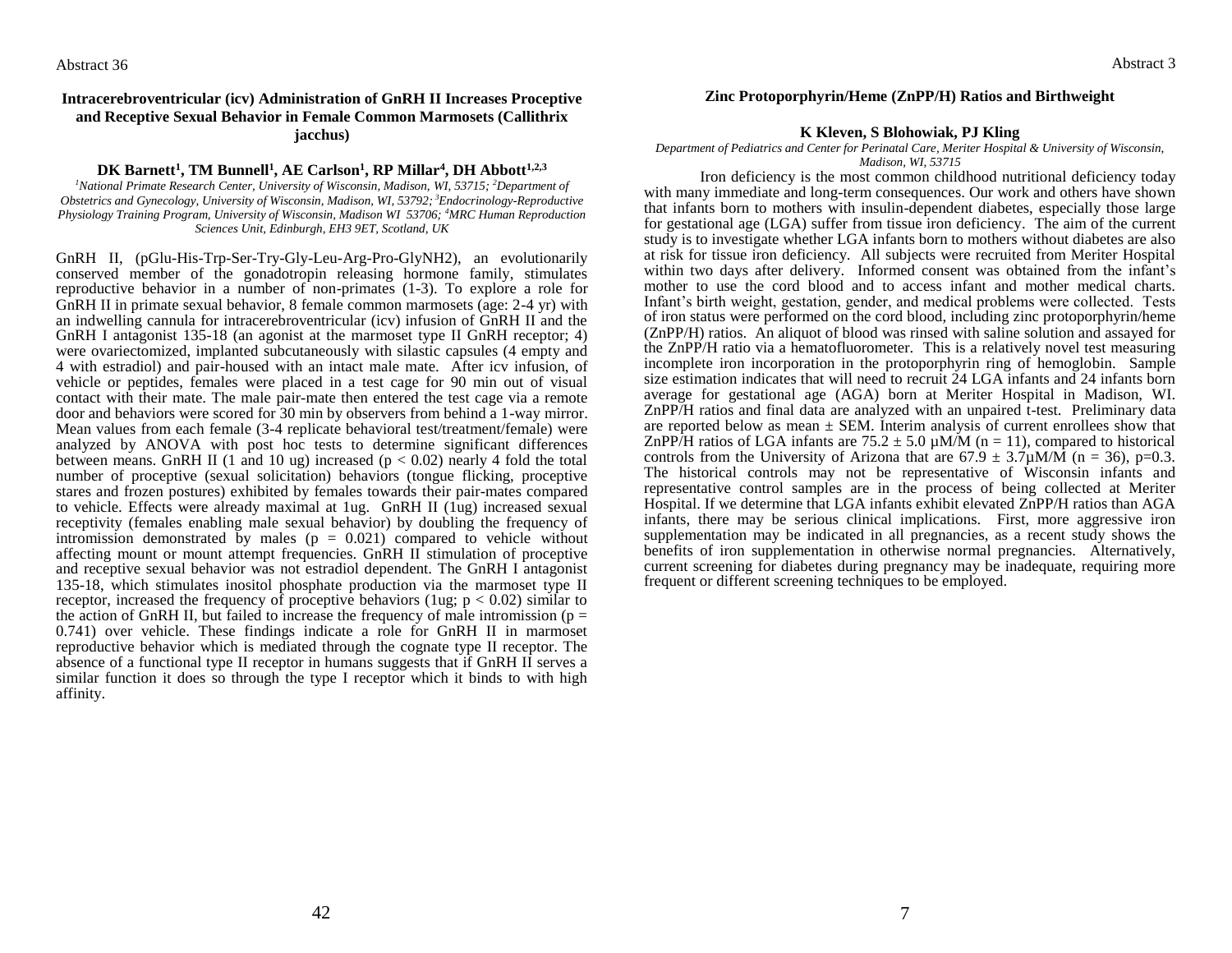#### **Modeling Placental Development with a Human Embryonic Stem Cell Co-Culture System**

#### **LM Pollastrini, B Gerami-Naini, YP Liu, OV Dovzhenko, TG Golos**

*Wisconsin National Primate Research Center and Dept. Ob/Gyn, University of Wisconsin-Madison, Madison WI 53715*

Researchers have only speculated on the earliest events in human placentation because elaborate maternal-fetal interactions make it difficult and generally unethical to study placental development *in vivo*. Currently, *in vitro* culture systems utilize placental villous explants cultured on extracellular matrices, but this system is not appropriate for studying early morphogenic events because many of the major structures of the placenta have already been formed by this stage. The undifferentiated state of human embryonic stem cells (hESCs) make them an appealing system for the study of early developmental events, including placentation. In normal placental development it is believed that invasion of extraembryonic mesoderm into the primary villous structure correlates with increased villous development and placental morphogenesis. We propose that placental mesenchymal cells, such as fibroblasts, and/or endothelial cells provide instructive cues for trophoblast differentiation, villous formation and placental development. To test our hypothesis, we have developed *in vitro* and *in vivo* co-culture experiments with EGFP expressing hESCs and human uterine vein endothelial cells (HUVECs) or placental fibroblasts. An initial experiment with the EGFP hESCs asserted that these cells behave in a manner similar to wild-type hESCs, making them appropriate for use in the co-culture system. Through alterations to the co-culture system we aim to stimulate the formation of the cells and structures of the placenta.

#### Abstract 34

#### **A study on the effects of oxytocin on GnRH II in rats and salmonoids**

#### **SB Ellenberger<sup>1</sup> , KE LaZotte<sup>1</sup> , AK Schneider1,2, MJ Woller<sup>1</sup>**

*<sup>1</sup>Department of Biological Sciences, University of Wisconsin – Whitewater,Whitewater, WI 53190, <sup>2</sup>Life Sciences, New Glarus High School, New Glarus, WI 53574*

Oxytocin has been shown to impact the release of Gonadotropin Releasing Hormone (GnRH 1) in several model systems. We are interested in the regulation of GnRH release in fish, specifically salmonoids. Fish express 3 distinct variants of the GnRH molecule: GnRH (mammalian GnRH), chicken GnRH II (cGnRH II), and salmon GnRH (sGnRH). We hypothesize that oxytocin will increase the release of cGnRH II in rats and salmonoids. Both rat and trout hypothalami were removed and placed into an in vitro perifusion system to collect samples linearly for 10-20 hours. Hypothalami were exposed to one of three treatments. Treatment 1: five hours continuous oxytocin. Treatment 2: 10 minute challenge of oxytocin. Treatment 3: 10 minute vehicle challenge. Samples are collected every 10 minutes and GnRH and cGnRH II levels are determined using radioimmunoassay. We have assayed GNRH I in all samples. We are in the process of assaying all samples for cGnRH II as the materials become available. Our preliminary results suggest oxytocin has minimal effect on mGnRH I in the rat.

Funded by an NSF-REU Grant as part of the BEST-TERP summer research program at UWW.

#### **Optimization of Culture Conditions for Differentiation of PDX1-Positive Cells from Human Embryonic Stem Cells**

#### **AE Forgianni1,2, X XU1,2, JS Odorico1,2**

*<sup>1</sup>University of Wisconsin School of Medicine, Department of Surgery, Madison, WI 53792, <sup>2</sup> WiCell Research Institute, Madison, WI 53707*

With their ability to differentiate into cell types from all three embryonic germ layers, including endoderm from which pancreatic cells develop, human embryonic stem (HES) cells remain an attractive avenue of research into developing treatments for cell loss of function diseases such as type I diabetes. Previous experiments have shown that HES cells can express PDX1, a marker of cells committed to become pancreatic cells. Avenues to enhance and enrich for PDX1 expressing cells may yield the ultimate goal: purified cultures of pancreatic islet cells suitable for transplantation. The present study seeks to begin to define optimal conditions for differentiation of  $PDX1+$  cells from HES cells. We tested a variety of conditions: i) different sources of serum, ii) whether embryoid body (EB) formation is required, and iii) whether addition of FGF10 to the growth medium increases PDX1 expression. First, we replaced fetal bovine serum (FBS), a standard supplement in differentiating HES cell cultures, with bovine calf serum (BCS), which is less expensive and whose components are clearly defined and then compared the number of PDX1+ cells that differentiated. BCS treatment yields an increased number of PDX1+ cells per cover slip and per cluster. In the EB14 +7 cultures 56 versus 142 PDX+ cells were counted on 3 FBS-treated and 5 BCS-treated cover slips, respectively. Second, to determine whether early germ layer interactions within EBs are necessary for PDX1 expression, HES cells were allowed to differentiate either with or without EB formation and the number of PDX1+ cells was compared. Cultures were either allowed to establish 3-dimensional interactions in suspension or were directly plated so contact during differentiation was mostly limited to 2-dimensions. When examined with IHC, cultures without EB formation completely lacked PDX1 expression; cultures in which EBs formed expressed PDX1 throughout EB 14+14. Third, to determine if FGF10 promoted pancreatic lineage differentiation from HES cells, we cultured differentiating HES cells in the absence of FGF10 and in the presence of either 25 or 50 ng/mL FGF10. Treatment yielded increases in PDX1 expression, as determined by QPCR, at EB day 14 and  $14+7$ . At EB14+7 without FGF10 treatment, PDX1 expression was about 5 times that over the baseline conditions of undifferentiating HES cells. PDX1 expression increased about 9.5 and 14-fold with addition of 25 and 50ng/mL of FGF10, respectively. Taken together, use of BCS, allowing EB formation and addition of FGF10 all enhance PDX1 expression in differentiating HES cells.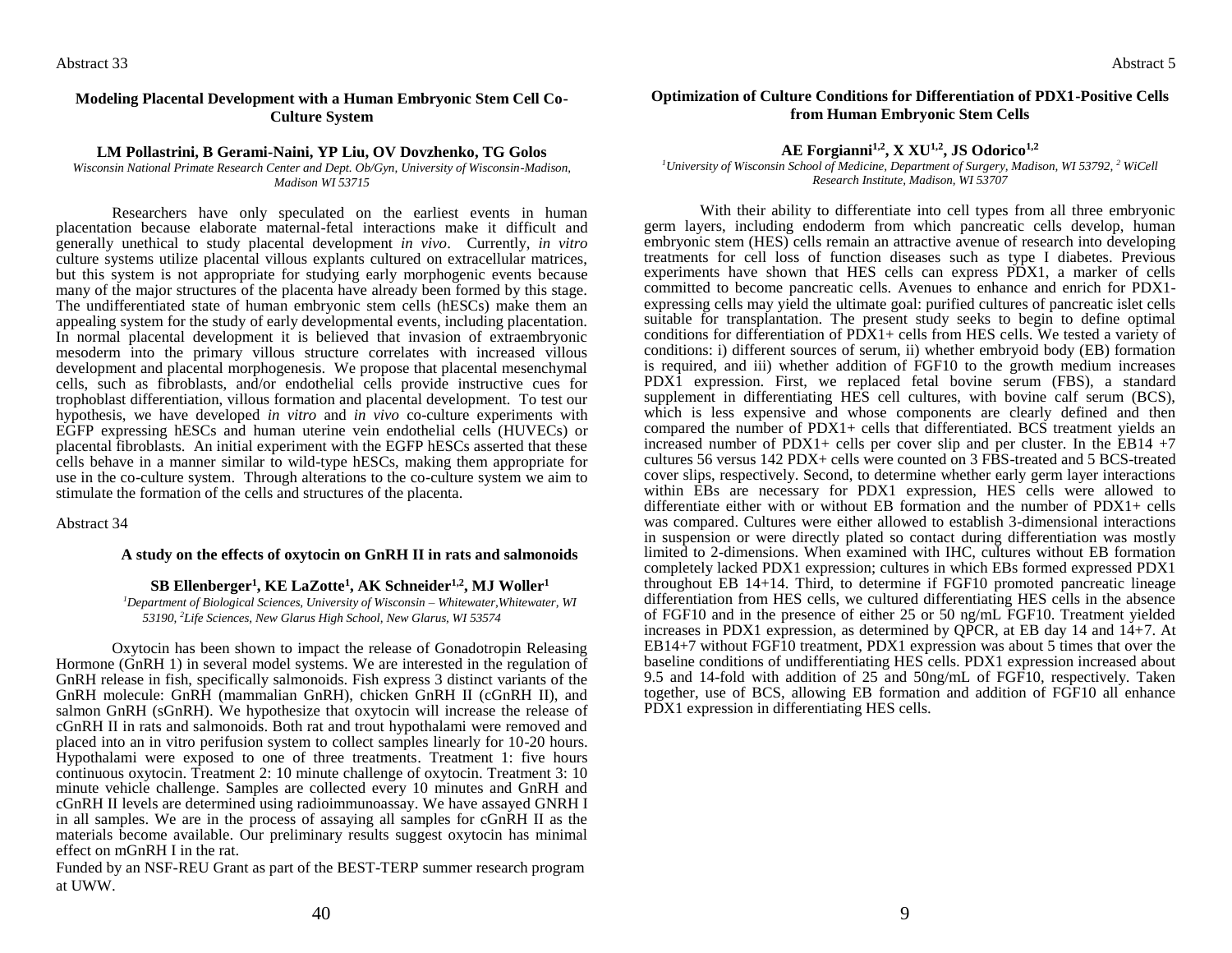#### **Endothelial Differentiation from Human Embryonic Stem Cells (hES cells) Induced by** G**rowth Factors**

**Y Song, YX Wen, J Zheng**

*Dept Ob/Gyn, University of Wisconsin-Madison, Madison, WI 53715*

Human ES cells are able to differentiate to a variety of tissue and cell types including endothelial cell precursors. These differentiated endothelial cells will have enormous potential for clinic applications such as replacing damaged vasculature or correcting dysfunction of endothelial cells occurred in placentas of abnormal pregnancies. Therefore, a better understanding of mechanism controlling endothelial differentiation from human ES cells can lead to better strategies for gene therapies. Method: Human ES cells (H9) were plated on Matrigel coated wells. After cultured overnight ES cells were treated with EBM2 media with or without VEGF, bFGF and two different concentrations of BMP-4 respectively to induce cell differentiation. After 10-21 days of treatment the cells were analyzed for their uptake of LDL and expression of CD31 and VEcad. Results: ES cells treated by EBM2 with a high concentration of BMP4 exhibited more spindle like cells compared to those treated by a low concentration of BMP4 and EBM2 media alone. Low concentration of BMP4 induced more differentiated cells than EBM2 alone group. The spindle- like cells increased through time course in different treatment groups. After 15 days of differentiation more cells showed positive uptake of LDL in high concentration of BMP4 compared to low concentration of BMP4 and EBM2 alone groups. When analyzed by dual staining with LDL and CD31 or VEcad by flowcytometry more dual staining cells were observed in EBM2 with high concentration of BMP4 treated group than EBM2 media alone. LDL uptake showed no significant difference between EBM2 with high concentration of BMP4 and EBM2 alone groups. Conclusion: Combined with morphology, fluorescence microscopy and flowcytometry analysis ES cells treated by high concentration of BMP4 may promote ES cell differentiation toward an endothelial precursor fate. But LDL appeared not to be a suitable endothelial marker for this procedure.

#### Solving the Puzzle: Does PCB=Preterm Child Birth?

**R Loch-Caruso**

*University of Michigan*

Preterm birth rates in the USA remain unacceptably high after increasing by more than 15% over the past 20 years. The cause of the majority of preterm births is unknown, although a role for environmental exposures has been suggested. Throughout their lives, women are exposed to a large number of chemicals, many of which are stored in the fat. During pregnancy, fat stores release these lipophilic substances, providing an endogenous source of exposure to toxicants. We are investigating whether persistent toxicants of concern may be contributing to women's risk for preterm birth. Our laboratory uses various approaches to study direct toxicant actions on uterine muscle and placenta, including in vitro cell cultures, muscle baths and an in vivo exposure/in vitro assessment protocol, to identify whether selected toxicants stimulate pathways known to activate uterine muscle contraction and labor. Much our work has focused on polychlorinated biphenyls (PCBs), a major class of persistent environmental chemicals of concern.

PCBs were manufactured and used in a wide variety of applications as mixtures, although commercial use of PCBs has been discontinued in most countries since the late 1970s. We found that commercial PCB mixtures (Aroclor) and PCB isomers exert rapid and direct actions on uterine contractions. By using biochemical, fluorometric and pharmacological approaches in myometrial cell culture and tissue contractility experiments, stimulation of phospholipase  $A_2$  (PLA<sub>2</sub>) and elevation of intracellular calcium concentration via activation of voltage-operating calcium channels have been linked to the stimulatory activities of Aroclor 1242. These results suggest that some PCBs may directly stimulate uterine contraction by activating arachidonic acid and calcium dependent mechanisms.

Because prostaglandins have a critical role in parturition, recent studies have focused on the arachidonic acid/prostaglandin pathway. PCBs have been reported to activate phospholipase  $A_2$  (PLA<sub>2</sub>) to release arachidonic acid from membrane phospholipids. We found that the noncoplanar PCB congener 2,2',4,6–tetrachlorobiphenyl (PCB 50) increases uterine contraction in a gestation day-specific manner that corresponds with increases in calcium-independent and secretory PLA<sup>2</sup> expression from midgestation compared with late gestation. Additionally, we have shown that PCB 50 stimulates arachidonic acid release via activation of these PLA2. Because release of arachidonic acid is the rate-limiting step for prostaglandin synthesis, these studies suggest that some PCBs may stimulate uterine contraction by increasing PLA2– mediated release of arachidonic acid.

In other experiments, we have investigated increased response to oxytocin as an estrogenic mechanism by which some PCBs might stimulate uterine contraction. Prolonged exposure to the estrogenic PCB 4-hydroxy-2',4',6'-trichlorobiphenyl increased oxytocin-induced oscillatory uterine contraction frequency in an estrogen receptor-dependent manner, showing the potential for estrogenic environmental chemicals to stimulate uterine contractions via indirect mechanisms involving oxytocin. The environmentally persistent PCB congener 2,4,5,2',4',5'-hexachlorobiphenyl stimulated the frequency and force of uterine contractions, assessed in vitro in muscle baths, of rats exposed in vivo during the latter part of gestation. No further stimulation was observed with in vitro application of oxytocin or prostaglandin, however, indicating that upregulation of these critical pathways did not occur in vivo with this PCB congener.

These experimental approaches and results provide some insight into the possible ways in which PCBs could contribute to a woman's risk for preterm birth by demonstrating PCB stimulation of pathways known to activate parturition.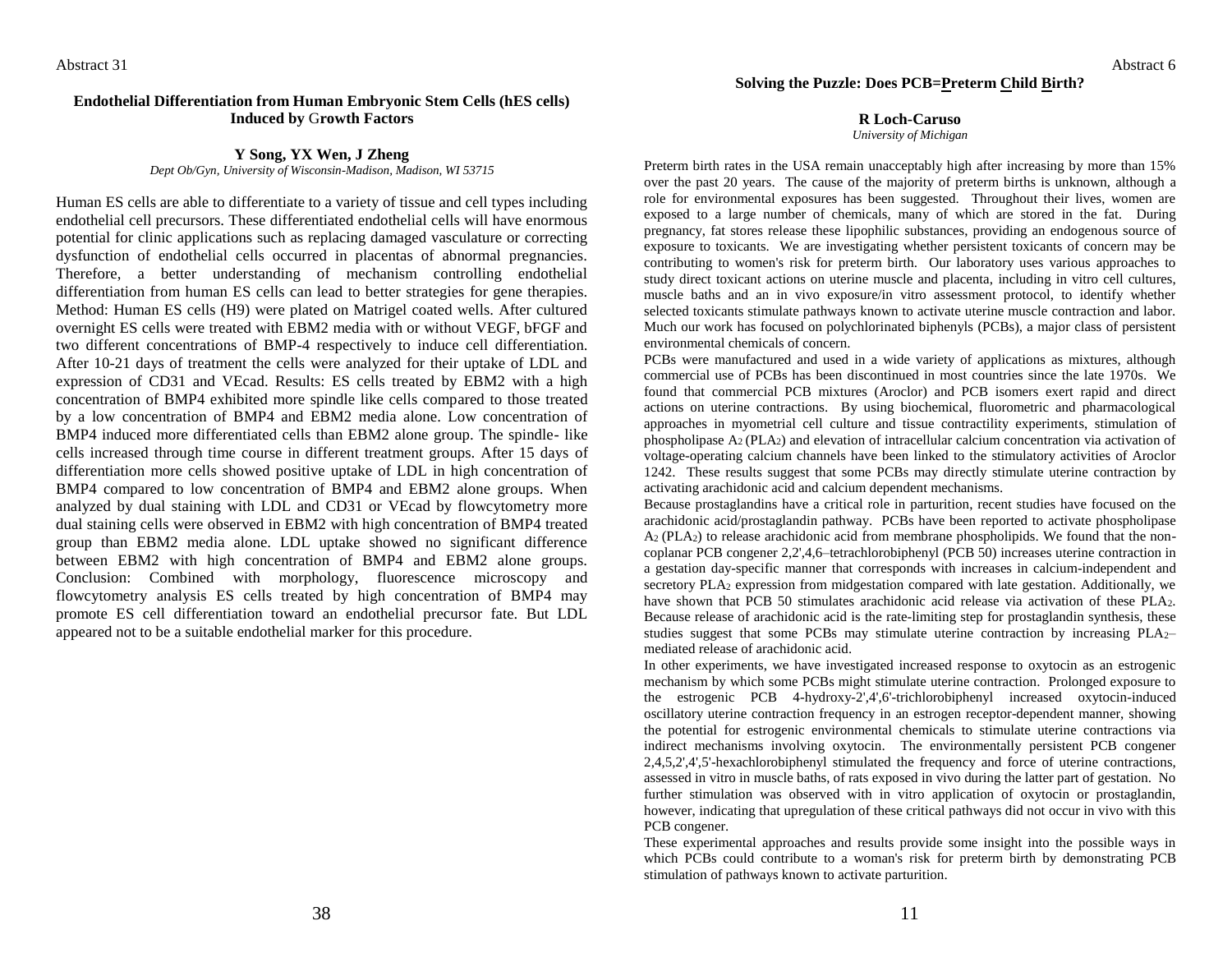#### **Investigation of c-Raf-1 Activity in an Ovine Uterine Artery Endothelial Cell Culture Model (UAEC).**

#### **JA Sullivan and IM Bird**

*Dept Ob/Gyn, University of Wisconsin-Madison, Madison*

A multitude of changes must occur in and around the utero-placental unit to allow a dramatic increase in blood flow to afford a successful pregnancy, including an increased production of Nitric Oxide (NO) and Prostacyclin (PGI2) from the uterine artery and an increase in angiogenesis of the surrounding vasculature. Whether examining angiogenesis, NO or PGI2 production, the implication for regulation by the protein kinase ERK2 has precedent. In our UAEC model consisting of cells from pregnant (P-UAEC) and non-pregnant (NP-UAEC) ewes, we have observed a general pregnancy enhanced, agonist specific phosphorylation of ERK2 that coincides with a similar general, pregnancy specific increased production of NO and PGI2. To characterize the ERK2 response in our model, we have begun examination of a kinase upstream of ERK2 activation that has been widely implicated as a kinase responsible for phosphorylating MEK1/2 leading to ERK2 activation in numerous cell models, the protein kinase c-Raf-1. To examine the activity of Raf-1 in our model, we employed a two-step radioactive labeling protocol consisting of immunoprecipitating Raf from treated and control cultured cells, incubation with a competent MEK1 and further incubation with a GST-ERK1/2 protein. Preliminarily, we observe no change in substrate 32P incorporation upon agonist stimulation (ATP, AII, bFGF, EGF, VEGF) and control treatments in both P and NP-UAEC. The activity of Raf-1 has been associated with phosphorylation on certain residues of the kinase. Phosphorylation of Ser340/341 on Raf-1 is usually associated with increased activity, whereas phosphorylation on Ser259 is associated with reduced activity. Our early data imply no change in the level of Ser259- P over time upon treatment with a prototypical ERK2 agonist, ATP(100uM). We do, however, observe an increase in 340/341-P in P-UAEC upon ATP(100uM) treatment occurring before the maximum observed time of ERK2 phosphorylation. GW5074, a reasonably selective Raf-1 inhibitor, may allow us to examine Raf-1 involvement in vasodilator production, ERK2 activation and other cellular processes without the use of dominant negatives. We observe 20 minute pretreatment of P-UAEC with GW5074 (.02-2Um) exhibits a trend toward dose dependent inhibition of bFGF(10ng/ml) stimulated ERK2 phosphorylation. This preliminary work illustrates a three-tiered approach toward investigating Raf-1 in our model. Investigation of Raf-1 activity by use of in vitro kinase assay, phospho-specific western analysis and reasonably selective chemical inhibition may permit us to associate changes in Raf stimulation with physiological changes including changes in vasodilator production or angiogenesis. Funded by HL64601 and HD38843.

#### **JF Strauss**

*Center for Research on Reproduction & Women's Health, University of Pennsylvania Medical Center, Philadelphia, PA, USA 19104*

The underlying pathophysiology of polycystic ovary syndrome (PCOS), the most common endocrine disorder of women of reproductive age, remains poorly understood despite the fact that over sixty plus years have passed since PCOS was first recognized as a common entity. Clinicians have entertained the notion for some time that PCOS is a genetic disorder. However, exploration of the genetic basis of PCOS has been hampered by several factors. PCOS is associated with infertility and low fecundity and it is rare to find large pedigrees with multiple affected women with which to perform linkage analysis. There has also been an on-going debate over disease phenotypes. The biochemical evidence for involvement of multiple organ systems in PCOS including hyperandrogenemia of ovarian origin, elevated adrenal androgen production, insulin resistance and abnormal pancreatic  $\Box$ -cell function raises several important questions: Is PCOS many diseases, or do the factors that influence reproductive function also impact different cell types simultaneously, resulting in the multi-system PCOS phenotype? Are the metabolic abnormalities detected in different cells the result of a shared intrinsic defect, or are they the consequence of exposure to an altered endocrine state (i.e., increased androgen or increased insulin)? The answers to these questions have profound significance when one contemplates the role of genetics in PCOS.

The foundation of genetic studies is the evidence that disease clusters in families. Nearly fifty percent of sisters of women diagnosed with PCOS had elevated total or bioavailable testosterone levels, suggesting that hyperandrogenemia is a dominant trait. The contribution of genetics to blood androgen levels was recently substantiated in a large population study that was not dealing with PCOS per se. Freshly isolated theca cells collected from ovaries of PCOS women studied in short term culture and propagated PCOS thecal cells grown through multiple population doublings display greater steroidogenic activity than theca cells collected from normal ovaries. The increased steroidogenic activity is due to increased transcription of genes encoding steroidogenic enzymes as reflected by enhanced promoter activities in cultured PCOS theca cells and increased levels of steroidogenic enzyme mRNAs in thecal tissue. The biochemical phenotype displayed by PCOS theca cells is consistent with the findings from family studies indicating genetic control of androgen production. Moreover, the elevated androgen production by theca cells appears to provoke stromal hyperplasia. The stromal cells produce growth factor binding proteins which may contribute to follicular maturation arrest.

While the studies described above have identified important correlations between increased steroidogenic enzyme gene expression and increased androgen biosynthesis in PCOS theca cells, they have not disclosed the upstream genes that are important for increased transcription. Furthermore, the global changes in theca cell gene expression or the alterations in gene networks or signal transduction cascades that may play an important role in the manifestation of other PCOS theca cell phenotypes, which may contribute to arrested follicular growth have not been defined. In order to define the genes that are differentially expressed in PCOS theca cells and to identify new candidate genes that may contribute to the etiology of PCOS, we compared gene expression profiles of normal and PCOS theca cells using Affymetrix oligonucleotide microarray chips. Our analysis revealed that PCOS theca cells have a gene expression profile that is distinct from normal theca cells. Included in the cohort of genes with increased mRNA abundance in PCOS theca cells was the transcription factor, GATA6 and the regulator of the AKT/protein kinase B (PKB) signaling pathway, cAMP-GEF-II. Changes in cAMP-GEF-II and other genes increase the sensitivity of theca cells to insulin activation of AKT/PKB. We demonstrated that GATA6 increased the expression of enzymes involved in androgen biosynthesis, providing a functional link between altered gene expression and intrinsic abnormalities in PCOS theca cells. The elevation of GATA6 and cAMP-GEF-II in PCOS theca cells appears to be the result of increased mRNA half-life, which may be controlled by a gene on chromosome 19p13.2, a locus shown to be linked to PCOS in our genetic studies. *ELAVL1,* a gene that encodes and RNA binding protein that regulates mRNA stability is located in this region. Our analyses have (1) defined a stable molecular phenotype of PCOS theca cells; (2) suggested new mechanisms for excess androgen synthesis by PCOS theca cells; and (3) identified candidate genes that may be involved in the genetic etiology of PCOS and its metabolic phenotype.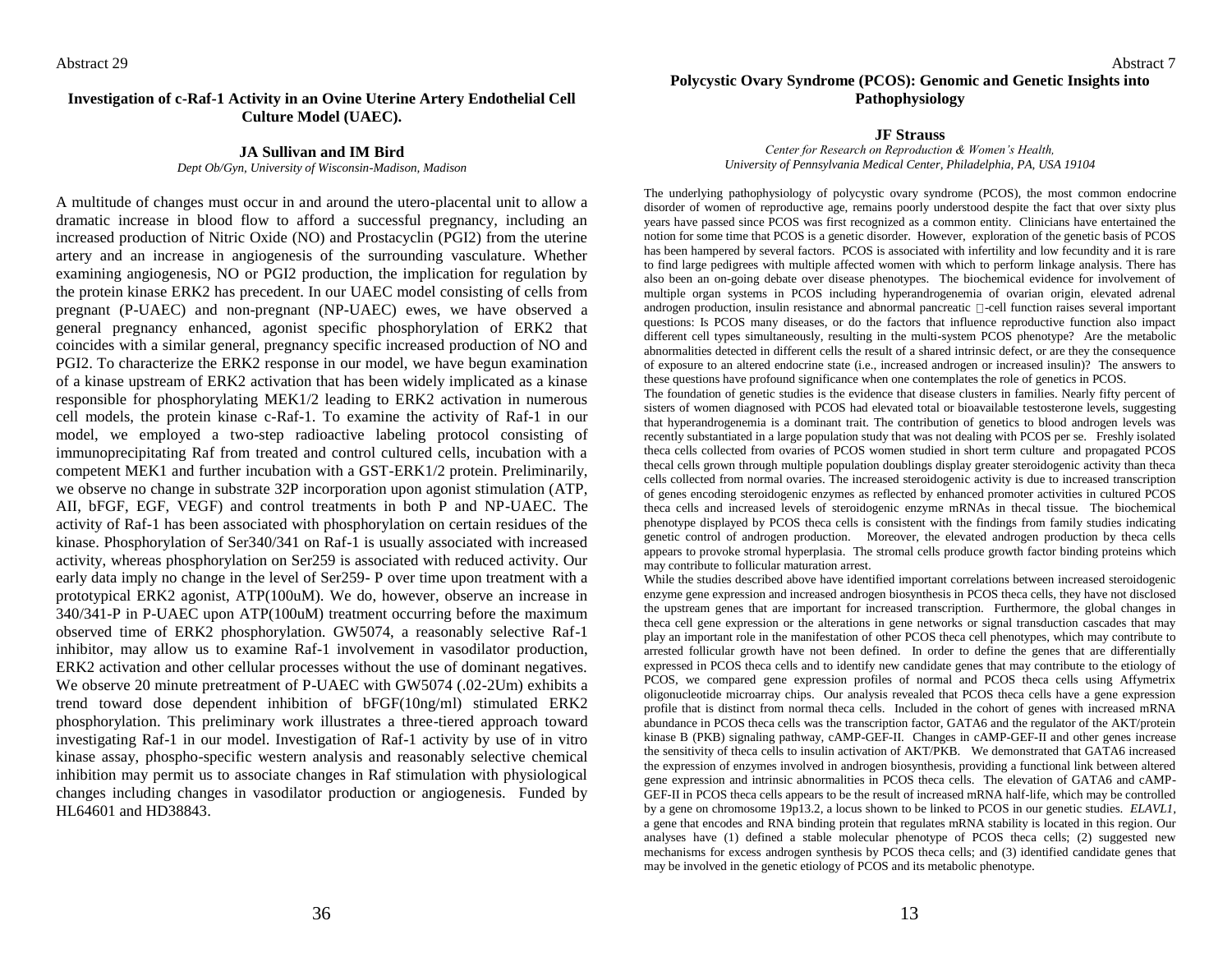#### **Endothelial Estrogen Receptors and VEGF Interactions in Ovine Uterine Arteries**

#### **MJ Byers<sup>1</sup> , A Zangl <sup>1</sup> , DB Chen<sup>1</sup> , IM Bird<sup>1</sup> , RR Magness1,2,3**

*<sup>1</sup>Perinatal Res Labs, Dept of Ob/Gyn ; <sup>2</sup>Peds and <sup>3</sup> Anim Sci, University of Wisconsin-Madison .*

Estrogen levels and uterine blood flow (UBF) are elevated during the high estrogen states (follicular phase and pregnancy). Magness et al reported (SSR 2003) that E2 -induced, Follicular and Pregnancy rises in UBF are inhibited, in vivo, by estrogen receptor (ER) antagonist ICI 182,780. Although estrogen acts by binding to its receptors in target cells, ER and ER expression, their cellular localization (endothelial vs. VSM) and regulation in uterine arteries (UAs) is unknown. Methods: UAs were fixed and paraffin-embedded sections prepared for studying cellular localization of ER and ER mRNA by in situ hybridization (ISH) using [35S] labeled riboprobes or protein localization using immunohistochemistry (IHC). Endothelial-isolated proteins were mechanically isolated from luteal phase (high Prog), follicular phase (high estrogen), and pregnant (gestational age 120-130d; high estrogen and Prog) sheep (n=6-8), comparing compartmentalization of ER and ER in endothelium (UAendo) with intact uterine artery (UA+), and VSM (UA- or denuded vessel) using Western analysis. Endothelial protein samples were also collected from reproductive and nonreproductive vessels to compare ER and ER protein levels to UAendo. Results: ISH demonstrated the presence of ER and ER mRNA in both the UAendo and UA-. ER protein distribution by IHC was similar to that of the mRNA. When studying ER regulation in luteal, follicular, and pregnant ewes, UAendo ER, but not ER, expression was elevated 1.5 fold  $(P=0.05)$  in the follicular compared to luteal samples; however, UA- VSM ER was unaltered. In contrast, ER , but not ER, protein expression in pregnant UAendo  $(P=0.004)$  and UA- $(P=0.008)$  showed 1.6 and 3.2 fold respective rises over luteal controls. ER was not substantially altered in other reproductive [Mammary (MA) and Placental (PA)] or nonreproductive [Omental, Renal, Coronary (CA)] endothelium. In contrast, MAendo ER increased 1.5 fold  $(P=0.008)$  by pregnancy, PAendo ER was 3 fold greater than luteal UAendo and 1.5 fold greater then pregnant UAendo. The nonreproductive CAendo ER was elevated 1.4 fold  $(\overline{P} < 0.05)$  by pregnancy. Conclusion: ER and ER mRNA and protein are both expressed in UAendo and UAindicating potential targets for endogenous estrogen in vivo. While both ER and ER are differentially regulated by follicular endogenous estrogen in the UAendo, ER regulation mainly confined to the UAendo more so than VSM. ER is elevated by pregnancy in UAendo and other reproductive and nonreproductive endothelium, suggesting a putative role in blood flow regulation. The relative role(s) of UAendo vs. VSM ERs in controlling UBF remains to be determined. NIH HL49210, HD33255, HL57653, HL70563, HD388.

#### **Differential Timing in cAMP Regulation of Cyclins, Aromatase, and LH Receptor in Cultured Bovine Granulosa Cells from 5mm Follicles**

#### **WX Luo, CA Piccinato, MC Wiltbank**

*Department of Dairy Science, University of Wisconsin, Madison, WI, 53706*

Follicular development involves a complex interplay of proliferation and differentiation pathways regulated by multiple intracellular effector systems. This study evaluated regulation by the cAMP pathway which is know to mediate many of the actions of FSH and LH in granulosa cells. Three experiments were done with granulosa cells collected from 5mm bovine follicles ( $n = 4-5$  granulosa cell preparations per experiment with each treatment evaluated in triplicate wells), an FSH-dependent follicle stage that is about 3-4 days before selection of a single dominant follicle. In expt. 1, granulosa cells were treated with different doses of forskolin (1, 3, 10, 30  $\Box$  M) for 24 hours. Steady state concentrations of cyclin D2 and cyclin A mRNA were increased by lower doses  $(1\mu\text{M}=139\%$  and  $3\Box\text{M}=178\%$ of controls for cyclin D2;  $1\mu$ M=152% and  $3\Box$ M=178% of controls for cyclin A) but not higher dose of forskolin. Forskolin induced a dose-dependent increase in aromatase mRNA (1µM=350%; 3µM=517%; 10 µM=914%; 30 µM=1199%) and aromatase activity (1µM=244%;  $3 \mu$ M=336%; 10 µM=481%; 30 µM=560%). In expt. 2, cells were treated with 3µM forskolin for 1, 6, or 24 h. Forskolin acutely increased phosphorylation of CREB (1h=181%; 3h=227%; 24h=210%) and cyclin D2 mRNA  $(1h=137\%; 3h=206\%; 24h=159\%)$  with slightly later induction (no increase at 1 h) of cyclin A (1h=116%;  $3h=171\%$ ;  $24h=155\%$ ), aromatase mRNA  $(1h=165\%; 3h=698\%; 24h=1003\%)$ , and aromatase activity  $(1h=91\%; 3h=161\%;$ 24h=370%). No changes in LH receptor mRNA were observed at any time point or dose of forsklin in expt 1 and 2. In expt. 3, cells were treated with 3 µM forskolin for 1, 3, 5, or 7 days. Forskolin increased aromatase mRNA  $(d1=673\%; d3=638\%;$  $d5=1140\%$ ;  $d7=1157\%$ ) and activity ( $d1=418\%$ ;  $d3=254\%$ ;  $d5=346\%$ ;  $d7=475\%$ ) at all times. Forskolin increased LH receptor mRNA but with a substantial delay (3d=154%; 5d=396%; 7d=741%). Thus, cAMP rapidly induces pathways involved in granulosa cell proliferation (cyclins) and estradiol production. The delay in induction of LH receptor by cAMP suggests different induction mechanisms that may be critical in selection of a single dominant follicle.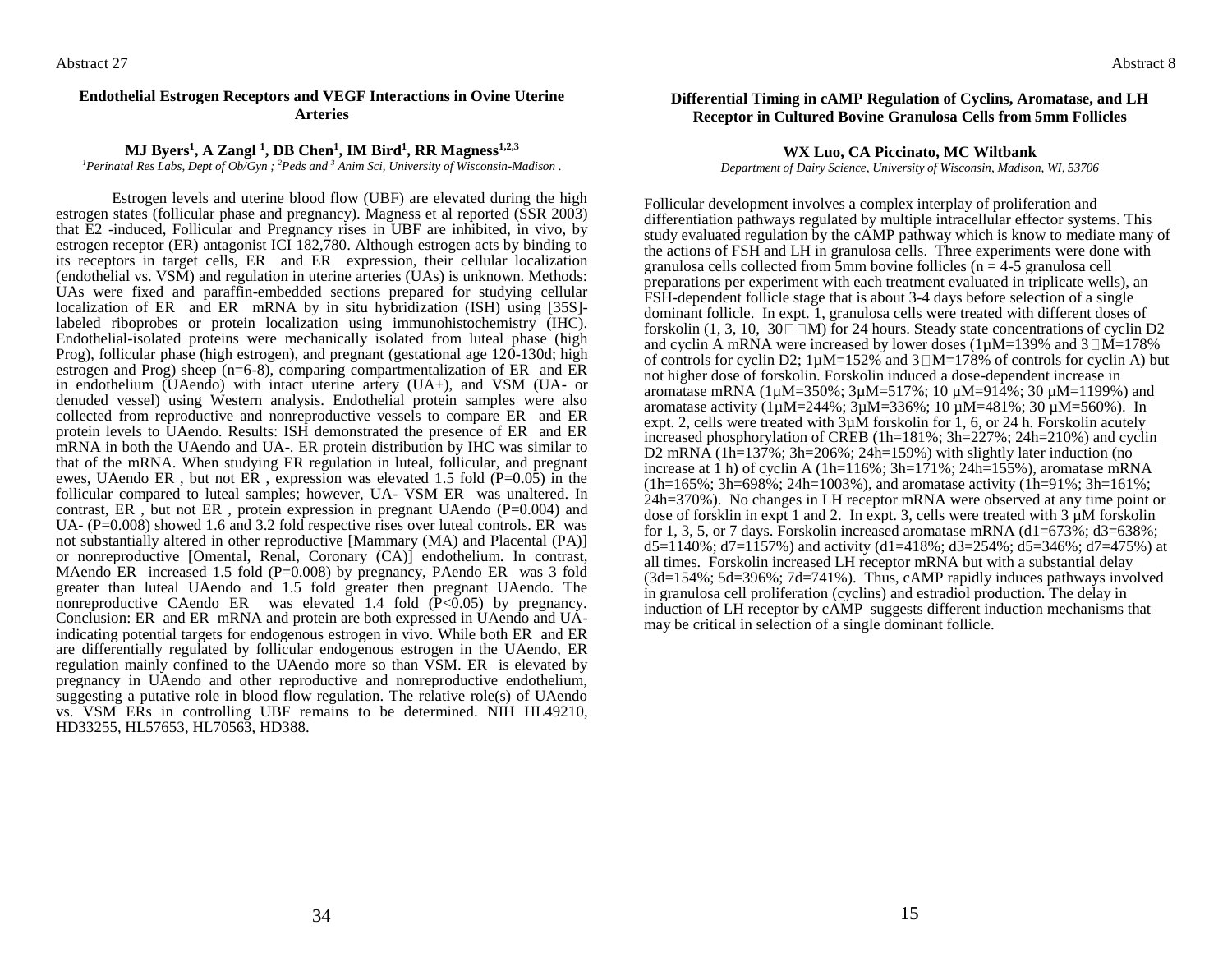#### **Comparison of Plasma and Blood Viscosity During the Ovine Ovarian Cycle and Pregnancy**

#### **DW Meister<sup>1</sup> , TM Phernetton<sup>1</sup> , TJ Stow<sup>1</sup> , RR Magness1,2,3**

*<sup>1</sup>Departments of Ob/Gyn Perinatal Res Labs, <sup>2</sup>Anim Sci, and <sup>3</sup>Peds University of WI-Madison*

Shear stress is the most potent physiologic stimulus for elevating endothelial cell nitric oxide production and inducing flow-mediated vasodilatation. Shear Stress is equal to 4\*Blood Flow \* viscosity/ r3. At a given vascular cross sectional area, shear stress is directly proportional to elevations in both blood flow and viscosity. Substantial elevations in uterine blood flow (UBF) observed during the follicular phase and pregnancy undoubtedly are responsible for rises in shear stress. However, changes in blood viscosity may also contribute to increases in uterine shear stress during these physiological states of elevated estrogen. We tested the hypothesis that viscosity at equivalent hematocrits will increase during the follicular phase and pregnancy. Methods: Heparinized jugular blood was collected from luteal phase (Lut; Day10-11, n=12), follicular phase (Fol; periovulatory Day 0, n=11) and pregnant (126 1 days of gestation, n=18) sheep. Because blood is a non-Newtonian fluid and hematocrit plays a major role in controlling this property, viscosity was analyzed in plasma (0% hematocrit) and whole blood at endogenous (30-40%), low (15-29%) and high (41-55%) hematocrits using a torque viscometer. Studies were performed on each sample at 7 shear rates (6 134/sec) to partly simulate low to high flows and establish potential changes in the rheological properties of blood. Results: Endogenous hematocrit was not significantly altered by the ovarian cycle (Lut=36 0.9%; 33-41% , Fol=34.7 1.6%; 30-48%) or pregnancy (38.7 1.0%; 29-44%). Viscosity of blood samples was increased as hematocrit was elevated (P<0.05). Viscosity was inversely related across this range of shear rates in all samples, regardless of hematocrit (P<0.05). Plasma viscosity and viscosity at hematocrits below physiologic levels were unaltered by the stage of the ovarian cycle or gestation. In contrast, viscosities of blood samples within ranges of hematocrits at or above physiological levels (31-55%) were greater in Fol and Pregnant sheep (P<0.05) than Lut sheep. Conclusions: When compared to the progesterone dominated luteal phase, both the follicular phase and pregnancy (physiological states of high estrogen) significantly elevated blood viscosity at physiologic hematocrits and higher. These data suggest estrogen-mediated increases in blood viscosity partly contribute to elevations in uterine artery and possibly systemic artery shear stress during the ovarian cycle and pregnancy. NIH HL49710, HD33255, HL57653, HD38843.

#### **Gonadotropin Releasing Hormone (GnRH) Associated Peptide (GAP) Does Not Affect GnRH Release In Perifused Rat Hypothalami.**

#### **JR Lange<sup>1</sup> , MJ Woller<sup>1</sup>**

#### *<sup>1</sup>Department of Biological Sciences, University of Wisconsin – Whitewater,Whitewater, WI*

Gonadotropin Releasing Hormone (GnRH) is the principle molecule controlling reproductive function in vertebrates. The mechanism of coordinated release by GnRH neurons is a central target for our research group. It has been shown that GnRH can influence GnRH release through autocrine/paracrine effects, but the role of the peptide synthesized with GnRH, GnRH Associated Peptide (GAP), has not been determined. We conducted a preliminary investigation to evaluate the role of GAP in the coordination of GnRH release events or pulses using an in vitro perifusion approach. Rat hypothalami were dissected from adult male rats, cut down midline to produce 2 hemihypothalami, and the tissues were placed in a perifusion system and maintained for 10 hours. Samples were collected every 10 minutes and GnRH concentration was determined by radioimmunoassay. The protocol involved treatment of all tissues with media for 3h, then treatment with GAP 10-8M, GAP 10- 10M, or vehicle (media) for 3h, and then 3h media again. Comparison of treatments vs. prechallenge or postchallenge blocks produced p values greater than 0.8, indicating little support for an effect of GAP on coordinating GnRH release. This work was supported by an NSF-REU grant supporting the BEST-TERP summer research program at UWW.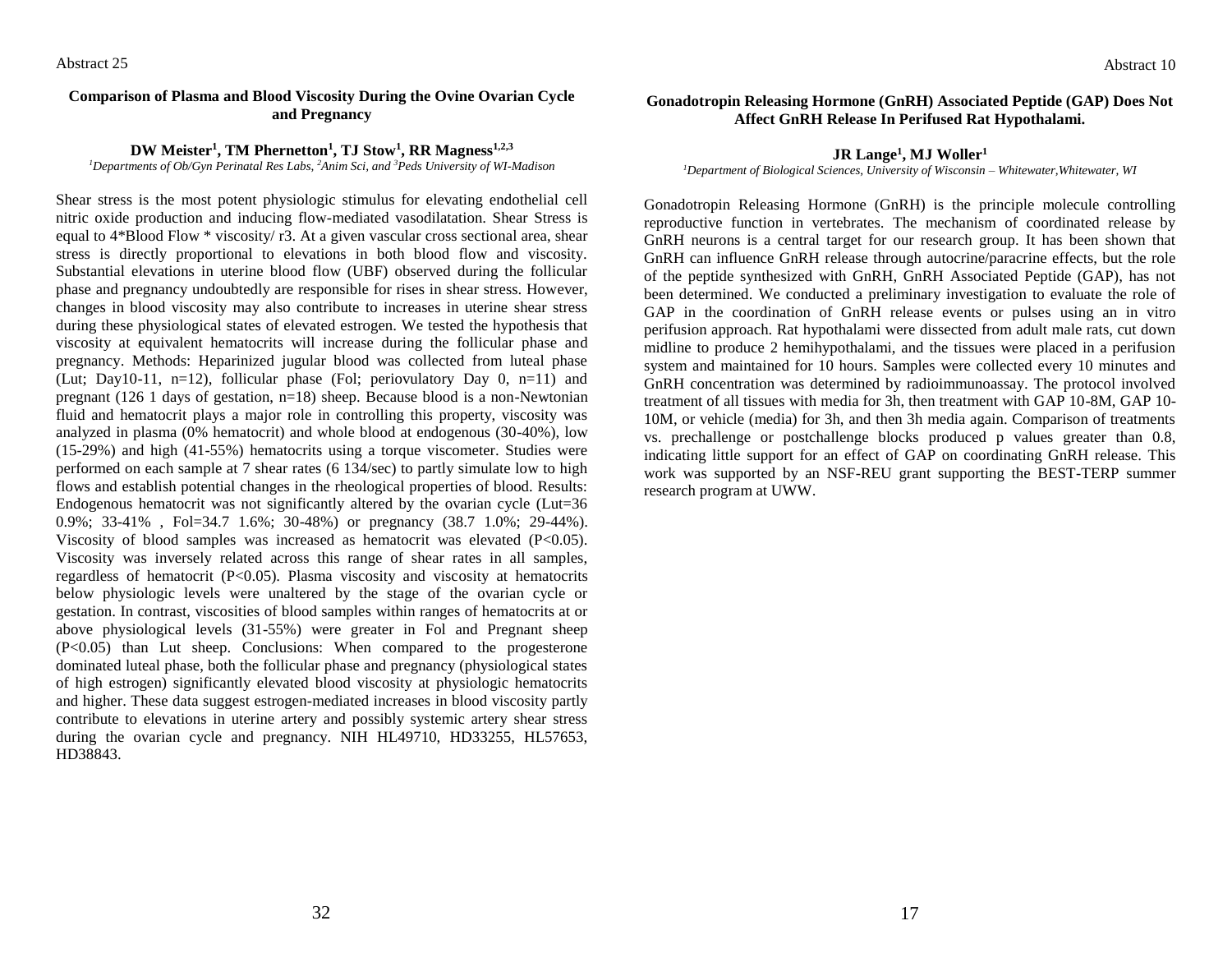Abstract 23

#### **A New Model for Neonatal Iron Distrubution and Tissue Iron Deficiency**

#### **KS Repyak, SE Blohowiak, PJ Kling**

*Dept of Pediatrics and Center for Perinatal Care, University of Wisconsin, Madison*

Premature infants have low tissue iron stores. Treatment of anemia in premature infants with recombinant erythropoietin (rEpo) shows only marginal efficacy and further depletes tissue iron. Tissue iron deficiency in early development is particularly problematic as it results in long-term cognitive impairment. Thus it is critical to examine iron delivery to brain in a model of iron deficiency. We previously showed mild iron deficiency anemia after rEpo therapy in suckling rats and more severe anemia after feeding artificial formula. We hypothesized that brain and body iron concentrations are lower in anemic rats fed "low iron" artificial formula than control rats. After dam feeding or artificial feeding through a gastrostomy tube, brain and total body iron content was measured by atomic absorption after nitric acid/perchloric acid digestion. Results are reported as mean  $\pm$ SEM, and analyzed by unpaired t tests. Data are expressed as mean ± SEM. Untreated Sprague Dawley rats were studied at postnatal day 4, 8 & 12 to determine iron accretion and best timing of feeding intervention. Between postnatal day 4 and 8, no net iron accretion was observed  $(0.59 \pm .01 \text{ mg and } 0.57 \pm .01, \text{ p=}.5) \text{ mg}$ despite growth (11.5  $\pm$  .4 g to 16.0  $\pm$  .5 g, p<0.0001), but that accretion occurs between postnatal day 8 and 12 (0.89  $\pm$  .03 mg of iron for 24.9  $\pm$  .4 g weight), p<0.0001. We concluded that studies perturbing iron status should begin at day 4 to optimize tissue iron differences. Rats were fed low iron formula vs. by dam for 8 total days. At 12 postnatal days, low iron rats had lower body iron concentration  $(0.027 \pm .002 \text{ mg/g tissue})$  than control  $(0.036 \pm .002 \text{ mg/g tissue})$ , p<0.0015. Low iron rats exhibited lower brain iron concentration (14.7  $\pm$  0.6  $\mu$ g/g tissue) than control (18.4  $\pm$  1.0 µg/g tissue), p<0.002. We conclude that the suckling rat's limited ability to accrete iron normally, and impaired iron accretion after iron deficient feeding allow it to be an excellent model for continued iron deficiency studies. Studies examining tissue iron expression and iron transport are underway.

## **Poster Session**

**Pacific Room 4:00 PM – 5:00 PM**

## **Abstracts 12-38**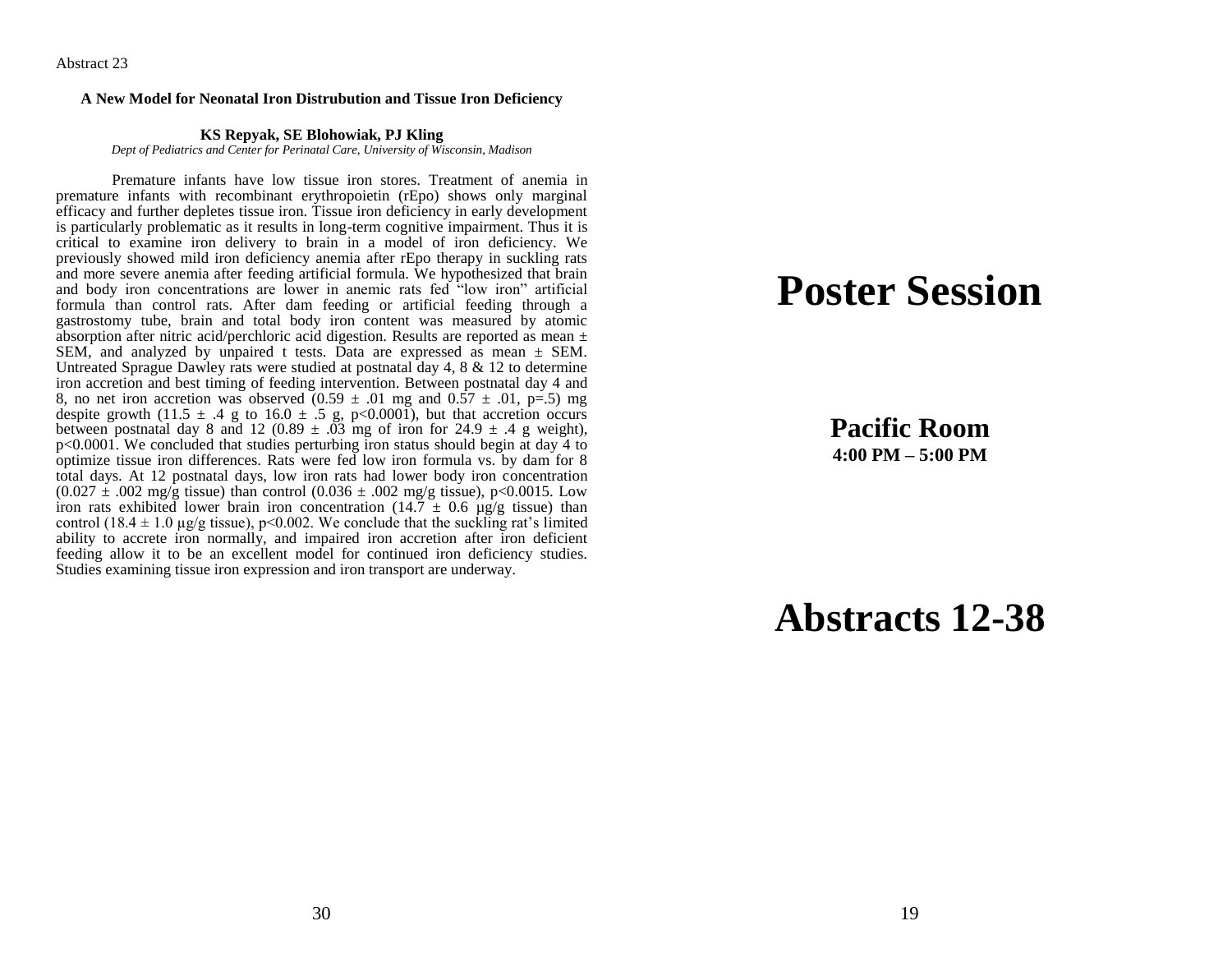#### **Prenatal Androgen Excess Alters Body Fat Distribution in Female Rhesus Monkeys**

#### **CM Bruns<sup>1</sup> , RJ Colman2,3, DA Dumesic<sup>4</sup> , JR Eisner2,5, MD Jensen<sup>4</sup> , DH Abbott2,6**

*<sup>1</sup>Dept Medicine, University of Wisconsin-Madison, Madison, WI 53715, <sup>2</sup>National Primate Research*  Center, University of Wisconsin-Madison, Madison, WI 53715, <sup>3</sup>Institute on Aging, University of *Wisconsin-Madison, Madison, WI 53715, <sup>4</sup>Dept Medicine, Mayo Clinic, Rochester, MN 55905, <sup>5</sup>Cato Research, Durham, NC 27713, <sup>6</sup>Dept Ob/Gyn, University of Wisconsin-Madison 53715*

Prenatally androgenized (PA) female rhesus monkeys exhibit metabolic abnormalities similar to those of polycystic ovary syndrome (PCOS), the most common endocrinopathy of reproductive-aged women. Female rhesus monkeys exposed to testosterone in early gestation (PAE) exhibit insulin resistance, impaired pancreatic beta-cell function and diabetes mellitus, while those exposed in late gestation (PAL) develop supranormal insulin sensitivity that declines with age and body mass index (BMI). To determine whether PA females have altered body fat distribution and to validate use of computed tomography (CT) in assessing body composition in rhesus monkeys, 5 PAE,  $\bar{5}$  PAL and  $\bar{5}$  control (C) adult female rhesus monkeys underwent somatometrics, dual x-ray absorptiometry (DXA) and abdominal CT. There were no differences in age (PAE: 21.19  $\pm$  0.67, PAL: 18.96  $\pm$ 0.97, C: 18.39  $\pm$  0.92 yrs), weight (PAE: 8.59  $\pm$  0.59, PAL: 8.57  $\pm$  0.33, C: 8.28  $\pm$ 0.30 kg), BMI (PAE:  $37.59 \pm 1.26$ , PAL:  $36.06 \pm 0.82$ , C:  $36.33 \pm 1.63$  kg/m2) or somatometrics. DXA-determined total body fat (PAL:  $2647.50 \pm 150.53$ , PAE: 2023.73  $\pm$  152.43, C: 1844.77  $\pm$  149.58 g;), percent body fat (30.30  $\pm$  1.81, PAE: 24.46  $\pm$  1.83, C: 21.86  $\pm$  1.80 %), total abdominal fat (PAL: 1319.09  $\pm$  88.16, PAE: 983.15  $\pm$  89.27, C: 940.57  $\pm$  87.60 g) and percent abdominal fat (PAL: 44.68  $\pm$  2.39, PAE:  $36.28 \pm 2.42$ , C:  $33.66 \pm 2.37$ %) were significantly greater in PAL than PAE or C females. PAL females also had significantly more CT-determined non-visceral abdominal fat than PAE or C females (PAL:  $618.68 \pm 61.86$ , PAE:  $363.51 \pm 62.64$ , C:  $364.51 \pm 61.47$  cm3), while proportionate amounts of non-visceral fat were similar. Absolute and proportionate amounts of visceral fat were similar among the 3 groups. PAE females alone had a significant positive relationship between visceral fat and BMI (R2=0.94,  $p<0.01$ ), while C females alone had a significant positive relationship between non-visceral fat and BMI ( $R2=0.98$ ,  $p<0.001$ ). CT and DXA measurements of abdominal fat were strongly correlated (R2=0.916). Increased total body fat in PAL females and increased BMI-related visceral fat in PAE females may contribute to metabolic abnormalities typically found in PCOS.

Abstract 13

#### **The Physiological Effects of Genistein on Smoltification and Estrogen Metabolism in Atlantic Salmon (Salmo salar)**

#### **Yuliana<sup>1</sup> , J Malison<sup>1</sup> , TP Barry<sup>1</sup> , B Wentworth<sup>2</sup>**

#### *Departments of Aquaculture<sup>1</sup> , <sup>2</sup> Animal Sciences, University of Wisconsin, Madison, WI, 53706*

In the aquaculture industry, feed cost is generally the highest annual variable costs;therefore, ingredient availability is a serious concern. Growth in the aquacultural production requires high quality feed ingredients that contain relatively high levels of crude protein and a favorable essential amino acid balance. Soybean meal contains these qualities, and cheaper than current fish based meal. Thus, it is a logical ingredient to include in or replace the existing diets to the industry. However, soybean contains high level of isoflavones, with genistein as the primary isoflavones. Genistein has both estrogenic and antiestrogenic effects, which may have stimulatory or suppressive effects on reproductive function and development of fish. Therefore, the goal of this study is to investigate the physiological effects of genistein on smoltification and estrogen metabolism in atlantic salmon. Smoltification is the physiological metamorphosis from a freshwater fish to a saltwater fish. In this study, atlantic salmon parr were fed various levels of genistein (0 ppm, 500 ppm, 1000 ppm, 3000 ppm) and 20 ppm estrogen as positive control. The fish were put under photoperiod and water temperature manipulation to induce them to smolt. Smoltification was judged by putting the fish under 24 hr saltwater challenge test, osmolality test, plasma chloride test, and Na, K, ATP-ase gill test. In the second study, we investigate the mechanism of action of genistein. Kidney and liver tissue were cultured and subjected to different levels of genistein (10-9 M to 10-5 M). So far, the result suggested that genistein inhibits estrogen metabolism in liver but not the kidney.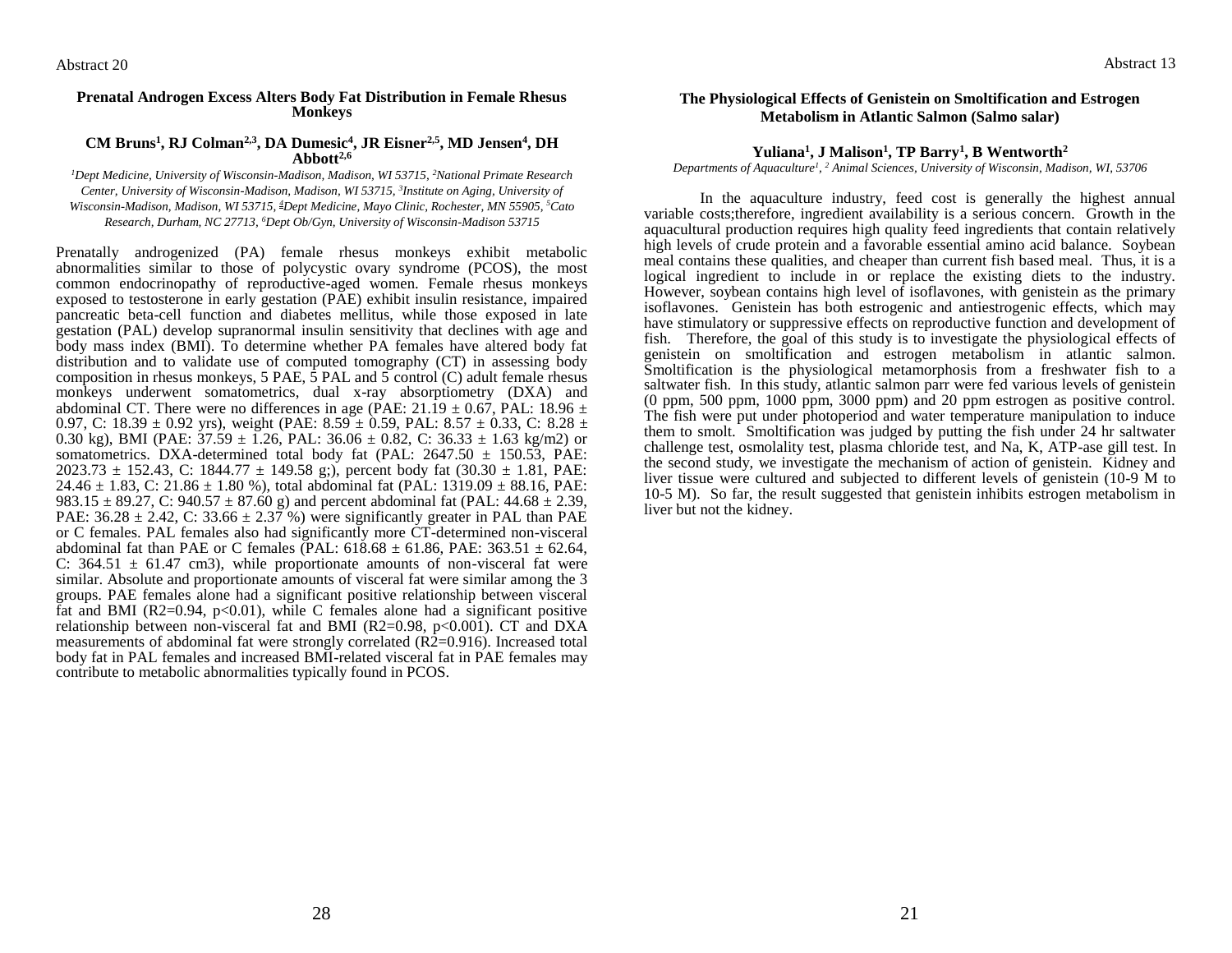Abstract 18

#### **Association Between Free Fatty Acids and Insulin Resistance in a Nonhuman Primate Model for Polycystic Ovary Syndrome**

**BA Hutcherson1,4, T Goodfriend<sup>3</sup> and DH Abbott 1,2,4**

<sup>1</sup>*Endocrinology-Reproductive Physiology Training Program, Depts. Of <sup>2</sup>Obstetrics & Gynecology and <sup>3</sup>Medicine, <sup>4</sup>National Primate Research Center, University of Wisconsin, Madison, WI 53715*

Polycystic ovary syndrome (PCOS) is the most common cause of infertility in young women. PCOS is characterized by anovulation, LH hypersecretion, hyperandrogenism and insulin resistance. To investigate the mechanisms underlying insulin resistance, we employed a nonhuman model for PCOS: prenatally androgenized (PA) female rhesus monkeys, exposed *in utero* to fetal male levels of testosterone for 15-35 days during early (starting on gestation days 40-44; n=5), mid- (starting on gestation day 60; n=1) and late gestation (starting on gestation days 100-115; n=2). These monkeys exhibit adiposity-dependent hyperinsulinemia, hyperandrogenism and anovulation. Elevated circulating levels of free fatty acids can impair insulin action and secretion. Reducing the circulating levels of free fatty acids should increase insulin sensitivity, thereby reducing circulating insulin levels. Five control and 8 PA female monkeys, similar in age and body mass index, underwent oral administration of placebo followed by pioglitazone  $(3 \text{ mg/kg})$ . Each treatment lasted for 6 months with an intervening non-treatment period of at least 90 days. Insulin sensitivity was determined during month 4 from a frequently sampled, i.v. tolbutamide-modified glucose tolerance test (FSGTT), after analysis using the Modified Minimal Model of Bergman. Serum levels will also be analyzed for circulating androgen levels and assessing ovulatory cyclicity. We propose that the application of pioglitazone should increase insulin sensitivity, lower circulating levels of free fatty acids, improve glucose regulation in both control and PA females, but should only normalize ovulatory cycles in PA females alone.

#### **Characterization of Intracellular Calcium Response to Ionomycin in the Equine Oocyte at Different Stages of Nuclear Maturation: Preliminary Data**

#### **CM Checura<sup>1</sup> , OJ Ginther<sup>1</sup> , JJ Parrish<sup>1</sup>**

*<sup>1</sup>Endocrinology-Reproductive Physiology Program, University of Wisconsin, Madison, WI, 53706*

Sperm-induced [Ca2+]i oscillations at the time of fertilization are a required signal for activation in most mammalian oocytes. In these species the ability to generate normal [Ca2+]i oscillations is acquired during final stages of oocyte maturation. In equine oocytes, the injection of homologous sperm extract induced [Ca2+]i oscillations; however, the injection of a single spermatozoon failed in consistently initiate that response. When compared to mature bovine oocytes, mature equine oocytes showed attenuated  $[Ca2+]i$  response to ionomycin. The objective of this study was to characterize the  $[Ca2+]i$  response to ionomycin in equine oocytes at different stages of nuclear maturation. Materials and Methods: Oocytes were collected from slaughterhouse ovaries. Follicles smaller than 20mm were sliced and contents were recovered with bone curettes. Cumulus oocyte complexes were placed in maturation media (TCM 199, 10 % FCS, Pyruvate, FSH, LH, IGF, EGF, Estradiol and Gentamycin) at 38,5º C in 5 % CO2 in air for either 28 or 40 h. Oocytes were separated from cumulus cells by gentle pipetting in D-PBS-Hyaluronidase solution. If necessary, incubation for 2 min in D-PBS-Trypsin solution was used. Oocytes were loaded with AM-Fura 2  $(2\&\#956)$ M in D-PBS-BSA) for 50 min and then incubated for 30 min in Fura-free media. Fluorescence intensity of oocytes was recorded and analyzed by computer software (Meta Fluor) that average 16 image frames captured by a CCD camera, connected to an epifluorescence microscope, into one digital image. Images were obtained every 5 seconds: excitation wavelengths 340/380nm, ND 2 filter, 400nm dichroic mirror, and 510nm emission filter. Calibration standards were used to translate the 340/380 fluorescence ratio into [Ca2+]i. Ten images were initially obtained to establish baseline concentration. Ionomycin was added to the media to obtain  $10\&\#956$ ; M final concentration and 100 images were recorded. Immediately after image recording oocytes were fixed in paraformaldehyde. To determine nuclear maturation stage, oocytes were permeabilized with Triton X for 6 h and stained with Hoesch 33342. Results: No differences were found in [Ca2+]i response to ionomycin between MI and MII oocytes. These are preliminary data; we plan on gather further information from GVBD and aged oocytes to complete this study.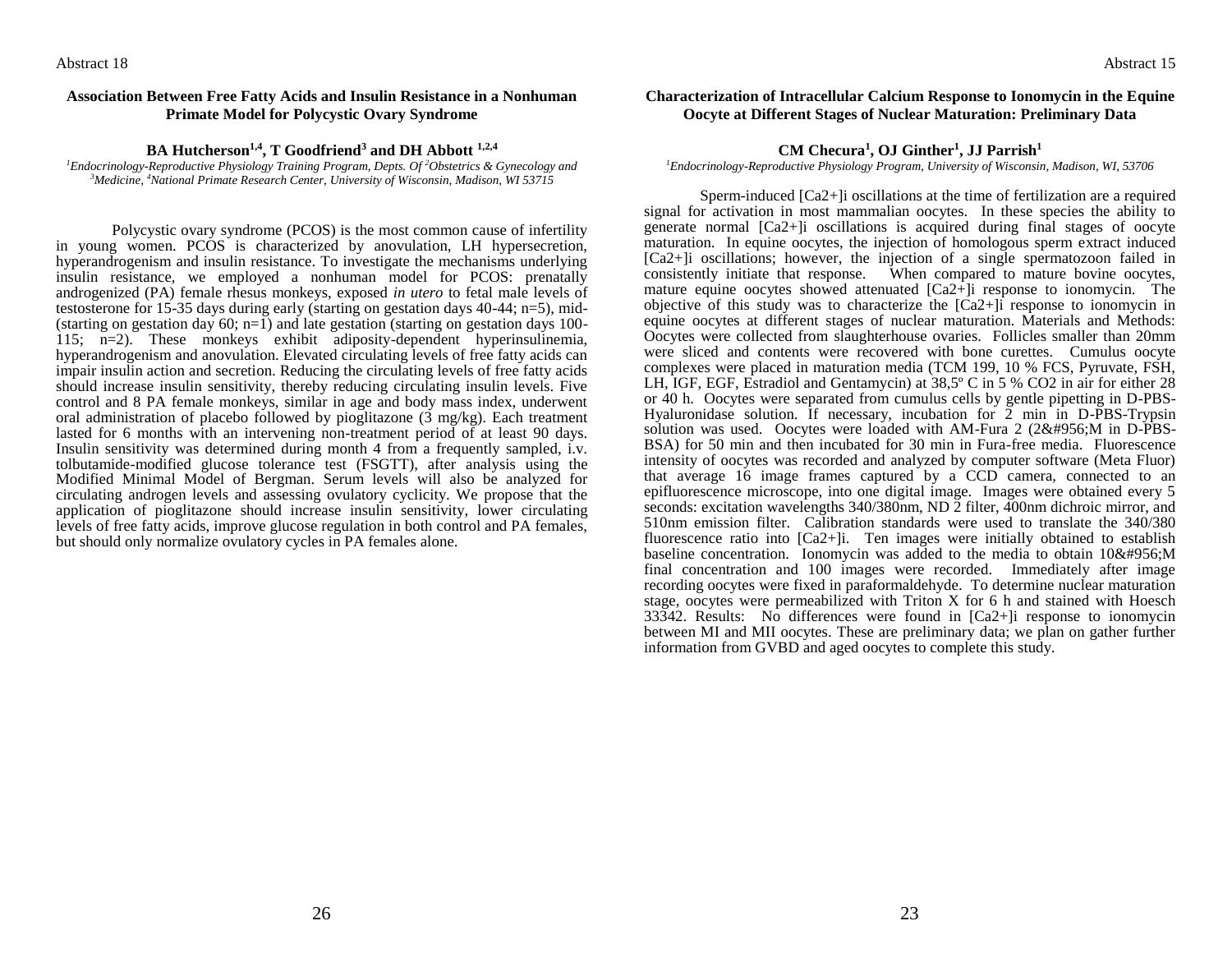Abstract 16

**Evaluation of cAMP Effects on Aromatase mRNA and Activity, Steroidogenic Factor- 1 (SF-1) mRNA, and cAMP Response Element Binding Protein (CREB-1) mRNA and Phosphorylation in Granulosa Cells from 5 mm Bovine Follicles**

### **WX Luo<sup>1</sup> , CA Piccinato<sup>2</sup> , MC Wiltbank1,2**

*Department of Dairy Science<sup>1</sup> , Endocrinocrinology-Reproductive Physiology Program<sup>2</sup> , University of Wisconsin, Madison, WI, 53706* 

The gonadotropins, FSH and LH, regulate follicular function primarily through the cAMP pathway through mechanisms that are still being defined. Previous studies using follicles from rats have concluded that cAMP regulates aromatase gene expression through the transcription factors SF-1 and CREB-1. In the bovine, follicular waves are initiated by a surge in FSH that causes follicles to grow from 4 mm up until the time of selection of a single dominant follicle (diameter deviation) at about 8-9 mm, when there is an increase in circulating estradiol, a nadir in circulating FSH, and regression of all non-dominant follicles from that follicular wave. In this study, we evaluate if continuous activation of the cAMP pathway would lead to differential regulation of expression of SF-1, CREB-1, and aromatase depending upon the length of granulosa cell culture. Granulosa cells (GC) were collected from 5 mm bovine follicles, a FSH-dependent stage that is about 3 days before follicular deviation ( $n = 4$  different cell preparations with each treatment done in triplicate in each preparation). GC were treated with 3 mM of forskolin, an agonist of adenyl cyclase, for 1, 3, 5 or 7 days. Real time PCR was used to determine mRNA concentration of CREB-1 and SF-1, Western blot was used to evaluate phosphorylated CREB-1 (only on day 1) and ELISA was used to determine 17betaestradiol concentrations in media samples. On all culture days forskolin increased aromatase mRNA (d1=  $673\%$ , d3=  $638\%$ , d5= 1140%, d7= 1157%) and activity  $(d1 = 418\%, d3 = 254\%, d5 = 346\%, d7 = 475\%$ . Forskolin did not change steady-state concentrations of mRNA for CREB-1 (d1= 94%, d3= 100%, d5= 112%, d7=104%) or SF-1 (d1=117%, d3=107%, d5=135%, d7=91%) on any day of GC culture, but forskolin acutely increased phosphorylation of CREB-1 (d1= 210%). Thus, cAMP increases expression of aromatase mRNA and aromatase activity similarly at all times during 7 days of GC culture. This increase is independent of changes in CREB-1 and SF-1 expression but is probably reliant on activation of CREB-1 by phosphorylation through the cAMP/protein kinase A intracellular effector system.

**Distinct regulation of matrix metalloproteinases and tissue inhibitors of metalloproteinases in porcine corpora lutea before versus after acquisition of luteolytic capacity**

#### **SH Ji, FJ Diaz and MC Wiltbank**

*Department of Dairy Science, University of Wisconsin-Madison, Madison, WI 53706*

Prostaglandin F2a (PGF2a) causes luteolysis in pig corpora lutea (CL) only after Day 12 of the estrous cycle. Before Day 12, CL lack luteolytic capacity and do not regress after a single PGF2a treatment. Luteolysis involves degradation of the extracellular matrix (ECM). Matrix metalloproteinases (MMPs) are enzymes that collectively degrade components of the ECM. Tissue inhibitors of metalloproteinases (TIMPs) inhibit the action of MMPs. We hypothesized that MMPs would be induced and TIMPs inhibited by PGF2a only in CL with luteolytic capacity. CL  $(n=4/5)$  on Day 9 or Day 17 were collected 10 h after saline or 500 µg PGF2a analog (cloprostenol) and were frozen in liquid nitrogen for analysis of specific mRNA using semi-quantitative RT-PCR. Values are the ratio of target band intensity to G3PDH band intensity. All data were analyzed by single factor ANOVA and considered significantly different at  $P < 0.05$ . MMP-2 and TIMP-2 mRNA were not affected by PGF2a in either Day 9 or Day 17 CL. There was a dramatic increase in MMP-1 (1353%, P<0.01) and MMP-9 (409%, P<0.01) mRNA at 10 h after PGF2a treatment of Day 17 CL (with luteolytic capacity) but no change in MMP-1 or MMP-9 at 10 h after PGF2a treatment of Day 9 CL (without luteolytic capacity). Furthermore, PGF2a decreased TIMP-1 mRNA (53% of control, P<0.05) only in Day 17 CL and not in Day 9 CL (72% of control,  $P=0.269$ ). These results indicate that acquisition of luteolytic capacity is associated with the ability of PGF2a to induce MMP-1 and MMP-9. PGF2a treatment also decreased TIMP-1 mRNA and this response also only occurred in CL with luteolytic capacity. TIMP-1 normally inhibits MMP-9 activity and therefore this change could lead to greater MMP-9 activity after PGF2a treatment. It seems likely that these changes would increase degradation of the ECM, a process that is likely to be critical for completion of luteolysis. Furthermore, the differences between Day 9 versus Day 17 CL in regulation of MMP-1, MMP-9, and TIMP-1 indicate that there are important alterations in the PGF2a-induced intracellular effector systems that control these gene products after acquisition of luteolytic capacity.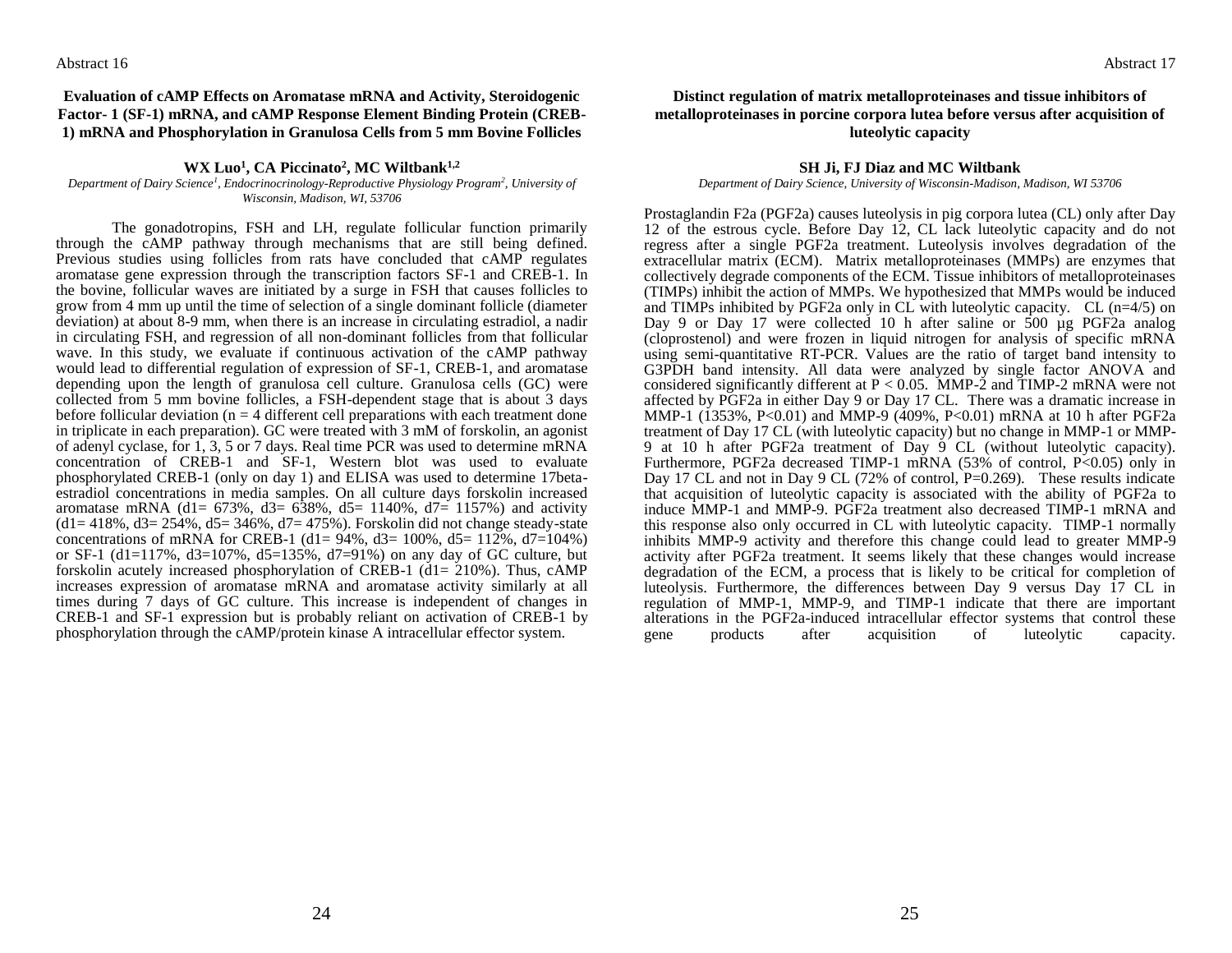#### **Enhanced Bovine Embryonic Development After Microfluidic Cumulus Cell Removal Post Fertilization**

#### **AL Reeder<sup>1</sup> , RL Monson<sup>1</sup> , DJ Beebe<sup>2</sup> , BR Lindsey<sup>3</sup> , JJ Rutledge<sup>1</sup>**

*University of Wisconsin, Madison, Departments of <sup>1</sup>Animal Sciences and <sup>2</sup>Biomedical Engineering, <sup>3</sup>Minitube of America, Verona, Wisconsin*

Microfluidic technologies are increasingly being used in cell biology and embryology research. In order to manipulate an embryonic environment microfluidics take advantage of miniscule media amounts. By using pressure heads and laminar flow profiles, a presumptive zygote can be gently manipulated in the device to remove the supporting cumulus cells post fertilization. Presumptive embryos were assigned at random to three cumulus removal treatments at 48 hours post fertilization: vortexing (3 min), handstripping (with 135µm ID stripping pipette) and microfluidics. Blastocyst rates were determined through day eight post fertilization. Rates were analyzed by GENMOD procedure in SAS, accounting for replicates and treatment. Cumulus removal by vortexing was done on 521 embryos, yielding 44 blastocysts at day eight for an 8.4% development rate. The handstripping procedure was done on 644 embryos, yielding 99 blastocysts for a 15.4% development rate. Microfluidic cumulus removal was done on 529 embryos, yielding 135 blastocysts for a 25.5% development rate. The developmental rate resultant from the handstripping treatment significantly differed from that of the vortex treatment  $(p=0.0004)$ . The developmental rate resultant from microfluidic treatment significantly differed from both the vortex and handstripping treatments (p<0.0001). Kinetics of development were also impacted as larger proportions of embryos in the microfluidic group reached the blastocyst stage before embryos of the vortex or hand stripping treatments. These data suggest that cumulus cell removal in a gentle fashion is associated with enhanced embryonic development in the bovine.

#### **Adrenal hyperandrogenism is induced by fetal androgen excess in a rhesus monkey model of polycystic ovary syndrome**

#### **RZhou1,3, IM Bird2,3, DA Dumesic<sup>4</sup> , DH Abbott1,2,3**

*1National Primate Research Center, 2Department of Obstetrics and Gynecology, 3Endocrinology-Reproductive Physiology Program, University of Wisconsin, Madison, WI 53715-1299; <sup>4</sup>Department of Obstetrics and Gynecology, Mayo Clinic, Rochester, MN 55905*

Adrenal androgen (AA) excess is found in 25-50% of women with polycystic ovary syndrome (PCOS). To determine whether AA excess is exhibited by a nonhuman primate model for PCOS, the prenatally androgenized (PA) female rhesus monkey, 6 PA and 6 control (C) females of similar age, body weight and BMI were studied during days 2-6 of two consecutive menstrual cycles or anovulatory 30 day periods. The pre-dexamethasone adrenal steroid levels were assessed in the first cycle (cycle 1) after an overnight fast. In the next cycle (cycle 2), adrenal steroids were determined immediately prior to [post-dexamethasone levels] and following an i.v. injection of 50 mg  $\angle$ ACTH 1-39, given 14.5-16.0 h after an i.m. injection of 0.5 mg/kg dexamethasone. While serum levels of cortisol, corticosterone, dehydroepiandrosterone (DHEA) and testosterone (T) were all suppressed to a similar degree by dexamethasone in both PA and C females, androstenedione (A) and 17a-hydroxyprogesterone (17OHP) levels were not. Nevertheless, when compared to pre- and post-dexamethasone serum DHEA levels in C females, DHEA levels in PA females were elevated. Following ACTH injection, PA females exhibited higher circulating levels of DHEA, A and corticosterone, but comparable levels of 17OHP, cortisol, DHEA-S, and T, to C females. Furthermore, the increase in DHEA and A values in response to ACTH were augmented in PA females. Such augmented androgen responses to ACTH in PA females may reflect up-regulation of 17,20 lyase activity in the adrenal zona reticularis resulting in AA excess comparable to that found in PCOS women. These findings open the possibility for fetal androgen excess programming of adrenal hyperandrogenism that could have genetic, epigenetic or environmental origins.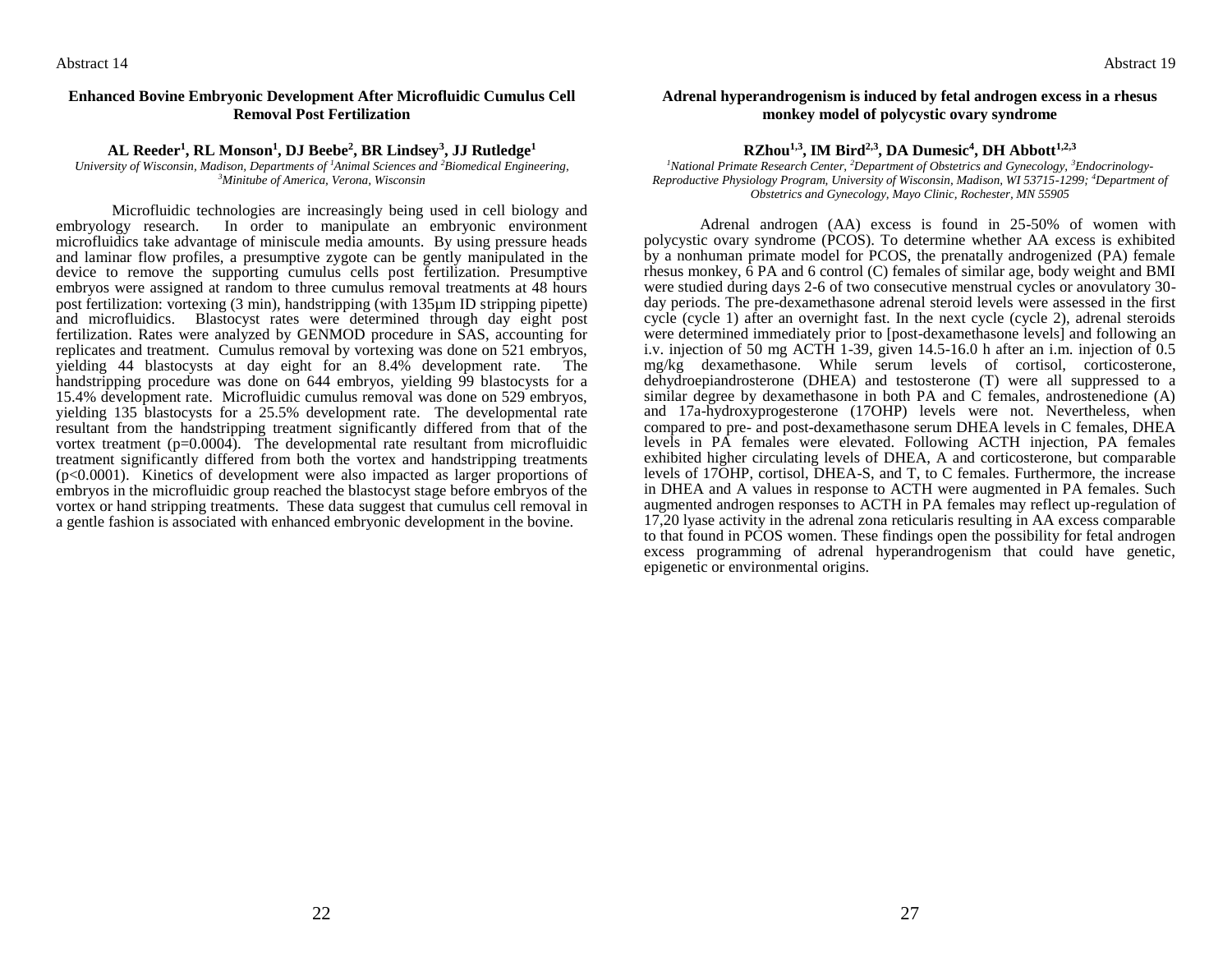#### **The Effects of Polyhalogenated Aromatic Hydrocarbons on Estrogen Metabolism in Lake Trout**

#### **GF Jurgella1,2, TP Barry<sup>2</sup> , JA Malison<sup>2</sup> , R Peterson1,3, A Marwah<sup>4</sup>**

*<sup>1</sup>Endocrinology-Reproductive Physiology Program, Departments of <sup>2</sup>Aquaculture Program, Animal Sciences, <sup>3</sup>School of Pharmacy, <sup>4</sup>Biochemistry, University of Wisconsin-Madison, Madison, WI 53706*

Polyhalogenated aromatic hydrocarbons (PHAHs), and their hydroxylated metabolites (PHAH-OHs), are persistent environmental pollutants capable of interfering with reproductive and endocrine function in Great Lakes fishes. Many of these compounds can act as environmental estrogens and disrupt physiological function in estrogen-responsive sites such as reproductive organs, liver, and neuroendocrine centers. Little is known about the mechanism by which these compounds act, but it is known that binding affinities of some of these compounds for the estrogen receptor are low. Recent evidence in human liver microsomes and in fish suggests that some PHAH-OHs may act by inhibiting the metabolism of endogenous E2. In fish, endogenous estrogen is initially undergoes phase I metabolism through cytochrome P450 addition of a hydroxyl group. Subsequent phase II conjugation adds either a glucuronic acid or a sulfate group. Lake trout (Salvelinus namaycush) is a top trophic level predator fish native to the Great Lakes. Problems with reproduction in Great Lakes lake trout populations have been apparent for over 50 years. Lake trout have high concentrations of PHAH-OHs in their tissues because of bioaccumulation. The purpose of our research is to evaluate the effect of various PHAH-OHs on estrogen metabolism in lake trout kidney and liver in vitro. Our initial studies demonstrated that estrogen glucuronosyltransferase predominates in the liver and sulfotransferase in the kidney of lake trout. Subsequently, 10 PHAHs were screened as inhibitors of estrogen metabolism in the lake trout. Eight of these compounds inhibited the formation of water-soluble estrogen metabolites at the 100 uM dose. The most potent inhibitors were 3,3',5,5'- PCB,4,4'-OH, bisphenol-A, 2,4,6-tribromophenol, 2,4,6-trichlorophenol, tetrachlorobisphenol-A, and tetrabromobisphenol-A. These compounds reduced the formation of water-soluble estrogen metabolites by 60-85%. Our future studies will identify the metabolic pathways and products of estrogen metabolism in both the kidney and liver of lake trout, and determine whether PHAH-OHs are inhibiting phase I or phase II metabolism. In a related study, the inhibition of human estrogen sulfotransferase was shown to be the most potent biological mechanism described to date regarding the endocrine-disrupting activity of PCBs and their metabolites. Accordingly, we hypothesize that PHAH-OHs are inhibiting lake trout estrogen metabolism via the phase II conjugation reaction.

#### **A Proposed Model to Study the Affects of Endometriosis on Oocyte Quality**

#### **EA Dille, DL Olive**

*Endocrinology-Reproductive Physiology, University of Wisconsin-Madison; Department of Obstetrics and Gynecology, University of Wisconsin Medical School*

Endometriosis is a gynecologic disease which affects an estimated 5-10% of reproductive age women. Generally, it is classified as the growth of endometrial glands and stroma outside the uterine cavity, most commonly found within the peritoneal cavity. The most common manifestations of endometriosis are non cyclic pelvic pain, dysmenorrhea and infertility. As of now, the relationship between endometriosis and infertility remains unclear. Several studies have proposed a correlation between the two by using information gathered through egg donation programs. It was found that women with advanced stages of endometriosis have similar success with IVF when oocytes from disease free women are used. Also demonstrated is that disease free recipients undergoing donor IVF show decreased pregnancy rates when oocytes are used from women with endometriosis. These observations are what motivate the proposed study.

Abstract 22

#### **ER beta expression in rhesus monkey endometrium**

#### **D Zhao, EG Schmuck, EA Pritts, T Golos, DL Olive** *OB/GYN University of Wisconsin, Madison*

OBJECTIVES: The effects of estrogen are now known to be mediated by estrogen receptor (ER ) and -beta (ER ) receptor subtypes. While ER has a well known distribution in endometrium, the presence of ER is controversial. Previous data suggest ER mRNA to be present in endometrial stroma, epithelium, and accompanying vasculature. However, little data exist showing the presence of the protein in these cells. The goal of this study is to investigate the distribution of ER in normal endometrial samples obtained from rhesus macaques. METHODS: Four samples of endometrium from normally cycling Rhesus macaques were selected for immunohistochemical analysis using a monoclonal antibody generated against the entire splice sequence of the ER molecule. RESULTS: No staining was apparent in either endometrial epithelium or stroma in any of the samples. In each sample, staining was positive for ER protein in the endothelial cells and smooth muscle cells of the endometrial vasculature. CONCLUSIONS: Despite prior evidence of ER mRNA in all cells of the primate endometrium, our results suggest that ER expression in the macaque endometrium may be limited to the supporting vasculature.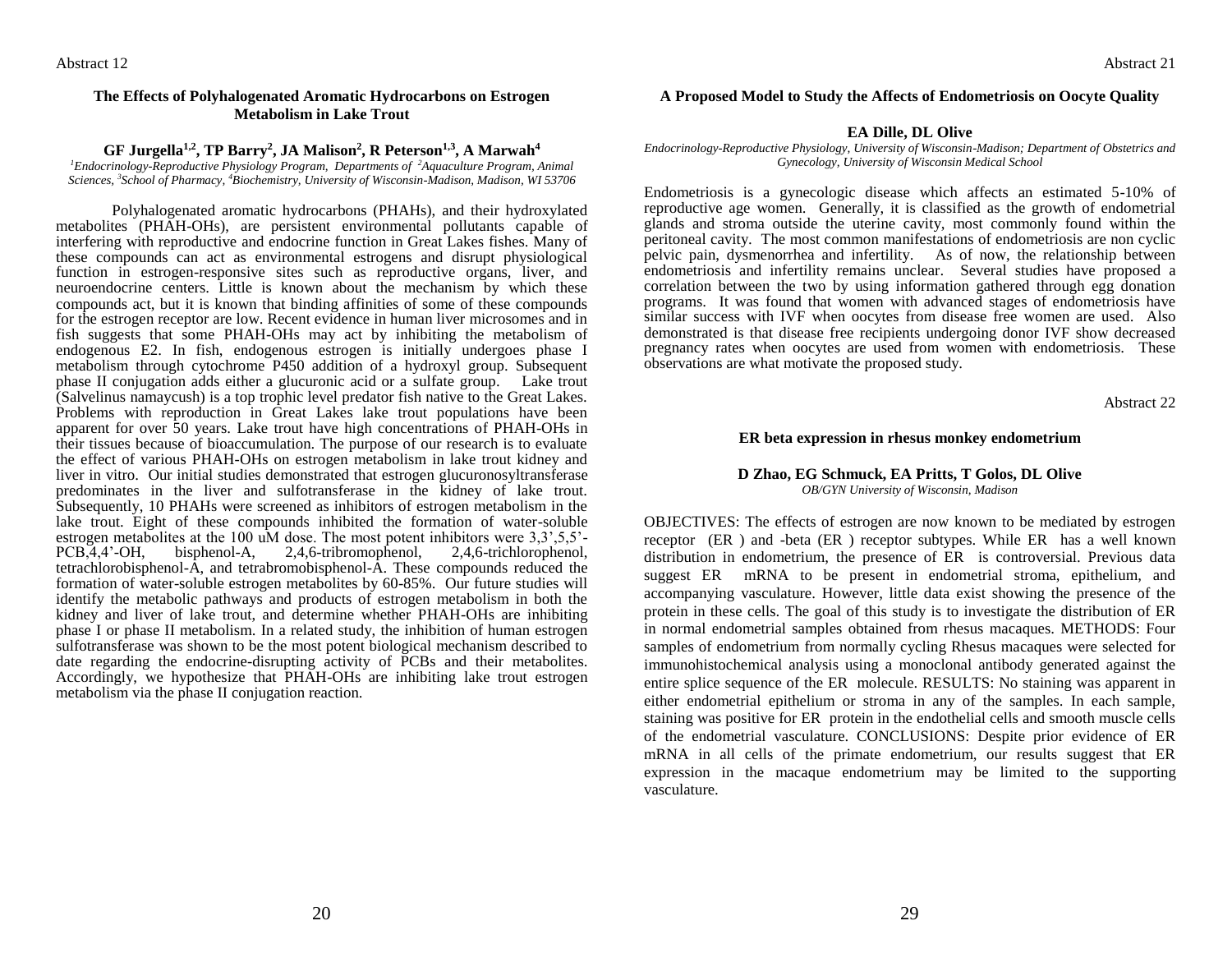#### **Insights into Regulation of Intra-Adrenal Zonation From the Marmoset Social Subordination Model**

#### **JC Pattison<sup>1</sup> , DH Abbott1,2, Wendy Saltzman2,3, AJ Conley<sup>4</sup> , IM Bird<sup>1</sup>**

*<sup>1</sup>Dept Ob/Gyn, <sup>2</sup>Primate National Research Center, University of Wisconsin, Madison, WI, 53715, <sup>3</sup>Dept Biology, University of California, Riverside, CA, 92521, <sup>4</sup>Population Health and Reproduction, University of California, Davis, CA, 95616*

The key proteins required for adrenal C19 steroidogeneis and a functional zona reticularis (ZR) are P450c17, 3B-HSD, cytochrome b5 (cytb5) and P450reductase (reductase). We have previously shown that adult male marmosets do not express a functional ZR in adulthood even though their adrenal development *in utero* is similar to humans and non-human primates. Our purpose in this study was to determine whether female marmosets express a ZR and whether ovariectomy and/or social subordination had an effect on ZR expression and function. Paraffin embedded sections were stained using immunohistochemistry (IHC) for P450c17, 3B-HSD, cytb5 and reductase in cycling  $(n=6)$ , ovariectomized (ovx;  $n=6$ ) and subordinant (sub; n=3) female adrenals. Microsomes from whole adrenals were analyzed by SDS-PAGE and immunoblotting for P45017 and cytb5 expression. They were also assayed for 17,20-lyase activity (radio-metric assay) and total enzyme pathway metabolism (radio-HPLC). Additionally, *in vivo* steroids were measured in dominant (dom;  $n=6$ ), ovx ( $n=6$ ) and subordinate ( $n=8$ ) females upon ACTH challenge. While cytb5 is barely detectable by western and IHC in males, cycling females exhibited cytb5 expression in the area of a ZR, a result that was further enhanced by ovariectomy (p<0.05). Although no significant differences were observed in 17,20 lyase activity, ovx females tended to have higher activity than cycling females and males. Analysis of the *in vivo* steroids revealed that sub females have a significantly increased efficiency for glucocorticoid synthesis ( $p<0.05$ ) and ovx females had the greatest capacity for C19 steroid (ZR) responsiveness to ACTH challenge ( $p<0.05$ ). Our preliminary hypothesis is that cyto  $\frac{1}{2}$  expression is necessary for 17,20-lyase activity in marmosets, especially in the presence of 3B-HSD, although it's presence won't guarantee C19 steroid biosynthesis. What is becoming apparent is the relative size of the zona fasciculata to the ZR (glucocorticoids vs.  $\dot{C}$ 19 steroids) and the efficiency of the steroidogenic enzymes in those zones is more predictive of the measured steroid output than the absolute expression of those same enzymes. Further work needs to be done to investigate the role of ovarian hormones and signaling factors on the structure and function of the adrenal gland. *This work was supported by NIH grants MH060728, RR000167, HL056702, HD036913, and HD041921.*

#### **Enteral Erythropoietin Stimulates Erythropoiesis in Suckling Rats**

#### **PJ Kling<sup>1</sup> , A Willeitner<sup>1</sup> , SE Blohowiak<sup>1</sup> , SS Woodward<sup>2</sup> , B Dvorak<sup>2</sup> .**

*1Department of Pediatrics and Center for Perinatal Care, Meriter Hospital & University of Wisconsin-Madison, WI 53715 <sup>2</sup>Department of Pediatrics, The University of Arizona, 53724*

Mammalian milk contains biologically relevant amounts of erythropoietin (Epo), the primary hormone regulating erythropoiesis. In suckling rats, milk borne Epo remains intact and exerts mitogenic effects on gastrointestinal tract, but no sustained stimulation of erythropoiesis was previously found. Aggressive iron supplementation must generally accompany parenteral rhEpo treatment in order to observe sustained erythropoiesis. We hypothesized that the combination of supplemental iron with enteral Epo therapy would stimulate erythropoiesis in suckling rats. To investigate the effects of oral Epo (EntEpo), we performed gastrostomies on 4 day-old Sprague Dawley rats, feeding artificially with rat formula for 8 days. The artificial formula was devoid of growth factors. Rats were fed formula (control), EntEpo (430 U/kg/d), or EntEpo+iron (6 mg/kg/d orally). After treatment for 8 days, blood was collected to measure hemoglobin, red cell indices and reticulocytes. Results are reported as mean  $\pm$  SEM, and analyzed by factorial ANOVA, with Fisher post hoc testing. Hemoglobin levels differed  $(p<0.0001)$ . Although Hb levels in control (8.4 $\pm$ 0.2 g/dL) were similar to EntEpo (8.5 $\pm$ 0.3 g/dL), Hb levels in EntEpo+iron (10.4 $\pm$ 0.3 g/dL) were higher than either control or EntEpo group ( $p<0.0001$ ). Absolute reticulocytes differed ( $p<0.0006$ ); and were higher in EntEpo+iron ( $p<0.006$ ) than control or EntEpo. Epo fed to suckling rats stimulates erythropoiesis when administered in combination with oral iron supplementation, but not by itself. Iron plays a role in the sustained erythropoiesis seen with enteral Epo feeding.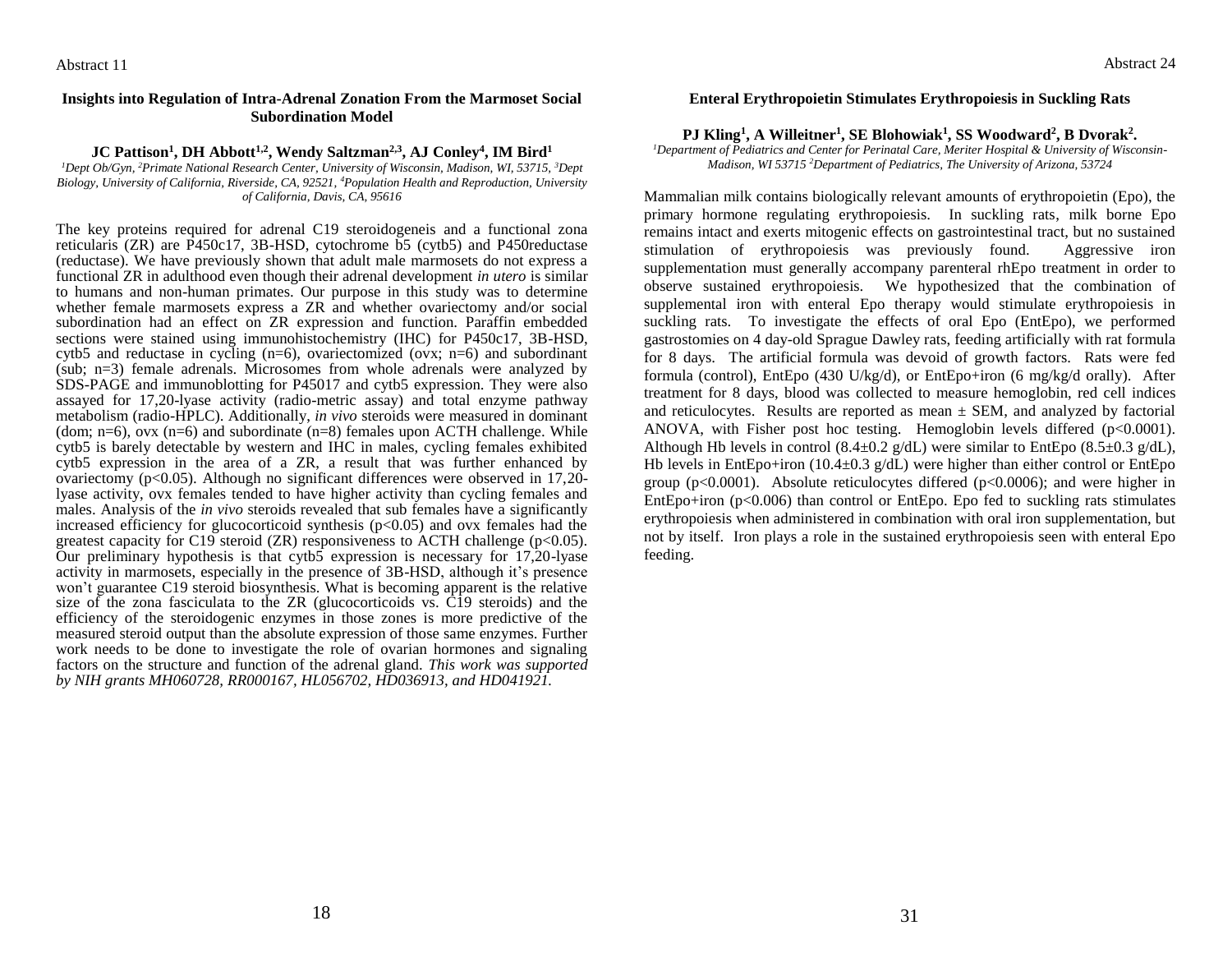Abstract 9

#### **Growth Factors Stimulate and Inhibit Ca2+ Mobilization in Uterine Artery Endothelial Cells Derived from Pregnant Ewes**

#### **SM Gifford<sup>1</sup> , MA Grummer<sup>1</sup> , FX Yi<sup>1</sup> , IM Bird<sup>1</sup>**

*<sup>1</sup>Perinatal Research Laboratories, University of Wisconsin – Madison, Madison, WI 53715*

Ca2+ signaling regulates many aspects of endothelial function. Both ERK and Ca2+ regulate endothelial nitric oxide synthase (eNOS) activation and consequently nitric oxide production, particularly during pregnancy when augmented vasodilation supports a 10-fold increase in uterine blood flow. We previously showed that, within 5 minutes, single isolated uterine artery endothelial cells from pregnant ewes (P-UAEC) respond to ATP (but not bFGF, EGF, or VEGF) with an instant peak in intracellular free  $Ca2+$  concentration ( $[Ca2+]i$ ) followed by a sustained phase. While all these agonist are capable of stimulating ERK activation, only ATP, VEGF, and to a lesser extent bFGF stimulated eNOS activation as measured by L-arg to L-citr conversion assays. Recently, video-imaging equipment has permitted the study of the effects of cell density on agonist-induced Ca2+ mobilization simultaneously in numerous P-UAEC over 30 minutes. The studies showed that with increasing cell density more cells responded to ATP (Table) and at confluence there was a dramatic increase in the number of oscillations, which were often synchronous. Thus, at the physiologic state, the cells may be more capable of propagating an ATP-induced response upstream and/or downstream. The trends for bFGF mimicked the response to ATP, yet the number of cells responding was lower. VEGF treatment showed the opposite trend; less cells responded at higher densities. Cell density did not affect the response to EGF and the low response may explain the lack of eNOS activation. Of interest, if ATP was added after a growth factor, the ATP-induced response was inhibited. For VEGF, there was a significant decrease in the number of bursts, but bFGF or EGF treatment delayed or abolished the ATPinduced response. At confluence, 91.4% of P-UAEC respond to ATP but only 35% and 26% of the cells responded after EGF and bFGF pretreatment, respectively. Thus, growth factors, while capable of stimulating a rise in [Ca2+]i, inhibit ATPinduced Ca2+ mobilization. This may have profound implications in the study of diseased pregnancies because circulating levels of VEGF and bFGF are increased during pre-eclampsia. Funded by HL64601, HD38843, and 0315191Z.

#### **Estrogen Receptors and VEGF Modulation of Angiogenic and Nitric Oxide Responses in Ovine Uterine Artery Endothelial Cells**

#### **RR Magness1,2,3, MJ Byers<sup>1</sup> , AG King<sup>1</sup> , JL Austin<sup>1</sup> , FX Yi<sup>1</sup> , IM Bird<sup>1</sup> , J Zheng<sup>1</sup>** *<sup>1</sup>Perinatal Research Laboratories, Depts of Ob/Gyn ; <sup>2</sup>Pediatrics and <sup>3</sup>Animal Sciences, University of*

*Wisconsin-Madison.*

Uterine blood flow (UBF) is substantially elevated during high estrogen states such as the follicular phase and pregnancy. Follicular and Pregnancy rises in UBF are inhibited, in vivo, by estrogen receptor (ER) antagonist ICI 182,780 and NOS inhibitor L-NAME demonstrating endogenous E2B-induced increases in UBF via a NO mediated mechanism. Although both NO-mediated vasodilatation and VEGFassociated angiogenesis appear to control UBF, the mechanistic basis and interactions for this are still uncertain. We used in situ hybridization (ISH) ([35S] labeled riboprobes) and immunohistochemistry (IHC) for mRNA and protein localization. The presence of both ERa and ERB mRNA and protein was identified in uterine artery endothelium ex vivo. In passage 4-5 UAECs both ERa and ERB mRNA and protein were also observed, suggesting that UAECs may be a good model to evaluate direct actions of E2B on the uterine vascular bed. We observed that E2B dose dependently elevated VEGF secretion by cultures of UAECs with maximum responses of 3-4 fold at 10nM (P<0.001). This E2B-mediated VEGF secretion was associated with elevations in UAEC angiogenesis using a capillarylike tube formation assay. E2B-induced rises in VEGF and angiogenesis were blocked by ICI 182,780 demonstrating ER receptor involvement. Since the E2Binduced rises in VEGF may also increase vasodilatation, we tested the hypothesis that NO production by UAECs in response to E2B would be similar to VEGF responses. Employing a newly developed real-time intracellular NO assay using DAF-FM DA in a fluorescent plate reader, we observed that in UAECs both E2B (10nM) and VEGF (10ng/ml) increased NO production 2.0 and 1.5 fold, respectively above control; the combination was neither synergistic nor additive. Since the slope of the time course rise in NO with E2B was much steeper than the observed rise with VEGF, it is unlikely that the E2B-induced rise in NO is via stimulation of VEGF. In contrast both sFlt-1 and Flt-1 blocking antibody inhibited the E2B-mediated rise in angiogenesis. Thus based on this in vitro UAEC model E2B-associated rises in VEGF appear to help modulate angiogenesis, but not NO-mediated vasodilatation. NIH HL49210, HD33255, HL57653, HD38843, HL64703, & HL64601.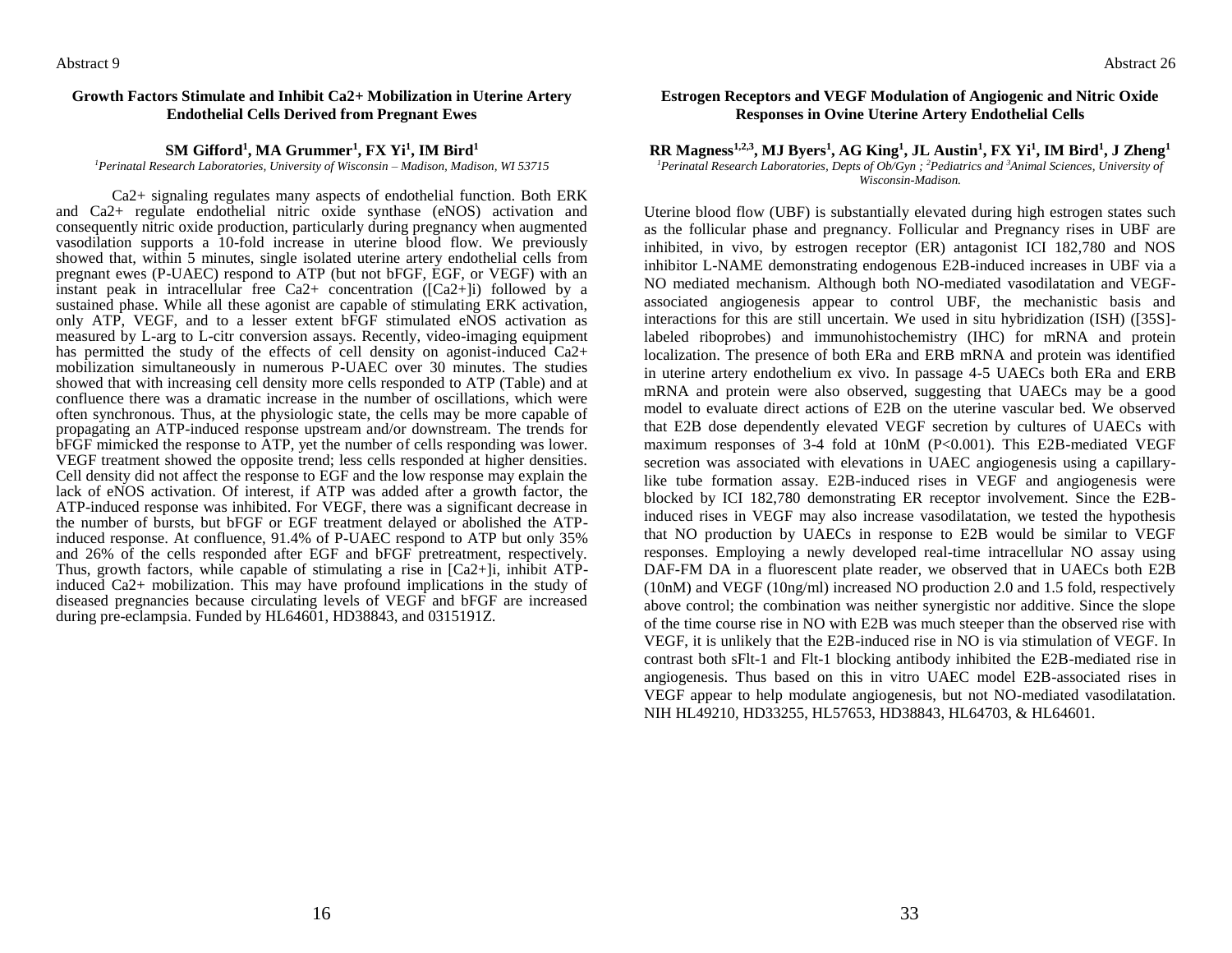## **Concurrent Oral Sessions III and IV**

**2:45 PM – 3:45 PM**

## *Cell Signaling*

**Mediterranean Room Chairs: Dr. Paul Bertics Dr. Linda Schuler**

# *Hypothalamus-Pituitary-Adrenal*

*Axis*  **Captain's Table Room Chairs: Dr. Ei Terasawa Dr. David Abbott**

## **Abstracts 8-11**

**MEK/ERK1/2 Inhibition Alters eNOS Activity in an Agonist-Specific Manner in Endothelial Cells and COS-7 Cells**

#### **JM Cale and IM Bird**

*Obstetrics and Gynecology, University of Wisconsin-Madison, Madison, WI*

Endothelial production of nitric oxide (NO) is critical for vascular homeostasis in many physiologic states. During pregnancy, the substantial increase in blood flow to the uterus is in part due to increased vasodilation as a result of increased production of NO. Endothelial nitric oxide synthase (eNOS) is regulated by acylation, intracellular protein trafficking, protein-protein interactions, changes in intracellular calcium concentration ([Ca2+]i) and phosphorylation. In addition, eNOS phosphorylation may render eNOS more or less sensitive to [Ca2+]i. The MEK/ERK1/2 pathway has been implicated in the regulation of eNOS activity in several studies. Activation of the MEK/ERK1/2 pathway may be required for full eNOS activation by HDL, adenosine, estrogen and ischemia in certain endothelial cell types. In contrast, inhibition of MEK/ERK1/2 in bovine aortic endothelial cells results enhances bradykinin-stimulated eNOS activity and ERK1/2 directly phosphorylates eNOS in vitro on an unidentified amino acid residue, decreasing eNOS activity. We determined whether inhibition of MEK/ERK1/2 signaling influences eNOS activity in response to Ca2+ mobilizing agents in COS-7 cells expressing ovine eNOS (oeNOS) and in human umbilical vein endothelial cells (HUVEC-CS). COS-7 cells do not express any NOS isoforms, but contain caveolae, calmodulin, and Hsp90, important for eNOS trafficking and activation. HUVEC-CS or COS-7 cells transiently transfected with oeNOS (COS-7/oeNOS) were used to determine eNOS activity by 3H-arginine to citrulline conversion assay in intact cells. Cells were pretreated with control or 10 uM U0126 and then treated with either 10 uM A23187 (COS-7/oeNOS) or 100 uM ATP (HUVEC-CS and COS-7/oeNOS). ATP, which mobilizes Ca2+ from intracellular stores, stimulated approximately 15% greater eNOS activity in U0126-pretreated HUVEC-CS compared to control pretreatment. A23187, a calcium ionophore, stimulated about 35% greater eNOS activity in COS-7/oeNOS pretreated with U0126 compared to cells pretreated with control; conversely, ATP-stimulated eNOS activity was reduced by about 20% of control-pretreated COS-7/oeNOS cells. It remains to be determined whether manipulation of eNOS activity by inhibition of MEK/ERK1/2 occurs by direct modifications of eNOS (such as phosphorylation by ERK1/2) or indirect changes in the intracellular environment (such as phosphorylation of scaffolding proteins, altered [Ca2+]i, or changed activity of eNOS interacting proteins).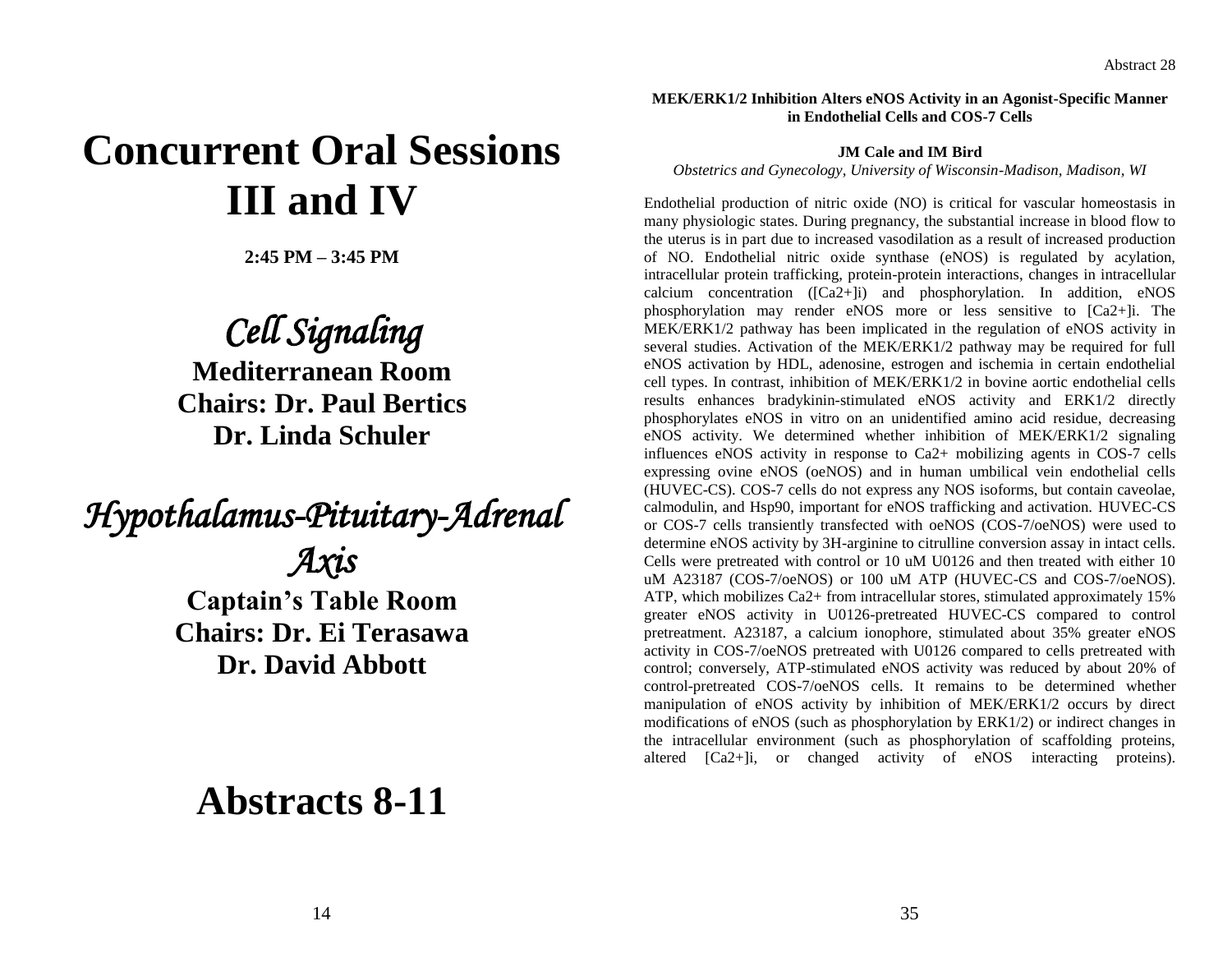### *Keynote Speaker Jerome F. Strauss, III, M.D., Ph.D.*

Jerome F. Strauss, III is the Luigi Mastroianni Jr. Professor and founding Director of the Center for Research on Reproduction and Women's Health and Associate Chairman of the Department of Obstetrics and Gynecology at the University of Pennsylvania. He received the B.A. degree with Honors in Biology from Brown University and the M.D. and Ph.D. degrees from the University of Pennsylvania. He served as a house officer in Obstetrics and Gynecology at the Hospital of the University of Pennsylvania and later joined the faculty in the Departments of



Obstetrics and Gynecology, rising to the rank of Professor in 1985. He is concurrently Director of the NICHDsponsored National Cooperative Center in Infertility Research at the University of Pennsylvania. His past administrative experience includes nearly a decade as Associate Dean in the School of Medicine and P.I. and Program Director of the University of Pennsylvania's Medical Scientist Training Program. He serves as a member of the National Advisory Child Health and Human Development Council of the National Institutes of Health and on the Board of Directors of the Burroughs Wellcome Fund. Dr. Strauss's research interests include the regulation of steroid hormone biosynthesis; the genetics of polycystic

the biology of fetal membranes, a molecular control of sperm motility. Dr. Strauss has served as an editor or on the editorial boards of the *Journal of Lipid Research*; *Endocrinology*; the *Journal of Steroid Biochemistry and Molecular Biology*; *Biology of Reproduction and Placenta*. He currently sits on the editorial boards of the *Journal of Women's Health and Gender-based Medicine*; *Journal of the Society for Gynecologic Investigation*; *Journal of Endocrinology*, *Trends in Endocrinology and Metabolism,* and *Seminars in Medicine*. He is an Associate Editor of *Human Reproduction Update* and an Editor of *Steroids*. Dr. Strauss's honors include the President's Achievement Award from the Society for Gynecologic Investigation, of which he is past President; the Society for the Study of Reproduction Research Award; election to the Institute of Medicine, National Academy of Sciences; and the Transatlantic Medal of the British Endocrine Society.

#### **Exogenous Nitric Oxide-Stimulated Cell Proliferation Via Activation of MEK/ERK1/2 Pathway In Ovine Feto-Placental Artery Endothelial (OFPAE) Cells**

**J Zheng<sup>1</sup> , YX Wen<sup>1</sup> , JY Chung<sup>1</sup> , RR Magness1,2,3** *Depts <sup>1</sup>Ob/Gyn, <sup>2</sup>Pediatrics, and <sup>3</sup>Animal Sci, University of Wisconsin - Madison*

Nitric Oxide (NO), a local vasodilator, is increased dramatically during pregnancy and plays a role in regulating placental vasodilation. We have shown that bFGF dose-dependently increases endothelial NO synthase (eNOS) expression via activation of MEK/ERK1/2, and also increases cell proliferation in OFPAE cells. Hypothesis: Exogenous NO stimulates cell proliferation via activation of the MEK/ERK1/2 cascade. Methods: For cell proliferation assays, OFPAE cells were treated with sodium nitroprusside (SNP; 1nM-100mM), an NO donor. After 72 hr the number of cells was determined. Additional cells were treated with 1 mM SNP in the absence or presence of PD98059 (a specific MEK inhibitor; 2.5-40 mM) in a similar fashion. To determine whether SNP activates the ERK1/2 cascade, cells were treated with 1 mM SNP for 0, 1, 5, 10, 30, or 60 minutes. Cells were then analyzed for ERK1/2 phosphorylation using immunocytochemistry and Western analysis. Results: SNP dose-dependently stimulated  $(p<0.05)$  cell proliferation with a maximal effect at 1 mM SNP (3.6 fold). PD98059 dose-dependently inhibited (p  $\leq$  0.05) SNP-induced cell proliferation, beginning at 5 mM and reaching a maximum at 20 mM. SNP at 1 mM also time-dependently phosphorylated ERK1/2. The ERK1/2 phosphorylation first appeared after 10 min of treatment, reached a maximum at 30 min, and then remained elevated through 60 min. Conclusions: These data indicate that exogenous NO stimulated cell proliferation is mediated via activation of the MEK/ERK1/2 signaling pathway. These data also suggest that bFGF-induced cell proliferation may in part be mediated through an NO/MEK cascade. Supported by NIH grants HL64703, HL57653, HL38843.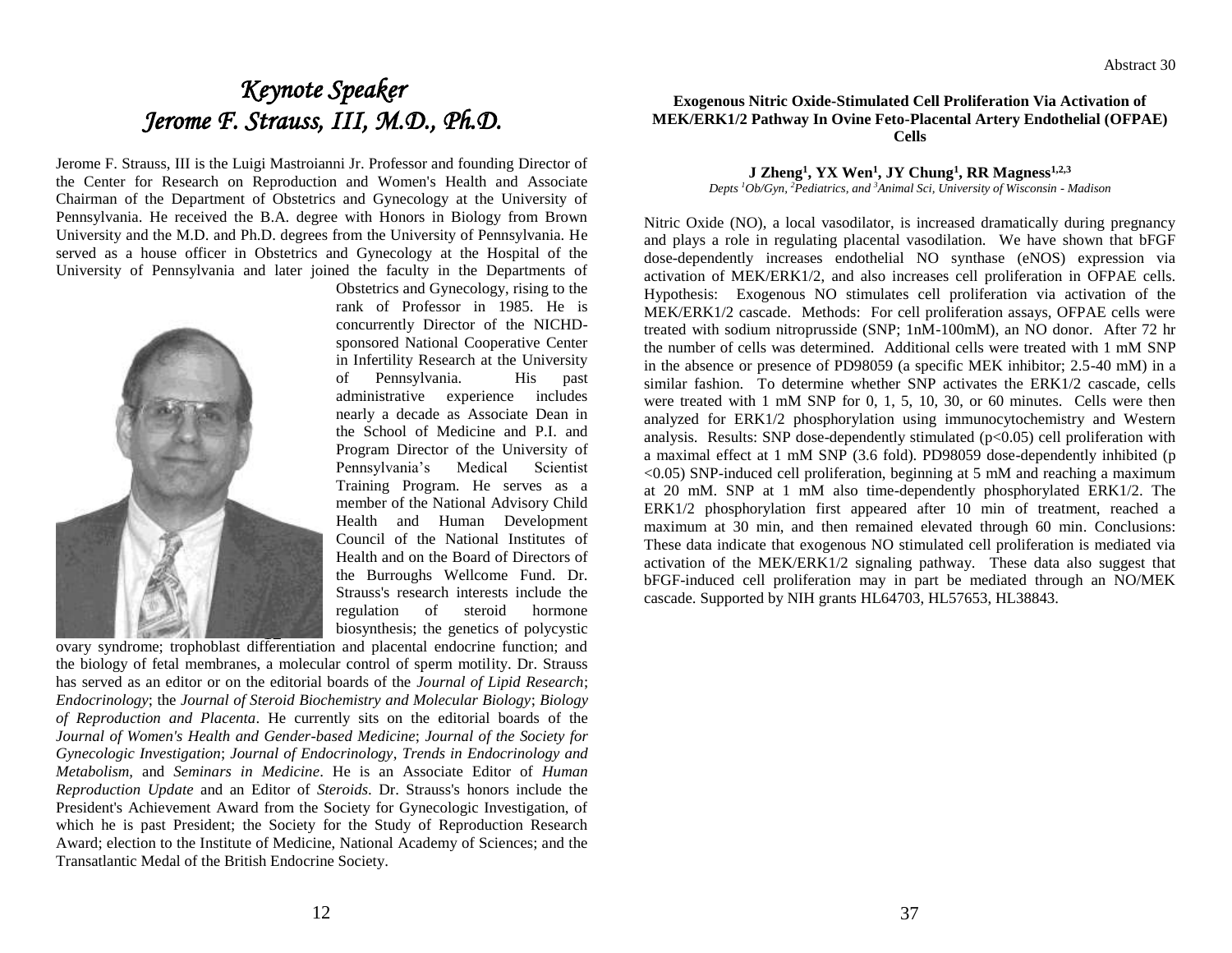### *Invited Speaker Rita Loch-Caruso, Ph.D.*

Rita Loch-Caruso is Professor of Toxicology and Interim Chair of the Department of Environmental Health Sciences at the University of Michigan in the School of Public



Health. She is also currently serving as the Toxicology Program Director of the Department of Environmental Health Sciences and the Director of the interdepartmental Environmental Toxicology Research Training Program. She received her Ph.D. in Toxicology from the Department of Environmental Health of the University of Cincinnati in 1984. She was Assistant Professor of Pediatrics & Human Development at Michigan State University before joining the Toxicology Program at the University of Michigan. Her research focus is female reproductive toxicology, emphasizing mechanisms of toxicity at the molecular, biochemical and cellular levels of uterine muscle, and integrating this knowledge at the tissue and whole animal levels. She has a particular interest in environmentally

persistent chemicals such as polychlorinated biphenyls (PCBs), lindane and DDT. Major projects involve development of models for reproductive toxicity study, mechanisms of disruption of uterine muscle gap junctions, toxicant-induced alteration of myometrial and placental intracellular signaling (phosphorylation, calcium, phospholipids), and endocrine-mediated modulation of uterine contraction. She is active in local, state and national activities related to environmental health, such as NIH grant review committees and the City of Ann Arbor Environmental Commission.

#### **Effect of Extracellular Matrix in Directing Embryoid Bodies Derived From Human Embryonic Stem Cells into Trophoblast Progenitor Cells**

#### **B Gerami-Naini, OV Dovzhenko, S Dambaeva, M Durning, TG Golos**

*Wisconsin National Primate Research Center, University of Wisconsin Medical School, Madison*

During decidualization, the structure of the uterine epithelial extracellular matrix consists primarily of collagen IV, laminin, fibronectin and perlecan. In order to better understand the importance of cell-matrix interactions during the early stages of embryo implantation and to understand the control of differentiation of embryonic cells, we propose using human embryonic stem cells differentiated into embryoid bodies (EB) as an in vitro model. We exploited the effect of extracellular matrix in directing EBs to differentiate into trophoblast-like cells by culturing the EBs on different types of matrices. We harvested culture medium following the transfer of EBs into Matrigel-coated or gelatin-coated plates. Our studies show that EBs grown in suspension and transferred to Matrigel-coated plates or gelatin-coated plates adhered to the culture surface and hCG secretion increased within approximately 2 weeks. The hCG secretion levels from EBs in Matrigel-coated were significantly higher than levels from EBs in gelatin-coated plates for up to 22 days. Yet, by day 25 of culture, there was no significant difference between the hCG secretion of EBs grown on of the two groups. In addition, we determined progesterone and estradiol-17beta levels in selected samples from both sets of plates. By day 25, the levels of progesterone and estradiol-17beta secretion by cells in both Matrigel-coated plates and gelatin-coated plates were substantially elevated over control medium. This triad of hormones suggests a high level of trophoblast activity. In addition, cellular outgrowths in both groups contained multinucleated cells that strongly resembled syncytiotrophoblast structure. Passages derived from the cellular outgrowths on the Matrigel plates became confluent more slowly than the cellular outgrowths on gelatin-coated plates. The hCG, progesterone and estradiol-17beta secretion levels in both Matrigel-coated and gelatin-coated plates declined with each consecutive passage. We conclude that gelatin, a type I collagen, can support EB differentiation into trophoblast-like cells.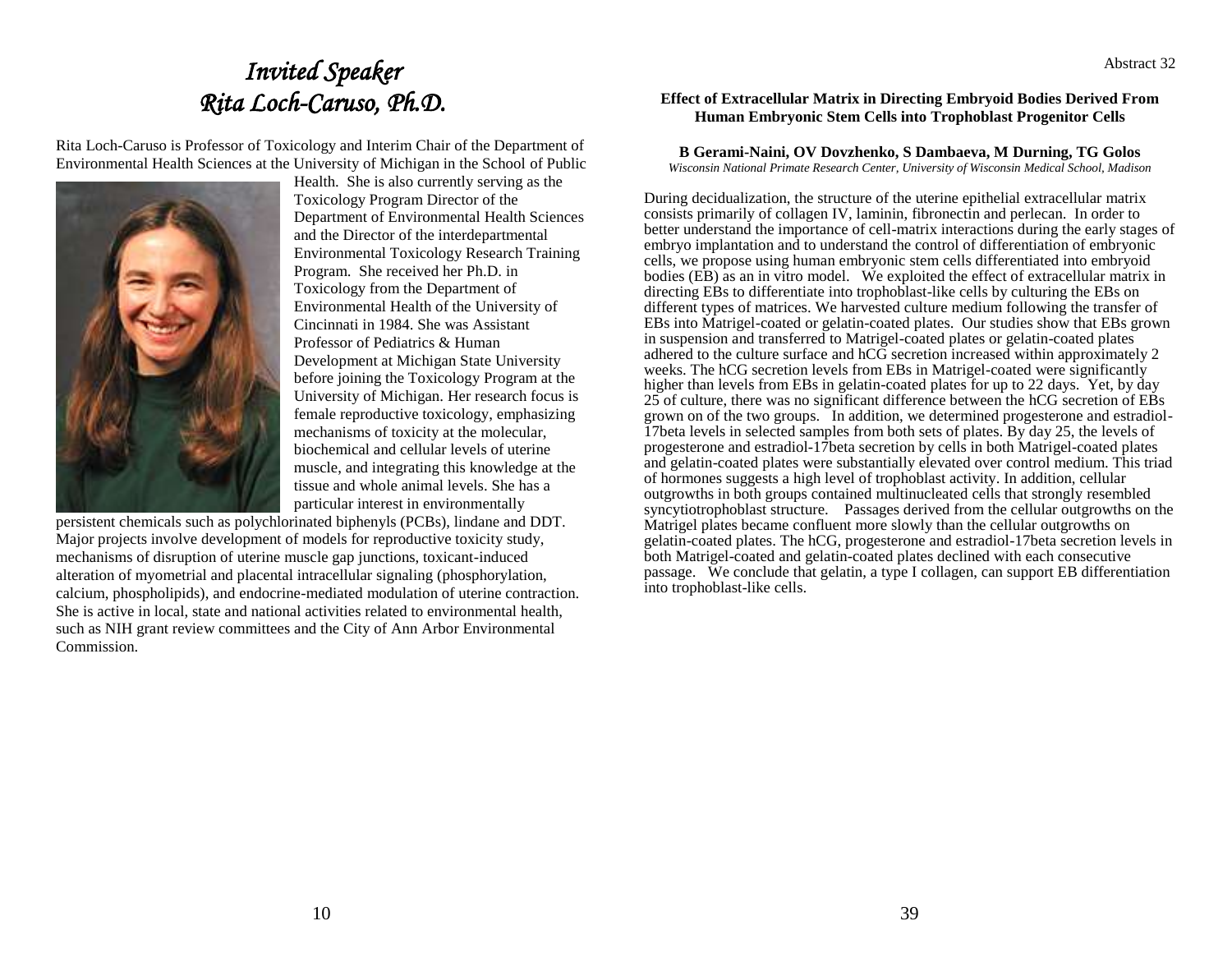#### **An** *In Vitro* **Three Dimensional Model Simulating Primate Embryo Implantation During Early Pregnancy**

#### **T Chang, B Gerami-Naini, J Drenzek, O Dovzhenko, M Durning, M Garthwaite, T Golos**

*National Primate Research Center, UW-Madison*

The early initiation of embryo invasion into the endometrium and formation of the placenta from trophoblast and mesenchyme are critical toward establishment of a successful pregnancy. The specific cellular localization and mechanisms of action during embryo implantation and placentation are yet to be well studied due to lack of tools to visualize in vivo and simulate in vitro the process of primate implantation and maternal-embryo interactions. Here we report a novel threedimensional method of utilizing Matrigel embedded non-human primate embryos to begin to simulate the development occurring at implantation and post-implantation stages. Rhesus monkey (macaca mulatta) embryos generated from IVF procedure were used for producing blastocysts. Expanded blastocysts were embedded into a three dimensional environment of Matrigel and cultured in Buffalo rat liver cellconditioned medium. Hatching of the blastocysts occurred and cell outgrowths and cystic formation were observed beginning at day 5 to 6 post embedding following a rapid development of cellular-like protrusions on the surface of blastocyst implant. In addition, branch-like projections which grew into the three-dimensional environment similar to in vivo placental structures were observed. Immunoassay indicated a curve of elevation and decline in CG secretion similar to the postimplantation secretion of monkey CG in early pregnancy in vivo. Using non-human primate embryos embedded in Matrigel as a model to study implantation and postimplantation stage maternal-embryo interaction could facilitate our understanding of primate and human reproductive physiology during early pregnancy. This model may have potential to accelerate the development of therapy and treatment for women suffering from early pregnancy loss.

*Supported by NIH grants RR14040 and RR000167.*

#### **Expression of Indoleamine 2,3-Dioxygenase in Rhesus Monkeys and Common Marmosets**

#### **JG Drenzek1,2, EE Breburda<sup>1</sup> , TG Golos1,2**

*<sup>1</sup>National Primate Research Center, <sup>2</sup>Department of Obstetrics and Gynecology, University of Wisconsin, Madison, WI USA*

During pregnancy, tryptophan is catabolized by indoleamine 2,3-dioxygenase (IDO). IDO is the rate-limiting enzyme in the catabolism of tryptophan along the kynurenine pathway. Tryptophan is an essential amino acid that is important in the activation of a T cell response. IDO causes T cell cycle arrest in the G1 phase of T cells. IDO is expressed in macrophages, dendritic cells, and trophoblasts and is also highly expressed in lung and intestinal tissue. It is hypothesized that IDO maintains immune tolerance during pregnancy because a microenvironment is created in which T cells cannot proliferate and kill fetal tissues. The objective is to investigate if IDO is expressed in reproductive and lymphoid tissues of the rhesus monkey and common marmoset. Methods: Immunohistochemistry was done with a mouse anti-IDO monoclonal antibody on 7um cryosections and paraffin sections of rhesus monkey spleen, lymph node, uterus, and placenta and marmoset spleen, lymph node, placenta, uterus, and nonpregnant uterus. IgG3 was used as a negative control. Results: IDO expression was found in rhesus spleen, lymph nodes, day 36 placenta, term placenta, and uterine endothelial cells and blood vessels. IDO was also expressed in marmoset spleen, lymph node, day 128 placenta, day 100 placenta, pregnant uterus, and nonpregnant uterus. Conclusions: Confirmation of IDO expression in rhesus monkey and common marmoset tissue, especially the placenta, supports the hypothesis that this enzyme prevents a maternal  $\hat{T}$  cell response during pregnancy due to catabolism of tryptophan. Nonhuman primates may provide a model with distinct similarities to human placentation to study the role of IDO in maternal-fetal immune tolerance.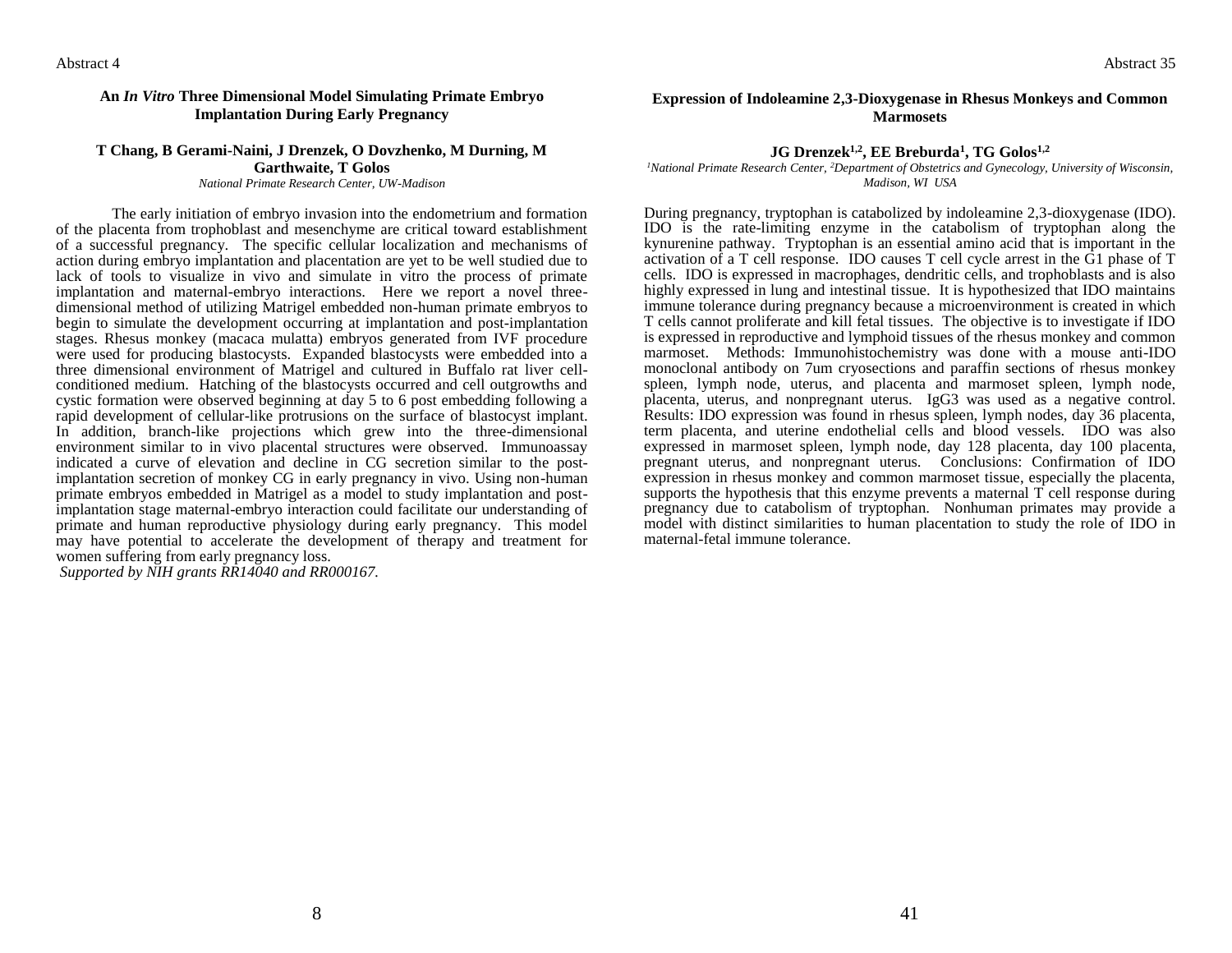#### **Effects of Endogenous Ovarian versus Exogenous Estrogen on Urogenital Tissue Blood Flows**

#### **TS Ablove<sup>1</sup> , TM Phernetton<sup>1</sup> , RR. Magness1,2,3**

*<sup>1</sup>Departments of Ob/Gyn Perinatal Res Labs, <sup>2</sup>Anim Sci, and <sup>3</sup>Peds, Univ of Wisc, Madison, WI, 53715*

Urogenital tissue function is highly sensitive to menopause related falls in ovarian hormones, they are particularly responsive to the vasodilator responses of exogenous estrogen. In contrast, it is unknown if there are equivalent cyclical changes in tissue perfusion to both the reproductive (uterine, vagina, vulva) and the lower urinary tract (bladder) tissues. Objective: To determine the effects of endogenous ovarian-derived estrogen versus exogenous estrogen on blood flow to the urogenital tissues. Methods: Uterine, vaginal, vulvar, and bladder blood flows were measured using radiolabeled microspheres in 26 chronically instrumented ewes. We compared urogenital blood flows of Luteal (low estrogen) to Follicular (Preovulatory high estrogen) phase ewes. In oophorectomized (Ovx; 10-15 days post surgical menopause) ewes, we also compared effects of acute (5ug/kg 120 min) and prolonged (6ug/kg/day for 10 days) exogenous estrogen to vehicle infusions.

Results:

Intact follicular vs luteal

Uterus 120%\*, Vagina170%\*\*, Vulva 50%\*, Bladder-12%NS

Ovx vs Inact luteal

Uterus -47%\*\*, Vagina -65%\*\*, Vulva -40%\*, Bladder -72%\*\*

Ovx: acute E2B vs vehicle

Uterus 1900%\*\*, Vagina 1150%\*\*, Vulva 570%\*\*, Bladder 480%\*\*

Ovx: Prolonged E2B vs vehicle

Uterus 270%\*\*, Vagina 440%\*\*, Vulva 490%\*\*, Bladder 130%\*

Values describe % change; \*P<0.05,\*\*P<0.01.

During the Follicular phase of the ovarian cycle, increases in uterine, vaginal, and vulvar, but not bladder blood flows were observed. Urogenital blood flows were reduced in all of these tissues in Ovx vs Intact Luteal phase ewes. Acute and prolonged estrogen treatment substantially increased urogential blood flows (Acute > Prolonged all tissues, but vuvlar). Conclusions: Ovx (surgical menopause) lowers blood flow to the uterus, vagina, vulva, and bladder, thus demonstrating the essential role of the ovaries in maintaining urogential tissue perfusion. However we observed Follicular phase estrogen-induced rises in only uterine, vaginal, and vulvar tissues, with no increase in bladder blood flow. All of these tissues including the bladder were highly responsive to both acute and prolonged exogenous estrogen administration. Therefore it is possible that higher endogenous ovarian-derived estrogens are delivered to reproductive tissues, but not the bladder through local transport pathways. Alternatively, threshold response differences between reproductive tissues and the bladder relate to higher estrogen receptor numbers or sensitivities at the endogenous and exogenous levels of estrogen studied. Support NIH HL49710, HD33255, HL57653, and HD38843.

#### **Estrogen Increases the Frequency of [Ca2+]i Oscillations and Frequency of [Ca2+]i Synchronizations in LHRH Neurons Derived From Monkey Olfactory Placode**

#### **SD Noel<sup>1</sup> H Abe<sup>1</sup> K Keen<sup>1</sup> , E Terasawa1,2**

#### *<sup>1</sup>Wisconsin National Primate Research Ctr and <sup>2</sup>Dept of Pediatrics, Univ of Wisc, Madison, WI*

We have previously shown that estrogen (E2) induces a rapid increase in the frequency of [Ca2+]i oscillations in the GT1-7 LHRH-secreting neuronal cell line. In the present study we further examined whether similar effects of E2 occur in primary LHRH neurons derived from monkey olfactory placode using  $[Ca2+]$ i imaging and patch-clamp recording. Results: 1) Ten min infusion of 17b-estradiol (E2, 0.1 to 1 nM) rapidly increased the number of LHRH neurons exhibiting [Ca2+]i oscillations and the frequency of [Ca2+]i oscillations in a subset of LHRH neurons within a few minutes after the initiation of E2 infusion; 2) E2 also increased the frequency of the synchronization of [Ca2+]i oscillations; 3) similarly, BSA conjugated 17b-estradiol increased the number of LHRH neurons exhibiting [Ca2+]i oscillations as well as the synchronization of [Ca2+]i oscillations; 4) ICI182,780, an estrogen receptor antagonist, did not block the E2-induced synchronization of [Ca2+]i oscillations in LHRH neurons, whereas it reduced the E2-induced increase in the number of [Ca2+]i oscillations. Brief infusion of E2 (2-3 min) also increased the firing number and burst duration of LHRH neurons with a latency of 60-120s lasting for at least 25 min. ICI182,780 blocked the E2-induced increase in the firing activity. These results suggest that 1) E2 causes a rapid stimulatory action in primate LHRH neurons; 2) this E2 action appears to be mediated by non-nuclear receptors, such as putative membrane receptors and/or a non-receptor mediated mechanism, and 3) there are at least two mechanisms of the rapid E2 action in primate LHRH neurons; one is ICI sensitive and the other is ICI insensitive. Supported by NIH grants HD15433 and HD11355.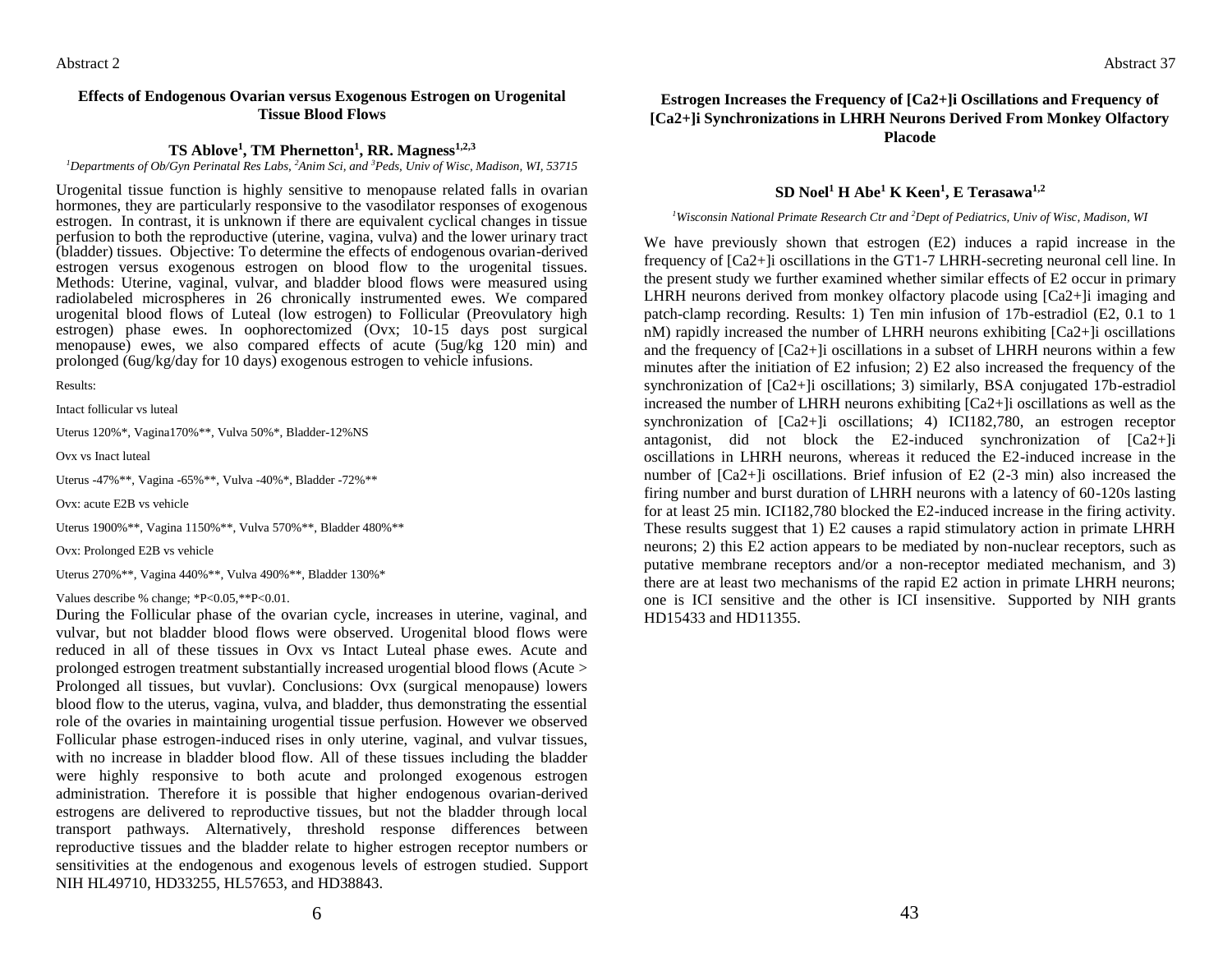#### **Dysfunctional Uterine Bleeding and Angiogenesis**

#### **EA Pritts** *University of Wisconsin - Madison*

Angiogenesis is the process in which new blood vessels develop from pre-existing vessels. They accomplish this through a variety of methods, including sprouting, intussusception, and vessel elongation. There may also be a role in angiogenesis for circulating endothelial progenitor cells.

Endometrial angiogenesis and ultimately blood vessel development depends upon intricate interactions between the endometrial glands and stroma, the basement membranes of the vessels and the vessels themselves. These interactions are orchestrated through the secretion of a variety of angiogenic factors and growth factors.

By far the most important components involved in the monitoring of angiogenesis are Vascular Endothelial Growth Factor (VEGF), basic Fibroblast Growth Factor (bFGF), Epidermal Growth Factor (EGF) and the angiopoietins (Ang). However, multiple other angiogenic factors may play a role in the menstrual cycle. Each year, putative factors are being added to that list, including the Matrix Metalloproteinases (MMPs), the prostanoids, Endothelin, Urokinase-type Plasminogen Activator (u-PA), Angiogenin, and Thrombin.

Dysfunctional uterine bleeding is defined as irregular menstrual bleeding in women with known ovulation. To confirm the diagnosis, the menstrual effluent must measure more than 80 milliliters per month. It must not be due to pregnancy, endocrine factors, coagulation abnormalities, intra-uterine polyps or fibroids.

Preliminary studies regarding women with dysfunctional uterine bleeding have pointed to aberrant growth of endothelial cells and aberrant maturation of the vessel tubules. Gross examination of the endometrium of these women has shown increased vessel fragility and increased vessel branch patterns of growth.

In this presentation, the audience will learn the basics of angiogenesis, the human menstrual cycle and the profound interactions between the two. A review of the literature (both in vitro and in vivo) will be presented regarding what is known about this disorder and new research will be presented.

### *ERP Faculty Contact Information*

| <b>Name</b>                                   | <b>Address</b>                                                  | <b>Phone</b>         |
|-----------------------------------------------|-----------------------------------------------------------------|----------------------|
| Position                                      | email                                                           | Fax                  |
| <b>Abbott, David</b>                          | <b>203 Primate Center</b>                                       | 263-3583             |
| Professor                                     | 1220 Capitol Court                                              | 263-4031             |
|                                               | abbott@primate.wisc.edu                                         |                      |
| <b>Alarid, Elaine</b>                         | <b>120 Service Memorial Institute</b>                           | 265-9319             |
| <b>Assistant Professor</b>                    | <b>1300 University Avenue</b>                                   | 265-5512             |
| <b>Barry, Terry</b>                           | alarid@physiology.wisc.edu<br><b>658 Animal Sciences</b>        | 263-2087             |
| <b>Assistant Scientist</b>                    | <b>1675 Observatory Drive</b>                                   | 262-5157             |
|                                               | tpbarry@wisc.edu                                                |                      |
| <b>Bertics, Paul</b>                          | <b>571A Medical Sciences Center</b>                             | 262-8667             |
| Professor                                     | 1215 Linden Drive                                               | 262-5253             |
|                                               | pbertics@wisc.edu                                               |                      |
| <b>Bird, Ian</b>                              | <b>7E Meriter Hospital</b>                                      | 267-6240             |
| <b>Associate Professor</b>                    | <b>202 S Park Street</b>                                        | 257-1304             |
|                                               | imbird@wise.edu                                                 |                      |
| <b>Bosu, William</b>                          | <b>4124 Veterinary Medicine Bldg</b>                            | 262-7752             |
| Professor                                     | 2015 Linden Drive                                               | 265-8020             |
|                                               | bosuw@svm.vetmed.wisc.edu                                       |                      |
| <b>Downs</b> , Karen                          | <b>263 Bardeen Medical Labs</b>                                 | 265-5411             |
| <b>Assistant Professor</b>                    | <b>1300 University Avenue</b>                                   | 262-7306             |
|                                               | kdowns@facstaff.wisc.edu<br><b>5240 Medical Sciences Center</b> | 262-7456             |
| Duello, Theresa<br><b>Associate Professor</b> | <b>1300 University Avenue</b>                                   | 262-7454             |
|                                               | tmduello@wisc.edu                                               |                      |
| <b>First, Neal</b>                            | <b>752 Animal Sciences Bldg</b>                                 | 263-4307             |
| Professor                                     | <b>1675 Observatory Drive</b>                                   | 262-5157             |
|                                               | nlf@calshp.cals.wisc.edu                                        |                      |
| <b>Ginther, Oliver</b>                        | <b>B1 Animal Health &amp; Biomed Sci</b>                        | 262-1037             |
| Professor                                     | 1656 Linden Drive                                               | 262-7420             |
|                                               | ojg@ahabs.wisc.edu                                              |                      |
| <b>Golos, Thaddeus</b>                        | <b>115 Primate Center</b>                                       | 263-3567             |
| Associate Professor                           | 1220 Capitol Court                                              | 263-3524             |
|                                               | golos@primate.wisc.edu                                          |                      |
| Jefcoate, Colin<br>Professor                  | 2675 Medical Sciences Centrr<br><b>1300 University Avenue</b>   | 263-3975<br>262-5245 |
|                                               | jefcoate@wisc.edu                                               |                      |
| <b>Kling, Pamela</b>                          | <b>6C Meriter Hospital</b>                                      | 267-6561             |
| <b>Assistant Professor</b>                    | <b>202 S Park Street</b>                                        | 267-6377             |
|                                               | pkling@facstaff.wisc.edu                                        |                      |
| <b>Magness, Ronald</b>                        | <b>7E Meriter Hospital</b>                                      | 267-6314             |
| Professor                                     | <b>202 S Park Street</b>                                        | 257-1304             |
|                                               | rmagness@wisc.edu                                               |                      |
| <b>Martin, Thomas</b>                         | 5519 Biochemistry Addition                                      | 263-2427             |
| Professor                                     | 433 Babcock Drive                                               | 262-3453             |
|                                               | tfmartin@facstaff.wisc.edu                                      |                      |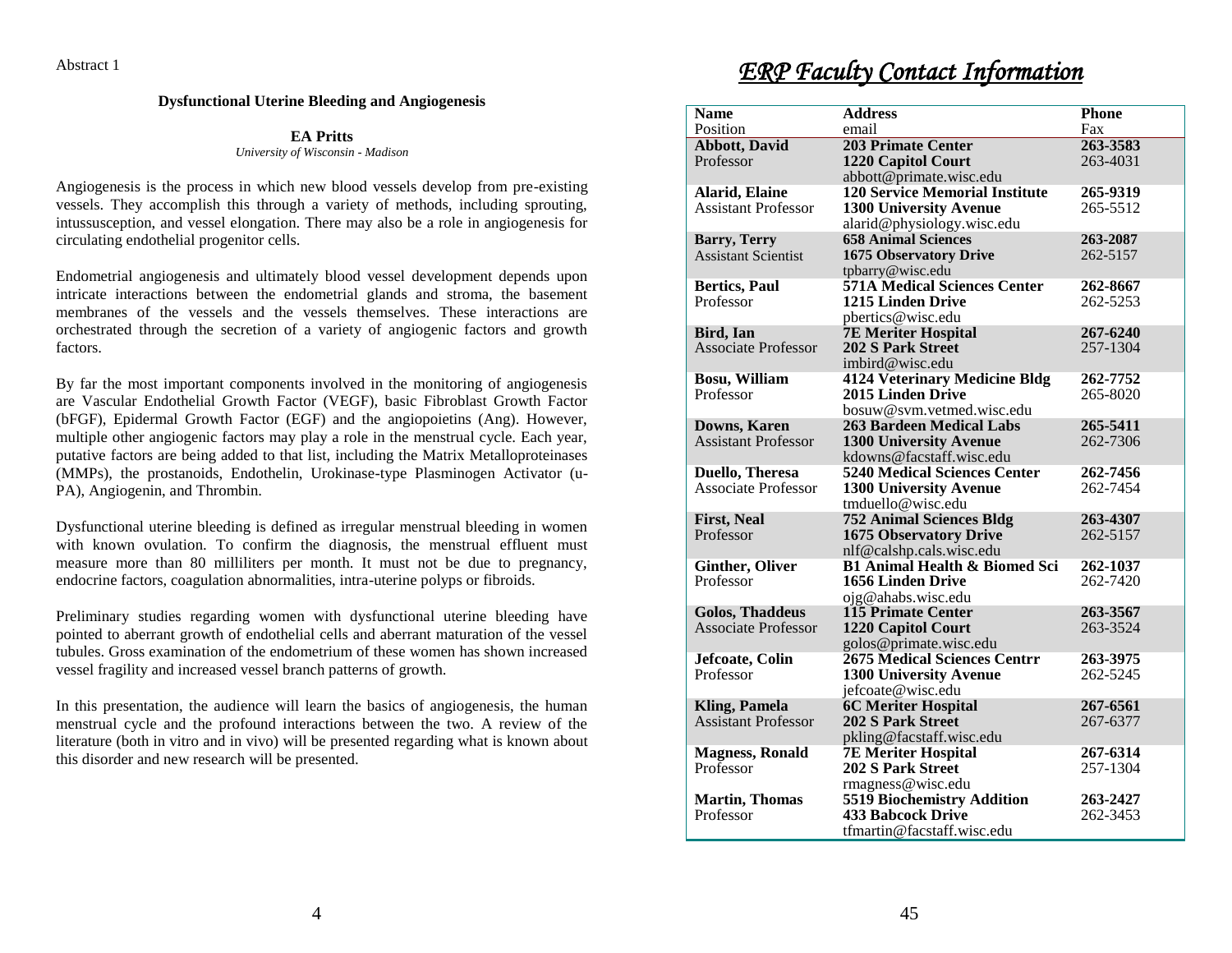### *Schedule Continued*

12:30 pm – **Lunch**

Pacific Room

**Keynote Lecture:** Mediterranean Room

1:30 pm

 $1:30 \text{ pm} 2:30 \text{ pm}$ 

|                          | "Polycystic Ovary Syndrome (PCOS): Genomic and Genetic Insights                                                                                                                                                                                                                             | Jacqueline Cale*                       | jmcale@wisc.edu           | Bird         |
|--------------------------|---------------------------------------------------------------------------------------------------------------------------------------------------------------------------------------------------------------------------------------------------------------------------------------------|----------------------------------------|---------------------------|--------------|
|                          | into Pathophysiology"<br>Dr. Jerome Strauss, Luigi Mastroianni, Jr. Professor, Associate                                                                                                                                                                                                    | Tien-cheng Chang                       | tchang2@wisc.edu          | Golos        |
|                          |                                                                                                                                                                                                                                                                                             | Celina Checura                         | cmchecura@wisc.edu        | Parrish      |
|                          | Chairman, Obstetrics and Gynecology, Director, Center for Research on<br>Reproduction and Women's Health, University of Philadelphia-                                                                                                                                                       | <b>Elizabeth Dille</b>                 | eadille@wisc.edu          | Olive        |
|                          | Pennsylvania, President, Society for Gynecologic Investigation, 2003-2004                                                                                                                                                                                                                   | Jessica Drenzek                        | jdrenzek@primate.wisc.edu | Golos        |
| $2:30$ pm $-$            | <b>Break</b>                                                                                                                                                                                                                                                                                | Lefric Enwall                          | leenwall@wisc.edu         | Parrish      |
| 2:45 pm                  |                                                                                                                                                                                                                                                                                             | Andrea Forgianni                       | aeforgianni@wisc.edu      | Odoric       |
| $2:45$ pm $-$<br>3:45 pm | <b>Concurrent Oral Sessions III and IV:</b>                                                                                                                                                                                                                                                 | Behzad Gerami*                         | bgeraminaini@wisc.edu     | Golos        |
|                          | <b>Cell Signaling:</b>                                                                                                                                                                                                                                                                      | Maria                                  | giakoumopoul@wisc.edu     | Rotatio      |
|                          | Mediterranean Room                                                                                                                                                                                                                                                                          | Giakoumopoulos                         |                           |              |
|                          | Chairs: Dr. Paul Bertics, Professor, Biomolecular Chemistry<br>Dr. Linda Schuler, Professor, Comparative Biosciences                                                                                                                                                                        |                                        |                           |              |
|                          |                                                                                                                                                                                                                                                                                             | <b>Beverly Hutcherson</b>              | bahutcherson@wisc.edu     | Abbott       |
|                          | 2:45: "Differential Timing in cAMP Regulation of Cyclins, Aromatase, and                                                                                                                                                                                                                    | Gail Jurgella                          | franceslala@yahoo.com     | Jefcoat      |
|                          | LH Receptor mRNA in Cultured Bovine Granulosa Cells from 5mm<br>Follicles"                                                                                                                                                                                                                  | Shannon Gifford                        | smkoehler2@wisc.edu       | <b>Bird</b>  |
|                          | Dr. Wenxiang Luo, Wiltbank Lab, Dairy Science, UW Madison<br>3:15: "Growth Factors Stimulate and Inhibit $Ca^{2+}$ Mobilization in Uterine<br>Artery Endothelial Cells Derived from Pregnant Ewes"<br>Shannon Gifford, Bird Lab, ERP Program<br><b>Hypothalamus-Pituitary-Adrenal Axis:</b> | (Koehler)                              |                           |              |
|                          |                                                                                                                                                                                                                                                                                             | Jinwoo Lee                             | jwlee7@wisc.edu           | Rotatio      |
|                          |                                                                                                                                                                                                                                                                                             | Paul Lentz                             | plentz@wisc.edu           | Rotatio      |
|                          |                                                                                                                                                                                                                                                                                             | Sekoni Noel*                           | sekoni_n@hotmail.com      | Terasa       |
|                          |                                                                                                                                                                                                                                                                                             | Christina Pattison*                    | jcpattison@wisc.edu       | Bird         |
|                          | Captain's Table Room                                                                                                                                                                                                                                                                        |                                        |                           |              |
|                          | Chair: Dr. David Abbott, Professor, Primate Center and Ob/Gyn                                                                                                                                                                                                                               | Carla Piccinato                        | cpiccinato@wisc.edu       | Wiltba       |
|                          | Dr. Paul Fricke, Assistant Professor, Dairy Science                                                                                                                                                                                                                                         | Leah Pollastrini                       | lpollastrini@wisc.edu     | Golos        |
|                          | 2:45: "Gonadotropin Releasing Hormone (GnRH) Associated Peptide<br>(GAP) Does Not Affect GnRH Release In Perifused Rat Hypothalami"                                                                                                                                                         | Amy Reeder                             | alreeder@wisc.edu         | Rutled       |
|                          | Dr. Mike Woller, Woller Lab, UW Whitewater                                                                                                                                                                                                                                                  | Yang Song                              | yangsong@wisc.edu         | <b>Zheng</b> |
|                          | 3:15: "Insights Into the Regulation of Intra-Adrenal Zonation From the                                                                                                                                                                                                                      | Jeremy Sullivan                        | jasullivan@wisc.edu       | <b>Bird</b>  |
|                          | Marmoset Social Subordination Model"                                                                                                                                                                                                                                                        | Yuliana                                | yyuliana@wisc.edu         | Wentw        |
|                          | J Christina Pattison, Bird Lab, ERP Program                                                                                                                                                                                                                                                 | Dong Zhao                              | dzhao2@wisc.edu           | Golos        |
| $3:45$ pm $-$<br>4:00 pm | <b>Break</b>                                                                                                                                                                                                                                                                                | Rao Zhou                               | raozhou@primate.wisc.edu  | Abbott       |
| $4:00 \text{ pm} -$      | <b>Poster Session</b>                                                                                                                                                                                                                                                                       |                                        |                           |              |
| 5:00 pm                  | Pacific Room                                                                                                                                                                                                                                                                                | * ERP Program Training Grant Recipient |                           |              |
| 5:00 pm                  | <b>Closing Remarks</b>                                                                                                                                                                                                                                                                      |                                        |                           |              |
|                          | Pacific Room                                                                                                                                                                                                                                                                                |                                        |                           |              |
|                          | Adjournment to the Great Dane Pub & Brewery (123 E. Doty St.)                                                                                                                                                                                                                               |                                        |                           |              |
|                          |                                                                                                                                                                                                                                                                                             |                                        |                           |              |

### *ERP Student Contact Information*

[Parrish](http://www.erp.wisc.edu/faculty/wiltbank/index.html)

[Parrish](http://www.erp.wisc.edu/faculty/peterson/index.html) [Odorico](http://www.erp.wisc.edu/faculty/odorico/index.html)

Rotation

Rotation **Rotation** [Terasawa](http://www.erp.wisc.edu/faculty/terasawa/index.html)

[Wiltbank](http://www.erp.wisc.edu/faculty/wiltbank/index.html)

[Rutledge](http://www.erp.wisc.edu/faculty/rutledge/index.html) [Zheng](http://www.erp.wisc.edu/faculty/zheng/index.html)

[Wentworth](http://www.erp.wisc.edu/faculty/wiltbank/index.html) / Barry Golos / Olive [Abbott](http://www.erp.wisc.edu/faculty/abbott/index.htm)

Jefcoate / Barry

Name email PI [Jennifer](http://www.erp.wisc.edu/students/baker.htm) Arens arens@wisc.edu [Rotation](http://www.erp.wisc.edu/faculty/watters/index.html) [Michael Byers](http://www.erp.wisc.edu/students/byers.htm) [mjbyers@wisc.edu](mailto:mjbyers@wisc.edu) [Magness](http://www.erp.wisc.edu/faculty/magness/index.html)